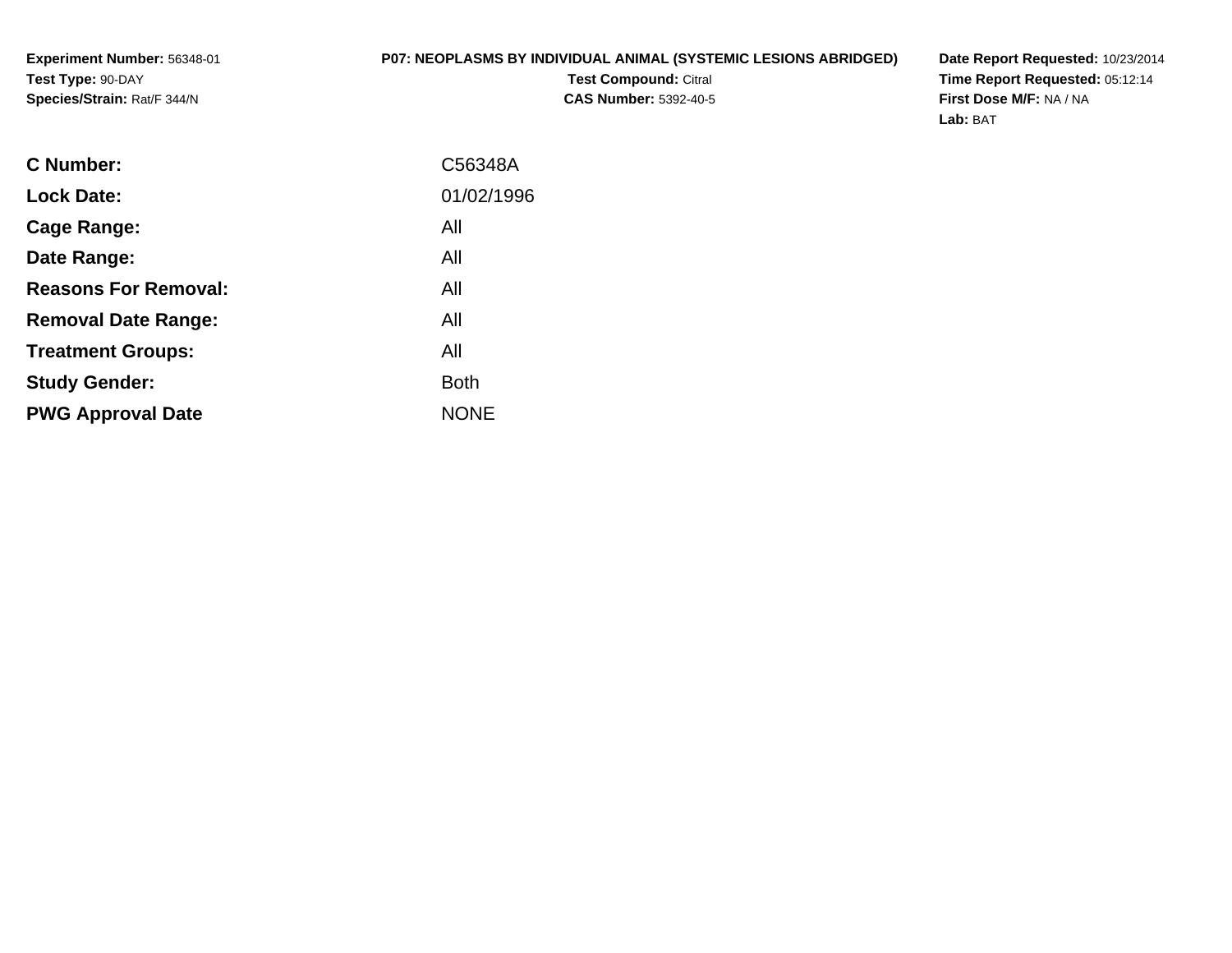### **Species/Strain:** Rat/F 344/N

#### **P07: NEOPLASMS BY INDIVIDUAL ANIMAL (SYSTEMIC LESIONS ABRIDGED)**

**Test Compound:** Citral

**CAS Number:** 5392-40-5

**Date Report Requested:** 10/23/2014**Time Report Requested:** 05:12:14**First Dose M/F:** NA / NA**Lab:** BAT

| F 344/N Rat Male<br><b>UNTREAT CONTROL</b> | DAY ON TEST      | $\boldsymbol{\theta}$<br>0<br>9<br>3                | $\boldsymbol{\theta}$<br>$\boldsymbol{\theta}$<br>9<br>$\mathfrak{z}$    | 0<br>$\boldsymbol{\theta}$<br>9<br>$\boldsymbol{\mathfrak{z}}$ | 0<br>0<br>9<br>$\mathfrak{z}$                              | 0<br>0<br>9<br>$\boldsymbol{\beta}$     | 0<br>0<br>9<br>$\mathfrak{z}$                    | 0<br>0<br>9<br>$\overline{\mathbf{3}}$                 | 0<br>0<br>9<br>$\overline{\mathbf{3}}$ | 0<br>$\boldsymbol{\theta}$<br>9<br>$\boldsymbol{\mathfrak{z}}$ | 0<br>0<br>9<br>$\boldsymbol{\mathfrak{z}}$              |                       |
|--------------------------------------------|------------------|-----------------------------------------------------|--------------------------------------------------------------------------|----------------------------------------------------------------|------------------------------------------------------------|-----------------------------------------|--------------------------------------------------|--------------------------------------------------------|----------------------------------------|----------------------------------------------------------------|---------------------------------------------------------|-----------------------|
|                                            | <b>ANIMAL ID</b> | $\mathbf 0$<br>$\mathbf 0$<br>$\mathbf 0$<br>0<br>1 | $\mathbf 0$<br>$\mathbf 0$<br>$\pmb{0}$<br>$\mathbf 0$<br>$\overline{2}$ | $\mathbf 0$<br>$\mathbf 0$<br>$\pmb{0}$<br>$\pmb{0}$<br>3      | $\Omega$<br>$\Omega$<br>$\mathbf 0$<br>0<br>$\overline{4}$ | $\mathbf 0$<br>0<br>$\pmb{0}$<br>0<br>5 | $\mathbf 0$<br>$\Omega$<br>$\mathbf 0$<br>0<br>6 | $\mathsf 0$<br>$\mathbf 0$<br>0<br>0<br>$\overline{7}$ | $\mathbf 0$<br>$\Omega$<br>0<br>0<br>8 | $\mathbf 0$<br>0<br>$\pmb{0}$<br>0<br>9                        | $\mathbf 0$<br>$\Omega$<br>$\mathbf 0$<br>1<br>$\Omega$ | <i><b>*TOTALS</b></i> |
| <b>Alimentary System</b>                   |                  |                                                     |                                                                          |                                                                |                                                            |                                         |                                                  |                                                        |                                        |                                                                |                                                         |                       |
| Esophagus                                  |                  | +                                                   |                                                                          | +                                                              | +                                                          | +                                       |                                                  |                                                        |                                        | +                                                              | +                                                       | 10                    |
| Intestine Large, Cecum                     |                  | +                                                   | +                                                                        | $\ddot{}$                                                      | $\ddot{}$                                                  | +                                       | +                                                | +                                                      | +                                      | +                                                              | $\ddot{}$                                               | 10                    |
| Intestine Large, Colon                     |                  | $\ddot{}$                                           | $\ddot{}$                                                                | +                                                              | $\ddot{}$                                                  | +                                       | $\ddot{}$                                        | $\pm$                                                  | $\ddot{}$                              | $\ddot{}$                                                      | $\ddot{}$                                               | 10                    |
| Intestine Large, Rectum                    |                  | $\ddot{}$                                           | $\ddot{}$                                                                | $\ddot{}$                                                      | +                                                          | +                                       | $\pm$                                            | $\ddot{}$                                              | $\ddot{}$                              | $\ddot{}$                                                      | $\ddot{}$                                               | 10                    |
| Intestine Small, Duodenum                  |                  | $\ddot{}$                                           | $\ddot{}$                                                                | $\ddot{}$                                                      | $\ddot{}$                                                  | $\ddot{}$                               | $\ddot{}$                                        | $+$                                                    | $\ddot{}$                              | $\ddot{}$                                                      | $\ddot{}$                                               | 10                    |
| Intestine Small, Ileum                     |                  | $\ddot{}$                                           | $\ddot{}$                                                                | $\ddot{}$                                                      | $\ddot{}$                                                  | +                                       | $\ddot{}$                                        | $\ddot{}$                                              | $\ddot{}$                              | $\ddot{}$                                                      | $\ddot{}$                                               | 10                    |
| Intestine Small, Jejunum                   |                  | $\ddot{}$                                           | $\ddot{}$                                                                | $\ddot{}$                                                      | $\ddot{}$                                                  | $\ddot{}$                               | $\ddot{}$                                        | $\pm$                                                  | $\ddot{}$                              | $\ddot{}$                                                      | $\ddot{}$                                               | 10                    |
| Liver                                      |                  | $\ddot{}$                                           | $\ddot{}$                                                                | $\ddot{}$                                                      | $\ddot{}$                                                  | $\ddot{}$                               | $+$                                              | $\ddot{}$                                              | $\ddot{}$                              | $\ddot{}$                                                      | $\ddot{}$                                               | 10                    |
| Pancreas                                   |                  | $\ddot{}$                                           | $\ddot{}$                                                                | $\ddot{}$                                                      | $\ddot{}$                                                  | $\ddot{}$                               | $\ddot{}$                                        | $\pm$                                                  | $\ddot{}$                              | $\ddot{}$                                                      | $\ddot{}$                                               | 10                    |
| <b>Salivary Glands</b>                     |                  | +                                                   | +                                                                        | +                                                              | +                                                          | +                                       | $\ddot{}$                                        | $\ddot{}$                                              | $\ddot{}$                              | $\ddot{}$                                                      | $\ddot{}$                                               | 10                    |
| Stomach, Forestomach                       |                  | +                                                   | $\ddot{}$                                                                | $\ddot{}$                                                      | $\ddot{}$                                                  | $\ddot{}$                               | $\ddot{}$                                        | $\ddot{}$                                              | $+$                                    | $+$                                                            | $\ddot{}$                                               | 10                    |
| Stomach, Glandular                         |                  | $\ddot{}$                                           | $\ddot{}$                                                                | $\ddot{}$                                                      | $\ddot{}$                                                  | $\ddot{}$                               | $\ddot{}$                                        | $+$                                                    | $\ddot{}$                              | $\ddot{}$                                                      | $\ddot{}$                                               | 10                    |
| <b>Cardiovascular System</b>               |                  |                                                     |                                                                          |                                                                |                                                            |                                         |                                                  |                                                        |                                        |                                                                |                                                         |                       |
| <b>Blood Vessel</b>                        |                  | +                                                   |                                                                          | ٠                                                              | +                                                          | +                                       |                                                  |                                                        |                                        |                                                                | +                                                       | 10                    |
| Heart                                      |                  | $\ddot{}$                                           |                                                                          | $\ddot{}$                                                      | $\ddot{}$                                                  | $\ddot{}$                               | $\ddot{}$                                        | $\ddot{}$                                              | $\ddot{}$                              | +                                                              | $\ddot{}$                                               | 10                    |
| <b>Endocrine System</b>                    |                  |                                                     |                                                                          |                                                                |                                                            |                                         |                                                  |                                                        |                                        |                                                                |                                                         |                       |
| <b>Adrenal Cortex</b>                      |                  | +                                                   |                                                                          | +                                                              | +                                                          | +                                       |                                                  | +                                                      | +                                      |                                                                | ÷                                                       | 10                    |
| Adrenal Medulla                            |                  | +                                                   | $\ddot{}$                                                                | $\ddot{}$                                                      | $\ddot{}$                                                  | $\ddot{}$                               | $\ddot{}$                                        | $\ddot{}$                                              | $\ddot{}$                              | $\ddot{}$                                                      | $\ddot{}$                                               | 10                    |
| Islets, Pancreatic                         |                  | +                                                   |                                                                          | $\pm$                                                          | +                                                          | $\ddot{}$                               | $\ddot{}$                                        | $\ddot{}$                                              | $\ddot{}$                              | $\ddot{}$                                                      | $\ddot{}$                                               | 10                    |
| Parathyroid Gland                          |                  | +                                                   |                                                                          | +                                                              | +                                                          | +                                       | +                                                | +                                                      | +                                      | +                                                              | +                                                       | 10                    |

\* ..Total animals with tissue examined microscopically; Total animals with tumor **M** . Missing tissue M ..Missing tissue

+ ..Tissue examined microscopically

I ..Insufficient tissue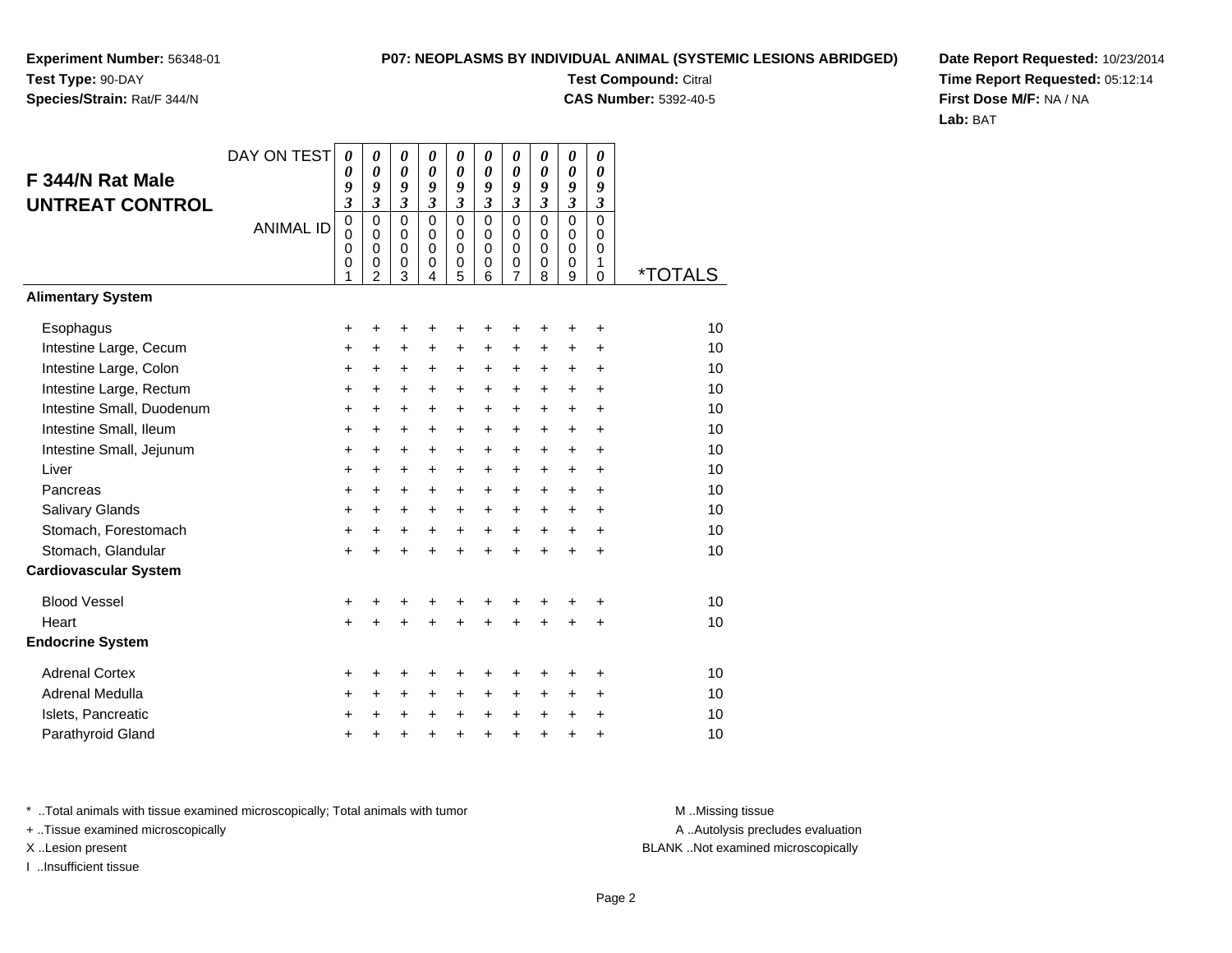#### **P07: NEOPLASMS BY INDIVIDUAL ANIMAL (SYSTEMIC LESIONS ABRIDGED)**

**Experiment Number:** 56348-01**Test Type:** 90-DAY

### **Species/Strain:** Rat/F 344/N

**Test Compound:** Citral **CAS Number:** 5392-40-5

**Date Report Requested:** 10/23/2014**Time Report Requested:** 05:12:14**First Dose M/F:** NA / NA**Lab:** BAT

| F 344/N Rat Male<br><b>UNTREAT CONTROL</b> | DAY ON TEST<br><b>ANIMAL ID</b> | 0<br>0<br>9<br>$\overline{\mathbf{3}}$<br>$\pmb{0}$<br>$\mathbf 0$<br>0<br>$\mathbf 0$<br>1 | 0<br>0<br>9<br>3<br>$\mathbf 0$<br>0<br>$\mathbf 0$<br>$\mathbf 0$<br>$\overline{c}$ | 0<br>0<br>9<br>$\overline{\mathbf{3}}$<br>$\mathbf 0$<br>0<br>0<br>$\mathbf 0$<br>$\ensuremath{\mathsf{3}}$ | 0<br>$\boldsymbol{\theta}$<br>9<br>$\overline{\mathbf{3}}$<br>$\Omega$<br>$\Omega$<br>0<br>$\mathbf 0$<br>4 | 0<br>$\boldsymbol{\theta}$<br>9<br>$\mathfrak{z}$<br>$\mathbf 0$<br>0<br>0<br>$\pmb{0}$<br>5 | 0<br>$\boldsymbol{\theta}$<br>9<br>$\mathfrak{z}$<br>$\Omega$<br>$\Omega$<br>0<br>$\pmb{0}$<br>6 | 0<br>$\boldsymbol{\theta}$<br>9<br>$\mathfrak{z}$<br>$\mathbf 0$<br>0<br>0<br>$\pmb{0}$<br>$\overline{7}$ | 0<br>0<br>9<br>$\mathfrak{z}$<br>$\mathbf 0$<br>$\Omega$<br>0<br>0<br>8 | 0<br>$\boldsymbol{\theta}$<br>9<br>$\mathfrak{z}$<br>$\mathbf 0$<br>0<br>0<br>$\mathbf 0$<br>$\boldsymbol{9}$ | 0<br>0<br>9<br>$\mathfrak{z}$<br>$\Omega$<br>0<br>$\mathbf 0$<br>1<br>0 | <i><b>*TOTALS</b></i> |
|--------------------------------------------|---------------------------------|---------------------------------------------------------------------------------------------|--------------------------------------------------------------------------------------|-------------------------------------------------------------------------------------------------------------|-------------------------------------------------------------------------------------------------------------|----------------------------------------------------------------------------------------------|--------------------------------------------------------------------------------------------------|-----------------------------------------------------------------------------------------------------------|-------------------------------------------------------------------------|---------------------------------------------------------------------------------------------------------------|-------------------------------------------------------------------------|-----------------------|
| <b>Pituitary Gland</b>                     |                                 | $\ddot{}$                                                                                   | M                                                                                    | $\ddot{}$                                                                                                   | $\ddot{}$                                                                                                   | $\ddot{}$                                                                                    | $\ddot{}$                                                                                        | $\ddot{}$                                                                                                 | +                                                                       | $\ddot{}$                                                                                                     | $\ddot{}$                                                               | 9                     |
| <b>Thyroid Gland</b>                       |                                 | +                                                                                           | $\ddot{}$                                                                            | $\ddot{}$                                                                                                   | +                                                                                                           | $\ddot{}$                                                                                    |                                                                                                  | $\ddot{}$                                                                                                 | ÷                                                                       | $\ddot{}$                                                                                                     | $\ddot{}$                                                               | 10                    |
| <b>General Body System</b>                 |                                 |                                                                                             |                                                                                      |                                                                                                             |                                                                                                             |                                                                                              |                                                                                                  |                                                                                                           |                                                                         |                                                                                                               |                                                                         |                       |
| <b>NONE</b>                                |                                 |                                                                                             |                                                                                      |                                                                                                             |                                                                                                             |                                                                                              |                                                                                                  |                                                                                                           |                                                                         |                                                                                                               |                                                                         |                       |
| <b>Genital System</b>                      |                                 |                                                                                             |                                                                                      |                                                                                                             |                                                                                                             |                                                                                              |                                                                                                  |                                                                                                           |                                                                         |                                                                                                               |                                                                         |                       |
| Epididymis                                 |                                 | +                                                                                           | +                                                                                    | +                                                                                                           | +                                                                                                           | +                                                                                            |                                                                                                  | +                                                                                                         |                                                                         | +                                                                                                             | +                                                                       | 10                    |
| <b>Preputial Gland</b>                     |                                 | +                                                                                           | $\ddot{}$                                                                            | $\ddot{}$                                                                                                   | +                                                                                                           | $\ddot{}$                                                                                    | $\ddot{}$                                                                                        | $\ddot{}$                                                                                                 |                                                                         | +                                                                                                             | +                                                                       | 10                    |
| Prostate                                   |                                 | +                                                                                           | $\ddot{}$                                                                            | +                                                                                                           | $\ddot{}$                                                                                                   | $\ddot{}$                                                                                    | $\ddot{}$                                                                                        | $\ddot{}$                                                                                                 | $\ddot{}$                                                               | +                                                                                                             | $\ddot{}$                                                               | 10                    |
| <b>Seminal Vesicle</b>                     |                                 | $\ddot{}$                                                                                   | $+$                                                                                  | $\ddot{}$                                                                                                   | $\ddot{}$                                                                                                   | $\ddot{}$                                                                                    | $+$                                                                                              | $\ddot{}$                                                                                                 | $\ddot{}$                                                               | $\ddot{}$                                                                                                     | $\ddot{}$                                                               | 10                    |
| <b>Testes</b>                              |                                 | $\ddot{}$                                                                                   | $\ddot{}$                                                                            | $\ddot{}$                                                                                                   | $\ddot{}$                                                                                                   | $\ddot{}$                                                                                    | $\ddot{}$                                                                                        | $\ddot{}$                                                                                                 | $\ddot{}$                                                               | $\ddot{}$                                                                                                     | $\ddot{}$                                                               | 10                    |
| <b>Hematopoietic System</b>                |                                 |                                                                                             |                                                                                      |                                                                                                             |                                                                                                             |                                                                                              |                                                                                                  |                                                                                                           |                                                                         |                                                                                                               |                                                                         |                       |
| <b>Bone Marrow</b>                         |                                 | +                                                                                           | $\pm$                                                                                | +                                                                                                           | +                                                                                                           | +                                                                                            |                                                                                                  | +                                                                                                         | +                                                                       | +                                                                                                             | +                                                                       | 10                    |
| Lymph Node, Mandibular                     |                                 | +                                                                                           | $\ddot{}$                                                                            | $\ddot{}$                                                                                                   | $\ddot{}$                                                                                                   | $\ddot{}$                                                                                    | $\ddot{}$                                                                                        | $\ddot{}$                                                                                                 | +                                                                       | +                                                                                                             | +                                                                       | 10                    |
| Lymph Node, Mesenteric                     |                                 | +                                                                                           | $\ddot{}$                                                                            | $\ddot{}$                                                                                                   | $\ddot{}$                                                                                                   | $\ddot{}$                                                                                    | $\ddot{}$                                                                                        | $\ddot{}$                                                                                                 | +                                                                       | +                                                                                                             | $\ddot{}$                                                               | 10                    |
| Spleen                                     |                                 | +                                                                                           | $\ddot{}$                                                                            | +                                                                                                           | +                                                                                                           | $\ddot{}$                                                                                    | $\ddot{}$                                                                                        | $\ddot{}$                                                                                                 | +                                                                       | +                                                                                                             | $\ddot{}$                                                               | 10                    |
| Thymus                                     |                                 | $\pm$                                                                                       | +                                                                                    | +                                                                                                           | +                                                                                                           | +                                                                                            |                                                                                                  | $\ddot{}$                                                                                                 | $\ddot{}$                                                               | $\ddot{}$                                                                                                     | $\ddot{}$                                                               | 10                    |
| <b>Integumentary System</b>                |                                 |                                                                                             |                                                                                      |                                                                                                             |                                                                                                             |                                                                                              |                                                                                                  |                                                                                                           |                                                                         |                                                                                                               |                                                                         |                       |
| <b>Mammary Gland</b>                       |                                 | +                                                                                           | +                                                                                    | +                                                                                                           | +                                                                                                           | +                                                                                            |                                                                                                  | +                                                                                                         | +                                                                       | M                                                                                                             | +                                                                       | 9                     |
| <b>Skin</b>                                |                                 | +                                                                                           |                                                                                      | +                                                                                                           | +                                                                                                           | +                                                                                            |                                                                                                  | +                                                                                                         | +                                                                       | +                                                                                                             | +                                                                       | 10                    |
| <b>Musculoskeletal System</b>              |                                 |                                                                                             |                                                                                      |                                                                                                             |                                                                                                             |                                                                                              |                                                                                                  |                                                                                                           |                                                                         |                                                                                                               |                                                                         |                       |

\* ..Total animals with tissue examined microscopically; Total animals with tumor **M** . Missing tissue M ..Missing tissue

+ ..Tissue examined microscopically

I ..Insufficient tissue

A ..Autolysis precludes evaluation

X ..Lesion present BLANK ..Not examined microscopically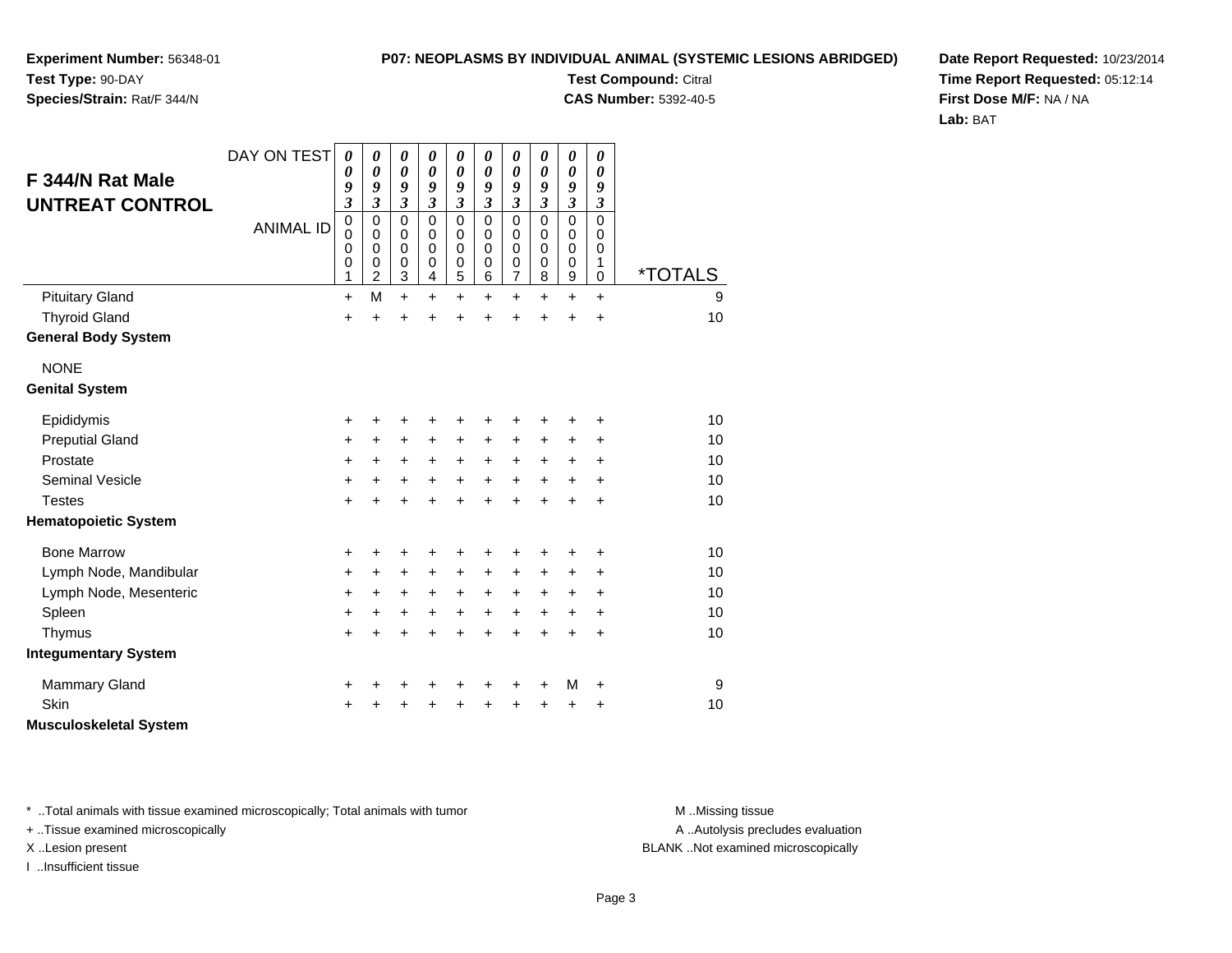### **Experiment Number:** 56348-01

#### **P07: NEOPLASMS BY INDIVIDUAL ANIMAL (SYSTEMIC LESIONS ABRIDGED)**

**Test Type:** 90-DAY

**Species/Strain:** Rat/F 344/N

# **Test Compound:** Citral

**CAS Number:** 5392-40-5

**Date Report Requested:** 10/23/2014**Time Report Requested:** 05:12:14**First Dose M/F:** NA / NA**Lab:** BAT

| F 344/N Rat Male<br><b>UNTREAT CONTROL</b>        | DAY ON TEST<br><b>ANIMAL ID</b> | $\boldsymbol{\theta}$<br>0<br>9<br>$\overline{\mathbf{3}}$<br>$\boldsymbol{0}$<br>0<br>0<br>0<br>1 | 0<br>$\boldsymbol{\theta}$<br>9<br>3<br>$\mathbf 0$<br>$\mathbf 0$<br>$\mathbf 0$<br>0<br>$\overline{2}$ | 0<br>$\boldsymbol{\theta}$<br>9<br>$\overline{\mathbf{3}}$<br>$\mathbf 0$<br>$\mathbf 0$<br>0<br>0<br>3 | 0<br>$\boldsymbol{\theta}$<br>9<br>3<br>$\mathbf 0$<br>$\mathbf 0$<br>$\mathbf 0$<br>0<br>4 | $\boldsymbol{\theta}$<br>$\boldsymbol{\theta}$<br>9<br>$\overline{\mathbf{3}}$<br>$\mathbf 0$<br>$\mathbf 0$<br>$\mathbf 0$<br>$\pmb{0}$<br>5 | $\boldsymbol{\theta}$<br>$\boldsymbol{\theta}$<br>9<br>$\mathfrak{z}$<br>$\mathbf 0$<br>$\mathbf 0$<br>$\mathbf 0$<br>$\mathbf 0$<br>6 | $\boldsymbol{\theta}$<br>$\boldsymbol{\theta}$<br>9<br>$\mathfrak{z}$<br>$\mathbf 0$<br>$\mathbf 0$<br>$\mathbf 0$<br>$\mathbf 0$<br>$\overline{7}$ | $\boldsymbol{\theta}$<br>$\boldsymbol{\theta}$<br>9<br>3<br>$\mathbf 0$<br>$\mathbf 0$<br>$\mathbf 0$<br>0<br>8 | 0<br>$\boldsymbol{\theta}$<br>9<br>$\mathfrak{z}$<br>$\mathbf 0$<br>$\mathbf 0$<br>$\mathbf 0$<br>$\mathbf 0$<br>$\boldsymbol{9}$ | $\boldsymbol{\theta}$<br>0<br>9<br>$\boldsymbol{\beta}$<br>$\Omega$<br>$\mathbf 0$<br>$\mathbf 0$<br>1<br>$\Omega$ | <i><b>*TOTALS</b></i> |
|---------------------------------------------------|---------------------------------|----------------------------------------------------------------------------------------------------|----------------------------------------------------------------------------------------------------------|---------------------------------------------------------------------------------------------------------|---------------------------------------------------------------------------------------------|-----------------------------------------------------------------------------------------------------------------------------------------------|----------------------------------------------------------------------------------------------------------------------------------------|-----------------------------------------------------------------------------------------------------------------------------------------------------|-----------------------------------------------------------------------------------------------------------------|-----------------------------------------------------------------------------------------------------------------------------------|--------------------------------------------------------------------------------------------------------------------|-----------------------|
| <b>Bone</b>                                       |                                 | $\ddot{}$                                                                                          | +                                                                                                        | +                                                                                                       | +                                                                                           | +                                                                                                                                             | $\div$                                                                                                                                 | $\ddot{}$                                                                                                                                           | +                                                                                                               | $\ddot{}$                                                                                                                         | $\ddot{}$                                                                                                          | 10                    |
| <b>Nervous System</b>                             |                                 |                                                                                                    |                                                                                                          |                                                                                                         |                                                                                             |                                                                                                                                               |                                                                                                                                        |                                                                                                                                                     |                                                                                                                 |                                                                                                                                   |                                                                                                                    |                       |
| <b>Brain</b>                                      |                                 | $\ddot{}$                                                                                          |                                                                                                          |                                                                                                         |                                                                                             | ٠                                                                                                                                             |                                                                                                                                        |                                                                                                                                                     |                                                                                                                 |                                                                                                                                   | ÷                                                                                                                  | 10                    |
| <b>Respiratory System</b>                         |                                 |                                                                                                    |                                                                                                          |                                                                                                         |                                                                                             |                                                                                                                                               |                                                                                                                                        |                                                                                                                                                     |                                                                                                                 |                                                                                                                                   |                                                                                                                    |                       |
| Lung                                              |                                 | $\ddot{}$                                                                                          | ٠                                                                                                        | +                                                                                                       | ٠                                                                                           | +                                                                                                                                             | ٠                                                                                                                                      | +                                                                                                                                                   | ÷                                                                                                               | ٠                                                                                                                                 | ÷                                                                                                                  | 10                    |
| Nose                                              |                                 | $\ddot{}$                                                                                          | $+$                                                                                                      | $\ddot{}$                                                                                               | $+$                                                                                         | $+$                                                                                                                                           | $+$                                                                                                                                    | $\ddot{}$                                                                                                                                           | $\ddot{}$                                                                                                       | $\ddot{}$                                                                                                                         | +                                                                                                                  | 10                    |
| Trachea                                           |                                 | $\ddot{}$                                                                                          | ÷                                                                                                        | $\ddot{}$                                                                                               | +                                                                                           | $\ddot{}$                                                                                                                                     | ÷                                                                                                                                      | +                                                                                                                                                   |                                                                                                                 |                                                                                                                                   | ÷                                                                                                                  | 10                    |
| <b>Special Senses System</b>                      |                                 |                                                                                                    |                                                                                                          |                                                                                                         |                                                                                             |                                                                                                                                               |                                                                                                                                        |                                                                                                                                                     |                                                                                                                 |                                                                                                                                   |                                                                                                                    |                       |
| <b>NONE</b><br><b>Urinary System</b>              |                                 |                                                                                                    |                                                                                                          |                                                                                                         |                                                                                             |                                                                                                                                               |                                                                                                                                        |                                                                                                                                                     |                                                                                                                 |                                                                                                                                   |                                                                                                                    |                       |
| Kidney                                            |                                 | $\ddot{}$                                                                                          |                                                                                                          |                                                                                                         |                                                                                             | ٠                                                                                                                                             |                                                                                                                                        |                                                                                                                                                     |                                                                                                                 |                                                                                                                                   | +                                                                                                                  | 10                    |
| <b>Urinary Bladder</b><br><b>SYSTEMIC LESIONS</b> |                                 | $\ddot{}$                                                                                          |                                                                                                          | +                                                                                                       | $\ddot{}$                                                                                   | $\ddot{}$                                                                                                                                     | $\ddot{}$                                                                                                                              | $\ddot{}$                                                                                                                                           |                                                                                                                 | +                                                                                                                                 | $\ddot{}$                                                                                                          | 10                    |
| Multiple Organ                                    |                                 | +                                                                                                  |                                                                                                          |                                                                                                         |                                                                                             |                                                                                                                                               |                                                                                                                                        |                                                                                                                                                     |                                                                                                                 |                                                                                                                                   | ٠                                                                                                                  | 10                    |

\* ..Total animals with tissue examined microscopically; Total animals with tumor **M** . Missing tissue M ..Missing tissue

+ ..Tissue examined microscopically

I ..Insufficient tissue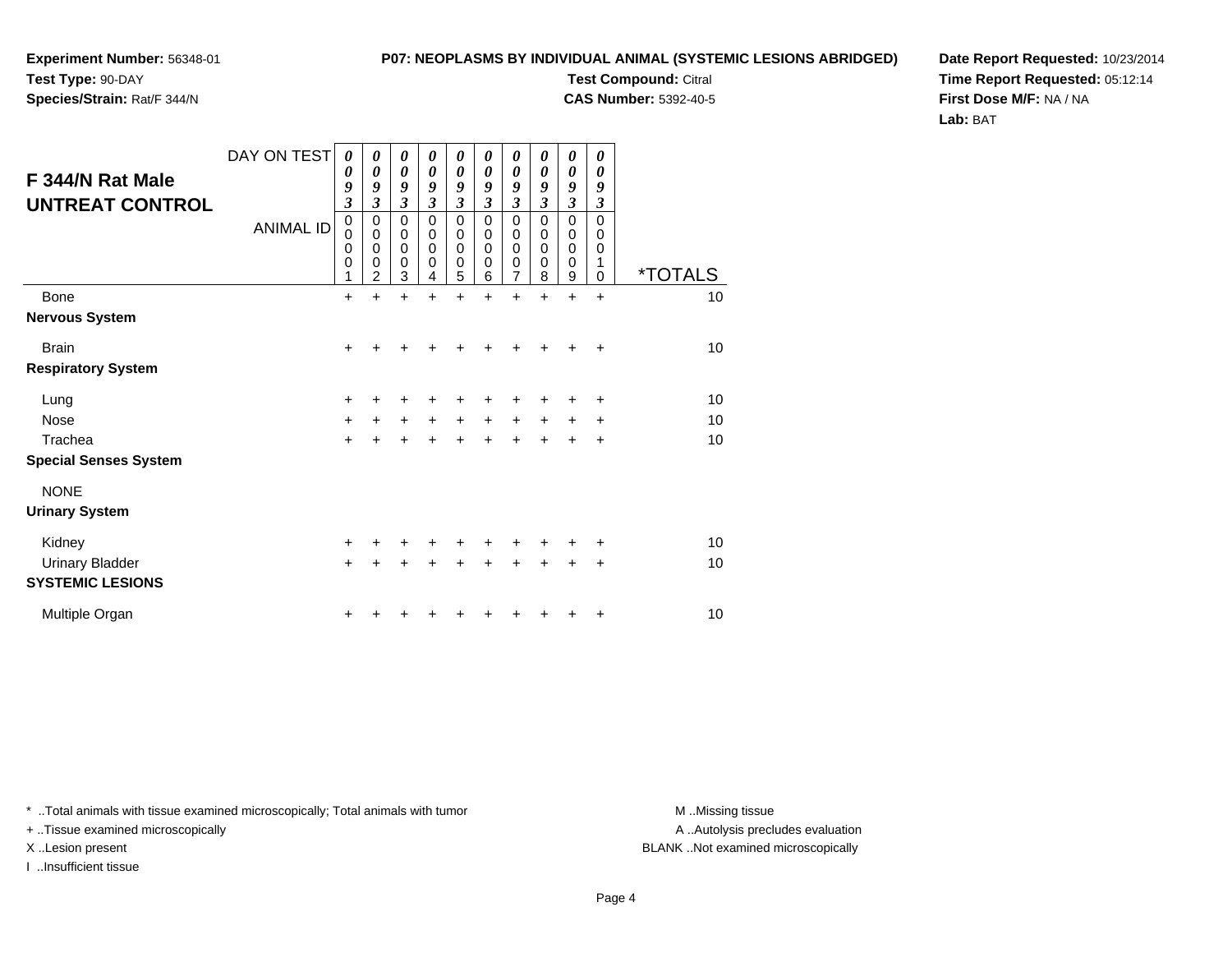## **Species/Strain:** Rat/F 344/N

#### **P07: NEOPLASMS BY INDIVIDUAL ANIMAL (SYSTEMIC LESIONS ABRIDGED)**

**Test Compound:** Citral **CAS Number:** 5392-40-5

**Date Report Requested:** 10/23/2014**Time Report Requested:** 05:12:14**First Dose M/F:** NA / NA**Lab:** BAT

|                              | DAY ON TEST      | $\boldsymbol{\theta}$      | $\boldsymbol{\theta}$      | 0                          | 0                          | 0                          | $\theta$                    | 0                          | 0                          | 0                          | 0                       |                       |
|------------------------------|------------------|----------------------------|----------------------------|----------------------------|----------------------------|----------------------------|-----------------------------|----------------------------|----------------------------|----------------------------|-------------------------|-----------------------|
| F 344/N Rat Male             |                  | $\boldsymbol{\theta}$<br>9 | $\boldsymbol{\theta}$<br>9 | $\boldsymbol{\theta}$<br>9 | 0<br>9                     | $\boldsymbol{\theta}$<br>9 | $\boldsymbol{\theta}$<br>9  | $\boldsymbol{\theta}$<br>9 | $\boldsymbol{\theta}$<br>9 | $\boldsymbol{\theta}$<br>9 | 0<br>9                  |                       |
| <b>VEHICLE CONTROL</b>       |                  | $\mathfrak{z}$             | $\mathfrak{z}$             | $\mathfrak{z}$             | $\overline{\mathbf{3}}$    | $\mathfrak{z}$             | $\boldsymbol{\mathfrak{z}}$ | $\mathfrak{z}$             | $\overline{\mathbf{3}}$    | $\mathfrak{z}$             | $\boldsymbol{\beta}$    |                       |
|                              | <b>ANIMAL ID</b> | $\mathbf 0$<br>$\mathbf 0$ | $\mathbf 0$<br>$\mathbf 0$ | $\mathbf 0$<br>$\mathbf 0$ | $\mathbf 0$<br>$\mathbf 0$ | $\mathbf 0$<br>$\mathbf 0$ | $\mathbf 0$<br>$\Omega$     | $\mathsf 0$<br>$\mathbf 0$ | $\mathbf 0$<br>$\mathbf 0$ | $\mathbf 0$<br>$\mathbf 0$ | $\mathbf 0$<br>$\Omega$ |                       |
|                              |                  | $\mathbf 0$                | $\mathbf 0$                | $\Omega$                   | $\Omega$                   | $\mathbf 0$                | $\Omega$                    | $\mathbf 0$                | $\Omega$                   | $\mathbf 0$                | $\Omega$                |                       |
|                              |                  | 1<br>1                     | 1<br>$\overline{2}$        | 1<br>3                     | 1<br>$\overline{4}$        | 1<br>5                     | 1<br>6                      | 1<br>7                     | 1<br>8                     | 1<br>9                     | 2<br>$\Omega$           | <i><b>*TOTALS</b></i> |
| <b>Alimentary System</b>     |                  |                            |                            |                            |                            |                            |                             |                            |                            |                            |                         |                       |
| Esophagus                    |                  | +                          | +                          | +                          | +                          | +                          | +                           | +                          | +                          | ٠                          | +                       | 10                    |
| Intestine Large, Cecum       |                  | +                          | +                          | +                          | +                          | +                          | +                           | +                          | +                          | +                          | $\ddot{}$               | 10                    |
| Intestine Large, Colon       |                  | $\ddot{}$                  | $\ddot{}$                  | $\ddot{}$                  | +                          | $\ddot{}$                  | $\ddot{}$                   | $\ddot{}$                  | $\ddot{}$                  | $\ddot{}$                  | $\ddot{}$               | 10                    |
| Intestine Large, Rectum      |                  | $\pmb{+}$                  | $\ddot{}$                  | +                          | $\ddot{}$                  | $\ddot{}$                  | $\ddot{}$                   | $\ddot{}$                  | +                          | $\ddot{}$                  | $\ddot{}$               | 10                    |
| Intestine Small, Duodenum    |                  | +                          | $\ddot{}$                  | $\ddot{}$                  | $\ddot{}$                  | $\ddot{}$                  | $\ddot{}$                   | $+$                        | $\pm$                      | $+$                        | $\ddot{}$               | 10                    |
| Intestine Small, Ileum       |                  | $\pmb{+}$                  | $\ddot{}$                  | $\ddot{}$                  | $\ddot{}$                  | $\ddot{}$                  | $\ddot{}$                   | +                          | $\ddot{}$                  | $+$                        | $\ddot{}$               | 10                    |
| Intestine Small, Jejunum     |                  | +                          | $\ddot{}$                  | $\ddot{}$                  | +                          | +                          | $\ddot{}$                   | $\pm$                      | $\pm$                      | $\ddot{}$                  | +                       | 10                    |
| Liver                        |                  | $\ddot{}$                  | $+$                        | $\ddot{}$                  | $\ddot{}$                  | $\ddot{}$                  | $\ddot{}$                   | $\ddot{}$                  | $\ddot{}$                  | $+$                        | $\ddot{}$               | 10                    |
| Pancreas                     |                  | $\ddot{}$                  | $\ddot{}$                  | $\ddot{}$                  | $\ddot{}$                  | $\ddot{}$                  | $\ddot{}$                   | $\ddot{}$                  | $\ddot{}$                  | $+$                        | +                       | 10                    |
| Salivary Glands              |                  | +                          | $\ddot{}$                  | $\ddot{}$                  | $\ddot{}$                  | $\ddot{}$                  | $\ddot{}$                   | $\ddot{}$                  | $\ddot{}$                  | $+$                        | $\ddot{}$               | 10                    |
| Stomach, Forestomach         |                  | $\pmb{+}$                  | $\ddot{}$                  | +                          | +                          | $\ddot{}$                  | $\ddot{}$                   | $\ddot{}$                  | $\ddot{}$                  | $\ddot{}$                  | +                       | 10                    |
| Stomach, Glandular           |                  | $\ddot{}$                  |                            |                            |                            | $\ddot{}$                  | $\ddot{}$                   | $\ddot{}$                  | ÷                          | $\ddot{}$                  | $\ddot{}$               | 10                    |
| <b>Cardiovascular System</b> |                  |                            |                            |                            |                            |                            |                             |                            |                            |                            |                         |                       |
| <b>Blood Vessel</b>          |                  | +                          | ٠                          | +                          | +                          | +                          | +                           | ٠                          | +                          | ٠                          | +                       | 10                    |
| Heart                        |                  | $\ddot{}$                  |                            | ÷                          |                            | $\ddot{}$                  | $\ddot{}$                   | $\ddot{}$                  |                            | $\ddot{}$                  | $\ddot{}$               | 10                    |
| <b>Endocrine System</b>      |                  |                            |                            |                            |                            |                            |                             |                            |                            |                            |                         |                       |
| <b>Adrenal Cortex</b>        |                  | +                          | +                          | +                          | +                          | +                          | +                           | +                          | +                          | +                          | +                       | 10                    |
| Adrenal Medulla              |                  | $\ddot{}$                  | +                          | +                          | +                          | +                          | $\ddot{}$                   | +                          | $\pm$                      | $\ddot{}$                  | $\ddot{}$               | 10                    |
| Islets, Pancreatic           |                  | +                          | $\ddot{}$                  | $\ddot{}$                  | $\ddot{}$                  | +                          | +                           | +                          | $\pm$                      | $\ddot{}$                  | $\ddot{}$               | 10                    |
| Parathyroid Gland            |                  | M                          | $\ddot{}$                  | M                          | $\ddot{}$                  | $\ddot{}$                  | $\ddot{}$                   | $\ddot{}$                  | $\ddot{}$                  | M                          | $\ddot{}$               | $\overline{7}$        |

\* ..Total animals with tissue examined microscopically; Total animals with tumor **M** . Missing tissue M ..Missing tissue

+ ..Tissue examined microscopically

I ..Insufficient tissue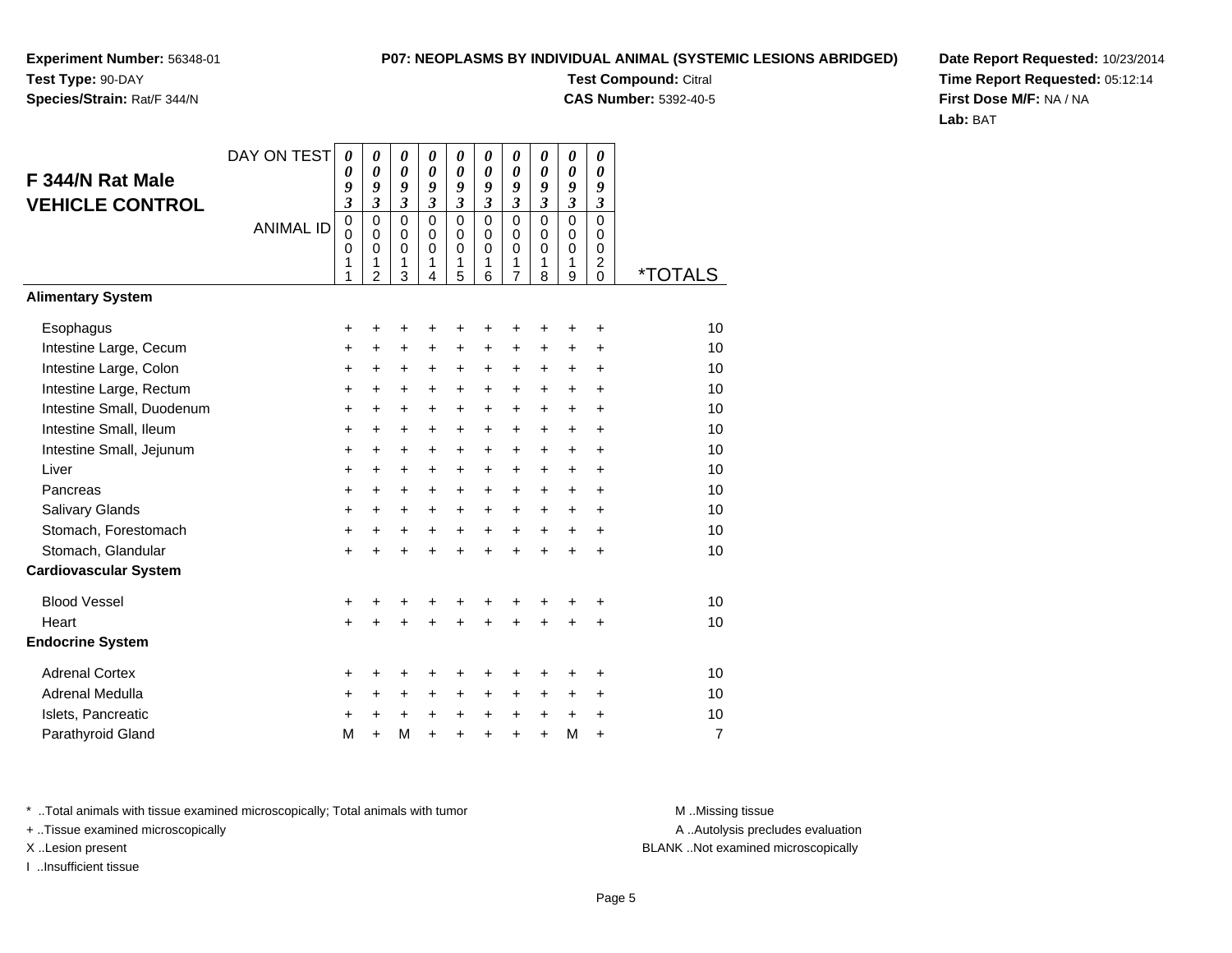#### **P07: NEOPLASMS BY INDIVIDUAL ANIMAL (SYSTEMIC LESIONS ABRIDGED)**

**Experiment Number:** 56348-01**Test Type:** 90-DAY

**Species/Strain:** Rat/F 344/N

**Test Compound:** Citral **CAS Number:** 5392-40-5

**Date Report Requested:** 10/23/2014**Time Report Requested:** 05:12:14**First Dose M/F:** NA / NA**Lab:** BAT

| F 344/N Rat Male<br><b>VEHICLE CONTROL</b><br><b>Pituitary Gland</b> | DAY ON TEST<br><b>ANIMAL ID</b> | 0<br>0<br>9<br>3<br>$\mathbf 0$<br>0<br>$\mathbf 0$<br>1<br>1<br>$\ddot{}$ | 0<br>$\boldsymbol{\theta}$<br>9<br>3<br>0<br>0<br>$\mathbf 0$<br>1<br>$\overline{c}$<br>$\ddot{}$ | 0<br>$\pmb{\theta}$<br>9<br>$\overline{\mathbf{3}}$<br>$\mathbf 0$<br>0<br>$\mathbf 0$<br>1<br>3<br>$\ddot{}$ | 0<br>0<br>9<br>$\overline{\mathbf{3}}$<br>$\mathbf 0$<br>$\Omega$<br>$\mathbf 0$<br>1<br>4<br>$\ddot{}$ | 0<br>$\boldsymbol{\theta}$<br>9<br>$\overline{\mathbf{3}}$<br>$\mathbf 0$<br>0<br>$\mathbf 0$<br>1<br>5<br>$\ddot{}$ | 0<br>0<br>9<br>$\mathfrak{z}$<br>$\mathbf{0}$<br>0<br>$\mathbf 0$<br>1<br>6<br>+ | 0<br>$\boldsymbol{\theta}$<br>9<br>$\mathfrak{z}$<br>$\pmb{0}$<br>0<br>$\pmb{0}$<br>$\mathbf{1}$<br>$\overline{7}$<br>$+$ | 0<br>0<br>9<br>$\mathfrak{z}$<br>$\mathbf 0$<br>0<br>$\mathbf 0$<br>1<br>8<br>M | 0<br>0<br>9<br>$\mathfrak{z}$<br>$\mathbf 0$<br>0<br>$\mathbf 0$<br>1<br>$\boldsymbol{9}$<br>$\ddot{}$ | 0<br>0<br>9<br>3<br>0<br>$\Omega$<br>$\mathbf 0$<br>$\overline{c}$<br>$\mathbf 0$<br>$\ddot{}$ | <i><b>*TOTALS</b></i><br>9 |
|----------------------------------------------------------------------|---------------------------------|----------------------------------------------------------------------------|---------------------------------------------------------------------------------------------------|---------------------------------------------------------------------------------------------------------------|---------------------------------------------------------------------------------------------------------|----------------------------------------------------------------------------------------------------------------------|----------------------------------------------------------------------------------|---------------------------------------------------------------------------------------------------------------------------|---------------------------------------------------------------------------------|--------------------------------------------------------------------------------------------------------|------------------------------------------------------------------------------------------------|----------------------------|
| <b>Thyroid Gland</b>                                                 |                                 | $\ddot{}$                                                                  | $\ddot{}$                                                                                         | $\ddot{}$                                                                                                     | $\ddot{}$                                                                                               | $\ddot{}$                                                                                                            | $\ddot{}$                                                                        | $\ddot{}$                                                                                                                 | $\ddot{}$                                                                       | +                                                                                                      | $\ddot{}$                                                                                      | 10                         |
| <b>General Body System</b>                                           |                                 |                                                                            |                                                                                                   |                                                                                                               |                                                                                                         |                                                                                                                      |                                                                                  |                                                                                                                           |                                                                                 |                                                                                                        |                                                                                                |                            |
| <b>NONE</b><br><b>Genital System</b>                                 |                                 |                                                                            |                                                                                                   |                                                                                                               |                                                                                                         |                                                                                                                      |                                                                                  |                                                                                                                           |                                                                                 |                                                                                                        |                                                                                                |                            |
| Epididymis                                                           |                                 | +                                                                          | +                                                                                                 | +                                                                                                             | +                                                                                                       | +                                                                                                                    |                                                                                  | +                                                                                                                         | +                                                                               | +                                                                                                      | +                                                                                              | 10                         |
| <b>Preputial Gland</b>                                               |                                 | +                                                                          | $\ddot{}$                                                                                         | +                                                                                                             | +                                                                                                       | +                                                                                                                    | +                                                                                | +                                                                                                                         | ٠                                                                               | +                                                                                                      | +                                                                                              | 10                         |
| Prostate                                                             |                                 | +                                                                          | $\ddot{}$                                                                                         | $\ddot{}$                                                                                                     | $\ddot{}$                                                                                               | $\ddot{}$                                                                                                            | $\ddot{}$                                                                        | $\ddot{}$                                                                                                                 | $\ddot{}$                                                                       | $\ddot{}$                                                                                              | $\ddot{}$                                                                                      | 10                         |
| <b>Seminal Vesicle</b>                                               |                                 | +                                                                          | $\ddot{}$                                                                                         | +                                                                                                             | $\ddot{}$                                                                                               | $\ddot{}$                                                                                                            | $\ddot{}$                                                                        | $\ddot{}$                                                                                                                 | +                                                                               | $\ddot{}$                                                                                              | $\ddot{}$                                                                                      | 10                         |
| <b>Testes</b>                                                        |                                 | $\ddot{}$                                                                  | $\ddot{}$                                                                                         | $\ddot{}$                                                                                                     | $\ddot{}$                                                                                               | $\ddot{}$                                                                                                            | $\ddot{}$                                                                        | $+$                                                                                                                       | $\ddot{}$                                                                       | $\ddot{}$                                                                                              | +                                                                                              | 10                         |
| <b>Hematopoietic System</b>                                          |                                 |                                                                            |                                                                                                   |                                                                                                               |                                                                                                         |                                                                                                                      |                                                                                  |                                                                                                                           |                                                                                 |                                                                                                        |                                                                                                |                            |
| <b>Bone Marrow</b>                                                   |                                 | +                                                                          | +                                                                                                 | +                                                                                                             | +                                                                                                       | +                                                                                                                    | +                                                                                | +                                                                                                                         | +                                                                               | +                                                                                                      | +                                                                                              | 10                         |
| Lymph Node, Mandibular                                               |                                 | +                                                                          | $\ddot{}$                                                                                         | $\ddot{}$                                                                                                     | $\ddot{}$                                                                                               | $\ddot{}$                                                                                                            | $\ddot{}$                                                                        | $\ddot{}$                                                                                                                 | $\ddot{}$                                                                       | +                                                                                                      | $\ddot{}$                                                                                      | 10                         |
| Lymph Node, Mesenteric                                               |                                 | +                                                                          | $+$                                                                                               | $\ddot{}$                                                                                                     | +                                                                                                       | $\ddot{}$                                                                                                            | $\ddot{}$                                                                        | $\ddot{}$                                                                                                                 | $\ddot{}$                                                                       | $\ddot{}$                                                                                              | $\ddot{}$                                                                                      | 10                         |
| Spleen                                                               |                                 | +                                                                          | $\ddot{}$                                                                                         | +                                                                                                             | $\ddot{}$                                                                                               | $\ddot{}$                                                                                                            | $\ddot{}$                                                                        | $\ddot{}$                                                                                                                 | $\ddot{}$                                                                       | $\ddot{}$                                                                                              | $\ddot{}$                                                                                      | 10                         |
| Thymus                                                               |                                 | +                                                                          | $\ddot{}$                                                                                         | $\ddot{}$                                                                                                     | +                                                                                                       | $\ddot{}$                                                                                                            | $\ddot{}$                                                                        | $\ddot{}$                                                                                                                 | $\ddot{}$                                                                       | $\ddot{}$                                                                                              | $\ddot{}$                                                                                      | 10                         |
| <b>Integumentary System</b>                                          |                                 |                                                                            |                                                                                                   |                                                                                                               |                                                                                                         |                                                                                                                      |                                                                                  |                                                                                                                           |                                                                                 |                                                                                                        |                                                                                                |                            |
| <b>Mammary Gland</b>                                                 |                                 | +                                                                          | +                                                                                                 | +                                                                                                             | +                                                                                                       | М                                                                                                                    | $\ddot{}$                                                                        | M                                                                                                                         | +                                                                               | +                                                                                                      | +                                                                                              | 8                          |
| Skin                                                                 |                                 | +                                                                          |                                                                                                   | +                                                                                                             | +                                                                                                       | +                                                                                                                    |                                                                                  | +                                                                                                                         | +                                                                               | +                                                                                                      | +                                                                                              | 10                         |
| <b>Musculoskeletal System</b>                                        |                                 |                                                                            |                                                                                                   |                                                                                                               |                                                                                                         |                                                                                                                      |                                                                                  |                                                                                                                           |                                                                                 |                                                                                                        |                                                                                                |                            |

\* ..Total animals with tissue examined microscopically; Total animals with tumor **M** . Missing tissue M ..Missing tissue

+ ..Tissue examined microscopically

I ..Insufficient tissue

A ..Autolysis precludes evaluation

X ..Lesion present BLANK ..Not examined microscopically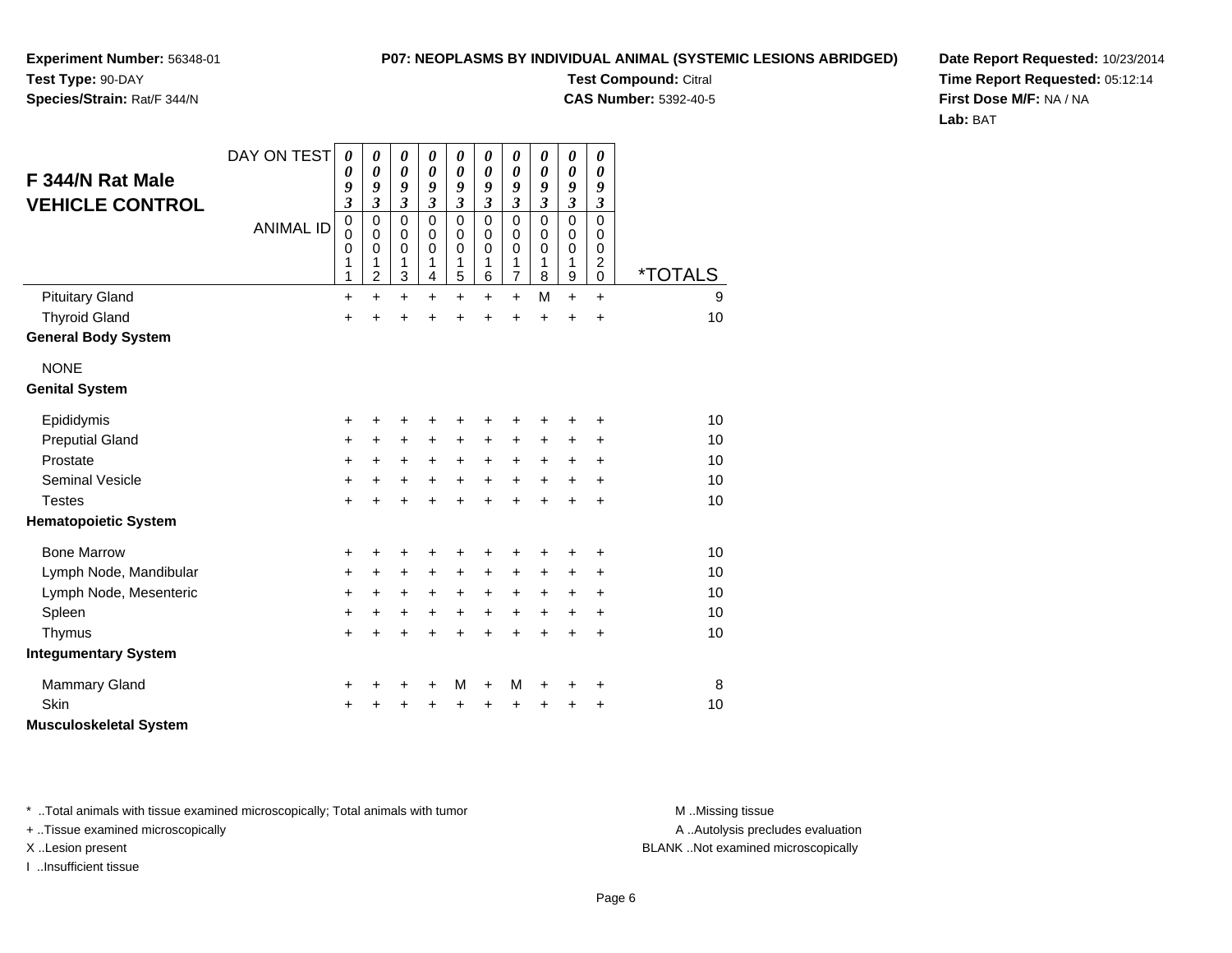**Species/Strain:** Rat/F 344/N

#### **P07: NEOPLASMS BY INDIVIDUAL ANIMAL (SYSTEMIC LESIONS ABRIDGED)**

**Test Compound:** Citral

**CAS Number:** 5392-40-5

**Date Report Requested:** 10/23/2014**Time Report Requested:** 05:12:14**First Dose M/F:** NA / NA**Lab:** BAT

| F 344/N Rat Male<br><b>VEHICLE CONTROL</b>        | DAY ON TEST<br><b>ANIMAL ID</b> | 0<br>0<br>9<br>$\mathfrak{z}$<br>$\pmb{0}$<br>$\mathbf 0$<br>$\pmb{0}$<br>1<br>1 | 0<br>0<br>9<br>3<br>$\mathbf 0$<br>0<br>0<br>1<br>2 | 0<br>$\boldsymbol{\theta}$<br>9<br>$\boldsymbol{\beta}$<br>$\mathbf 0$<br>$\pmb{0}$<br>$\mathbf 0$<br>1<br>3 | 0<br>0<br>9<br>3<br>$\mathbf 0$<br>0<br>$\mathbf 0$<br>1<br>4 | 0<br>$\boldsymbol{\theta}$<br>9<br>$\overline{\mathbf{3}}$<br>$\mathbf 0$<br>$\boldsymbol{0}$<br>$\mathbf 0$<br>1<br>5 | 0<br>0<br>9<br>3<br>0<br>0<br>0<br>1<br>6 | 0<br>$\boldsymbol{\theta}$<br>9<br>$\overline{\mathbf{3}}$<br>$\mathbf 0$<br>$\boldsymbol{0}$<br>$\mathbf 0$<br>1<br>$\overline{7}$ | 0<br>0<br>9<br>3<br>$\mathbf 0$<br>0<br>0<br>1<br>8 | 0<br>$\boldsymbol{\theta}$<br>9<br>$\boldsymbol{\mathfrak{z}}$<br>$\mathbf 0$<br>$\pmb{0}$<br>$\mathbf 0$<br>1<br>$\mathsf g$ | 0<br>0<br>9<br>3<br>0<br>0<br>0<br>2<br>0 | <i><b>*TOTALS</b></i> |
|---------------------------------------------------|---------------------------------|----------------------------------------------------------------------------------|-----------------------------------------------------|--------------------------------------------------------------------------------------------------------------|---------------------------------------------------------------|------------------------------------------------------------------------------------------------------------------------|-------------------------------------------|-------------------------------------------------------------------------------------------------------------------------------------|-----------------------------------------------------|-------------------------------------------------------------------------------------------------------------------------------|-------------------------------------------|-----------------------|
| <b>Bone</b>                                       |                                 | $\ddot{}$                                                                        | $\ddot{}$                                           | $\ddot{}$                                                                                                    | $\ddot{}$                                                     | $\ddot{}$                                                                                                              | $\ddot{}$                                 | $\ddot{}$                                                                                                                           | $\ddot{}$                                           | $\ddot{}$                                                                                                                     | $\ddot{}$                                 | 10                    |
| Nervous System                                    |                                 |                                                                                  |                                                     |                                                                                                              |                                                               |                                                                                                                        |                                           |                                                                                                                                     |                                                     |                                                                                                                               |                                           |                       |
| <b>Brain</b>                                      |                                 | $\ddot{}$                                                                        | +                                                   | +                                                                                                            |                                                               |                                                                                                                        |                                           |                                                                                                                                     |                                                     |                                                                                                                               | ٠                                         | 10                    |
| <b>Respiratory System</b>                         |                                 |                                                                                  |                                                     |                                                                                                              |                                                               |                                                                                                                        |                                           |                                                                                                                                     |                                                     |                                                                                                                               |                                           |                       |
| Lung                                              |                                 | $\ddot{}$                                                                        | +                                                   | +                                                                                                            | ٠                                                             | +                                                                                                                      |                                           | +                                                                                                                                   |                                                     | ٠                                                                                                                             | +                                         | 10                    |
| <b>Nose</b>                                       |                                 | $\ddot{}$                                                                        | $\pm$                                               | $\ddot{}$                                                                                                    | $\ddot{}$                                                     | $\ddot{}$                                                                                                              | $+$                                       | $\ddot{}$                                                                                                                           | $+$                                                 | $\ddot{}$                                                                                                                     | +                                         | 10                    |
| Trachea                                           |                                 | $\ddot{}$                                                                        | ÷                                                   | $\ddot{}$                                                                                                    |                                                               |                                                                                                                        |                                           |                                                                                                                                     |                                                     |                                                                                                                               | +                                         | 10                    |
| <b>Special Senses System</b>                      |                                 |                                                                                  |                                                     |                                                                                                              |                                                               |                                                                                                                        |                                           |                                                                                                                                     |                                                     |                                                                                                                               |                                           |                       |
| <b>NONE</b><br><b>Urinary System</b>              |                                 |                                                                                  |                                                     |                                                                                                              |                                                               |                                                                                                                        |                                           |                                                                                                                                     |                                                     |                                                                                                                               |                                           |                       |
| Kidney                                            |                                 | $\ddot{}$                                                                        | +                                                   | ٠                                                                                                            |                                                               | +                                                                                                                      |                                           | +                                                                                                                                   |                                                     | +                                                                                                                             | +                                         | 10                    |
| <b>Urinary Bladder</b><br><b>SYSTEMIC LESIONS</b> |                                 | $+$                                                                              | +                                                   | +                                                                                                            |                                                               | $\ddot{}$                                                                                                              | +                                         | $\ddot{}$                                                                                                                           | +                                                   | $\div$                                                                                                                        | $\pm$                                     | 10                    |
| Multiple Organ                                    |                                 | +                                                                                |                                                     |                                                                                                              |                                                               |                                                                                                                        |                                           |                                                                                                                                     |                                                     |                                                                                                                               | ٠                                         | 10                    |

\* ..Total animals with tissue examined microscopically; Total animals with tumor **M** . Missing tissue M ..Missing tissue

+ ..Tissue examined microscopically

I ..Insufficient tissue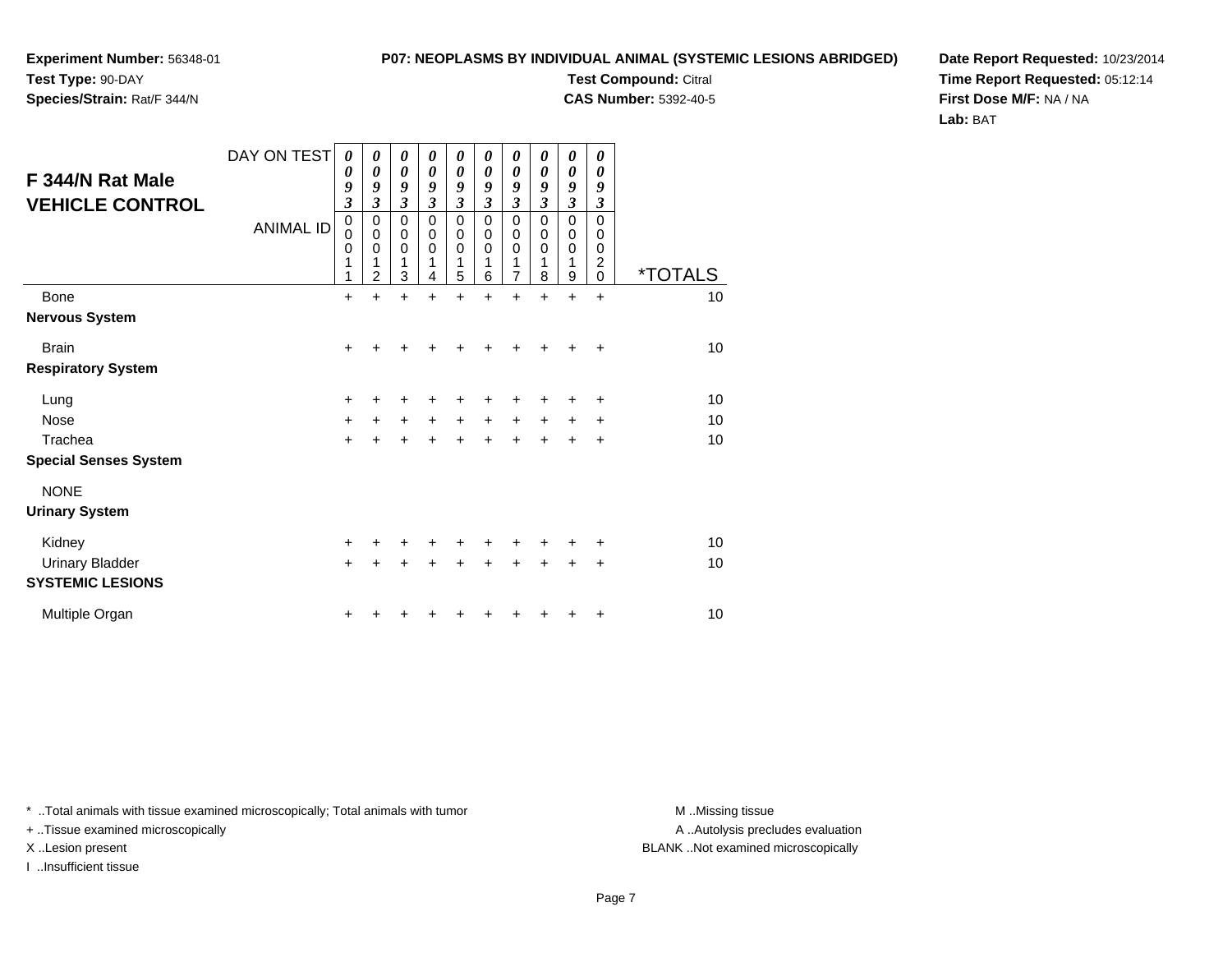#### **P07: NEOPLASMS BY INDIVIDUAL ANIMAL (SYSTEMIC LESIONS ABRIDGED)**

**Test Compound:** Citral

**CAS Number:** 5392-40-5

**Date Report Requested:** 10/23/2014**Time Report Requested:** 05:12:14**First Dose M/F:** NA / NA**Lab:** BAT

| F 344/N Rat Male<br>3900 PPM                                                   | DAY ON TEST      | $\boldsymbol{\theta}$<br>0<br>9<br>$\mathfrak{z}$            | $\boldsymbol{\theta}$<br>$\boldsymbol{\theta}$<br>$\boldsymbol{9}$<br>$\mathfrak{z}$ | $\boldsymbol{\theta}$<br>$\pmb{\theta}$<br>$\boldsymbol{9}$<br>$\mathfrak{z}$ | $\boldsymbol{\theta}$<br>$\pmb{\theta}$<br>9<br>$\mathfrak{z}$ | $\pmb{\theta}$<br>$\pmb{\theta}$<br>$\boldsymbol{g}$<br>$\boldsymbol{\beta}$ | $\boldsymbol{\theta}$<br>$\pmb{\theta}$<br>9<br>$\boldsymbol{\beta}$ | $\boldsymbol{\theta}$<br>$\pmb{\theta}$<br>9<br>$\mathfrak{z}$ | $\pmb{\theta}$<br>$\pmb{\theta}$<br>9<br>$\mathfrak{z}$ | $\boldsymbol{\theta}$<br>$\pmb{\theta}$<br>$\boldsymbol{g}$<br>$\mathfrak{z}$ | $\boldsymbol{\theta}$<br>$\boldsymbol{\theta}$<br>9<br>3 |                       |
|--------------------------------------------------------------------------------|------------------|--------------------------------------------------------------|--------------------------------------------------------------------------------------|-------------------------------------------------------------------------------|----------------------------------------------------------------|------------------------------------------------------------------------------|----------------------------------------------------------------------|----------------------------------------------------------------|---------------------------------------------------------|-------------------------------------------------------------------------------|----------------------------------------------------------|-----------------------|
|                                                                                | <b>ANIMAL ID</b> | $\mathbf 0$<br>$\Omega$<br>0<br>$\overline{\mathbf{c}}$<br>1 | $\pmb{0}$<br>$\mathbf 0$<br>$\,0\,$<br>$\boldsymbol{2}$<br>$\overline{2}$            | $\pmb{0}$<br>0<br>0<br>$\boldsymbol{2}$<br>$\mathbf{3}$                       | $\pmb{0}$<br>0<br>$\mathbf 0$<br>$\overline{c}$<br>4           | $\pmb{0}$<br>0<br>$\,0\,$<br>$\frac{2}{5}$                                   | $\pmb{0}$<br>0<br>0<br>$\boldsymbol{2}$<br>6                         | $\pmb{0}$<br>0<br>0<br>$\boldsymbol{2}$<br>$\overline{7}$      | $\pmb{0}$<br>0<br>$\mathbf 0$<br>$\boldsymbol{2}$<br>8  | $\pmb{0}$<br>0<br>$\mathbf 0$<br>$\boldsymbol{2}$<br>9                        | $\pmb{0}$<br>0<br>0<br>3<br>0                            | <i><b>*TOTALS</b></i> |
| <b>Alimentary System</b>                                                       |                  |                                                              |                                                                                      |                                                                               |                                                                |                                                                              |                                                                      |                                                                |                                                         |                                                                               |                                                          |                       |
| Liver<br><b>Cardiovascular System</b>                                          |                  |                                                              |                                                                                      |                                                                               |                                                                |                                                                              |                                                                      | $\ddot{}$                                                      |                                                         |                                                                               |                                                          | $\mathbf{1}$          |
| <b>NONE</b><br><b>Endocrine System</b>                                         |                  |                                                              |                                                                                      |                                                                               |                                                                |                                                                              |                                                                      |                                                                |                                                         |                                                                               |                                                          |                       |
| <b>NONE</b><br><b>General Body System</b>                                      |                  |                                                              |                                                                                      |                                                                               |                                                                |                                                                              |                                                                      |                                                                |                                                         |                                                                               |                                                          |                       |
| <b>NONE</b><br><b>Genital System</b>                                           |                  |                                                              |                                                                                      |                                                                               |                                                                |                                                                              |                                                                      |                                                                |                                                         |                                                                               |                                                          |                       |
| <b>NONE</b><br><b>Hematopoietic System</b>                                     |                  |                                                              |                                                                                      |                                                                               |                                                                |                                                                              |                                                                      |                                                                |                                                         |                                                                               |                                                          |                       |
| <b>NONE</b><br><b>Integumentary System</b>                                     |                  |                                                              |                                                                                      |                                                                               |                                                                |                                                                              |                                                                      |                                                                |                                                         |                                                                               |                                                          |                       |
| <b>NONE</b><br><b>Musculoskeletal System</b>                                   |                  |                                                              |                                                                                      |                                                                               |                                                                |                                                                              |                                                                      |                                                                |                                                         |                                                                               |                                                          |                       |
| <b>NONE</b><br><b>Nervous System</b>                                           |                  |                                                              |                                                                                      |                                                                               |                                                                |                                                                              |                                                                      |                                                                |                                                         |                                                                               |                                                          |                       |
| <b>NONE</b>                                                                    |                  |                                                              |                                                                                      |                                                                               |                                                                |                                                                              |                                                                      |                                                                |                                                         |                                                                               |                                                          |                       |
| * Total animals with tissue examined microscopically; Total animals with tumor |                  |                                                              |                                                                                      |                                                                               |                                                                |                                                                              |                                                                      |                                                                |                                                         |                                                                               |                                                          | M Missing tissue      |

+ ..Tissue examined microscopically

I ..Insufficient tissue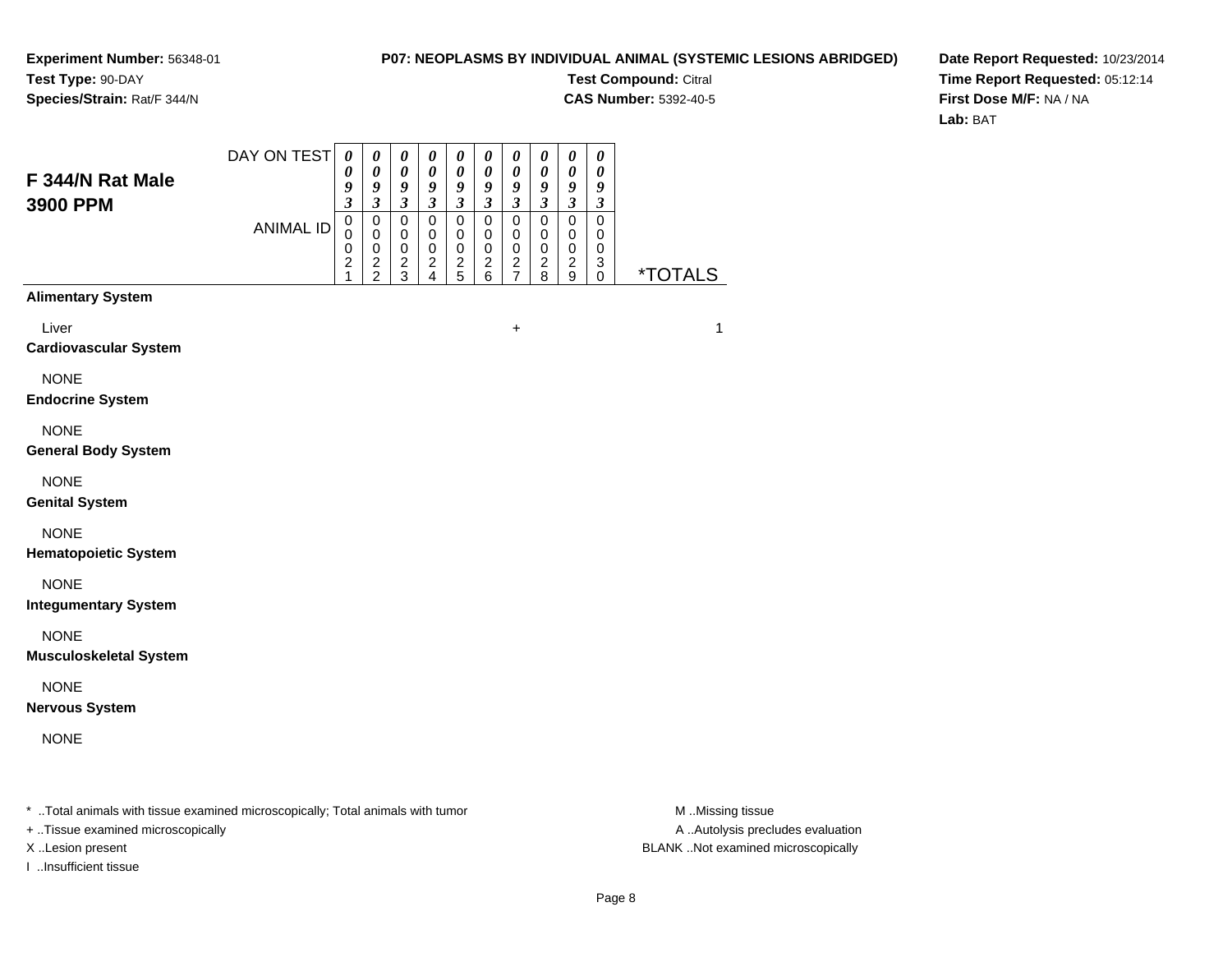#### **P07: NEOPLASMS BY INDIVIDUAL ANIMAL (SYSTEMIC LESIONS ABRIDGED)**

**Test Compound:** Citral **CAS Number:** 5392-40-5

 $\overline{\phantom{0}}$ 

┯

**Date Report Requested:** 10/23/2014**Time Report Requested:** 05:12:14**First Dose M/F:** NA / NA**Lab:** BAT

|                                             | DAY ON TEST      | 0                                      | 0                                                         | 0                                                               | 0                     | 0                                    | 0                                           | 0                                                    | 0                                           | 0                                  | 0                     |                       |
|---------------------------------------------|------------------|----------------------------------------|-----------------------------------------------------------|-----------------------------------------------------------------|-----------------------|--------------------------------------|---------------------------------------------|------------------------------------------------------|---------------------------------------------|------------------------------------|-----------------------|-----------------------|
| F 344/N Rat Male<br>3900 PPM                |                  | 0<br>9<br>3                            | 0<br>9<br>3                                               | 0<br>9<br>3                                                     | 0<br>9<br>3           | 0<br>9<br>$\mathfrak{z}$             | 0<br>9<br>3                                 | 0<br>9<br>3                                          | 0<br>9<br>3                                 | 0<br>9<br>3                        | 0<br>9<br>3           |                       |
|                                             | <b>ANIMAL ID</b> | 0<br>$\mathbf 0$<br>$\frac{0}{2}$<br>1 | 0<br>$\mathbf 0$<br>0<br>$\overline{c}$<br>$\overline{2}$ | 0<br>$\mathbf 0$<br>$\mathbf 0$<br>$\overline{\mathbf{c}}$<br>3 | 0<br>0<br>0<br>2<br>4 | 0<br>0<br>$\pmb{0}$<br>$\frac{2}{5}$ | 0<br>0<br>0<br>$\overline{\mathbf{c}}$<br>6 | 0<br>0<br>$\begin{array}{c} 0 \\ 2 \\ 7 \end{array}$ | 0<br>0<br>0<br>$\overline{\mathbf{c}}$<br>8 | 0<br>0<br>0<br>$\overline{c}$<br>9 | 0<br>0<br>0<br>3<br>0 | <i><b>*TOTALS</b></i> |
| <b>Respiratory System</b>                   |                  |                                        |                                                           |                                                                 |                       |                                      |                                             |                                                      |                                             |                                    |                       |                       |
| <b>NONE</b><br><b>Special Senses System</b> |                  |                                        |                                                           |                                                                 |                       |                                      |                                             |                                                      |                                             |                                    |                       |                       |
| <b>NONE</b><br><b>Urinary System</b>        |                  |                                        |                                                           |                                                                 |                       |                                      |                                             |                                                      |                                             |                                    |                       |                       |
| Kidney<br><b>SYSTEMIC LESIONS</b>           |                  | ٠                                      |                                                           |                                                                 |                       |                                      |                                             |                                                      |                                             |                                    | ÷                     | 10                    |
| Multiple Organ                              |                  | +                                      |                                                           |                                                                 |                       |                                      |                                             |                                                      |                                             |                                    | +                     | 10                    |

┯ ┯ ᅮ

\* ..Total animals with tissue examined microscopically; Total animals with tumor **M** . Missing tissue M ..Missing tissue

+ ..Tissue examined microscopically

I ..Insufficient tissue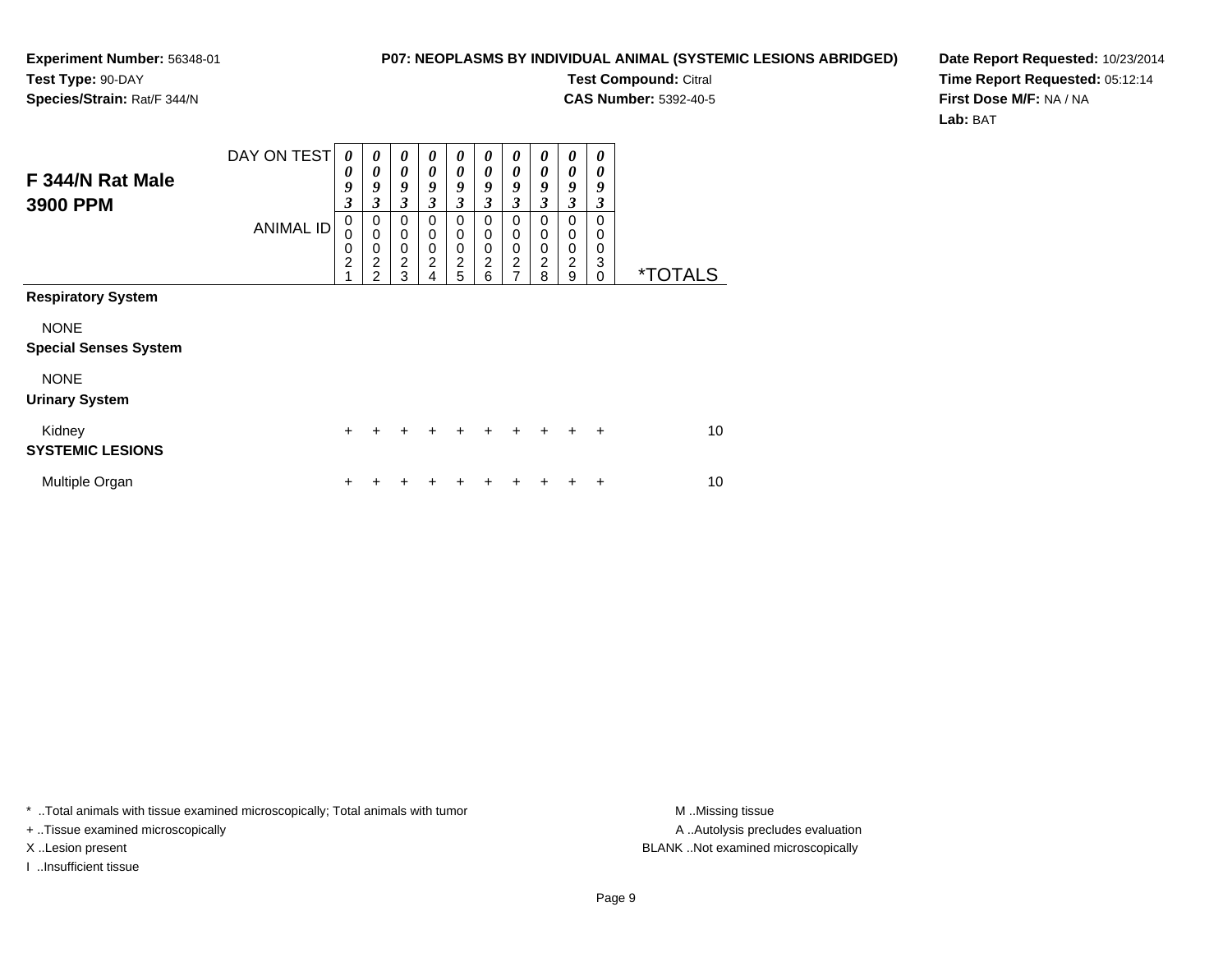I ..Insufficient tissue

#### **P07: NEOPLASMS BY INDIVIDUAL ANIMAL (SYSTEMIC LESIONS ABRIDGED)**

**Test Compound:** Citral

**CAS Number:** 5392-40-5

**Date Report Requested:** 10/23/2014**Time Report Requested:** 05:12:14**First Dose M/F:** NA / NA**Lab:** BAT

| F 344/N Rat Male<br><b>7800 PPM</b>                                                                                 | DAY ON TEST      | $\boldsymbol{\theta}$<br>0<br>9<br>$\boldsymbol{\beta}$ | $\pmb{\theta}$<br>$\pmb{\theta}$<br>9<br>3 | $\boldsymbol{\theta}$<br>$\boldsymbol{\theta}$<br>$\boldsymbol{g}$<br>$\boldsymbol{\beta}$ | 0<br>$\pmb{\theta}$<br>9<br>$\boldsymbol{\beta}$ | $\boldsymbol{\theta}$<br>0<br>9<br>3   | $\boldsymbol{\theta}$<br>0<br>9<br>$\mathfrak{z}$ | $\pmb{\theta}$<br>$\boldsymbol{\theta}$<br>9<br>$\mathfrak{z}$       | 0<br>$\pmb{\theta}$<br>9<br>$\boldsymbol{\beta}$ | 0<br>$\boldsymbol{\theta}$<br>9<br>$\boldsymbol{\mathfrak{z}}$ | 0<br>0<br>9<br>3      |                                                       |
|---------------------------------------------------------------------------------------------------------------------|------------------|---------------------------------------------------------|--------------------------------------------|--------------------------------------------------------------------------------------------|--------------------------------------------------|----------------------------------------|---------------------------------------------------|----------------------------------------------------------------------|--------------------------------------------------|----------------------------------------------------------------|-----------------------|-------------------------------------------------------|
|                                                                                                                     | <b>ANIMAL ID</b> | $\pmb{0}$<br>0<br>0<br>3<br>1                           | 0<br>0<br>0<br>$\frac{3}{2}$               | $\pmb{0}$<br>0<br>0<br>$\ensuremath{\mathsf{3}}$<br>$\overline{3}$                         | $\pmb{0}$<br>$\mathbf 0$<br>0<br>$\frac{3}{4}$   | $\mathbf 0$<br>0<br>0<br>$\frac{3}{5}$ | $\pmb{0}$<br>0<br>0<br>3<br>6                     | $\mathbf 0$<br>0<br>0<br>$\ensuremath{\mathsf{3}}$<br>$\overline{7}$ | $\overline{0}$<br>0<br>0<br>3<br>$\overline{8}$  | $\mathbf 0$<br>0<br>0<br>3<br>9                                | 0<br>0<br>0<br>4<br>0 | <i><b>*TOTALS</b></i>                                 |
| <b>Alimentary System</b>                                                                                            |                  |                                                         |                                            |                                                                                            |                                                  |                                        |                                                   |                                                                      |                                                  |                                                                |                       |                                                       |
| <b>NONE</b><br><b>Cardiovascular System</b>                                                                         |                  |                                                         |                                            |                                                                                            |                                                  |                                        |                                                   |                                                                      |                                                  |                                                                |                       |                                                       |
| <b>NONE</b><br><b>Endocrine System</b>                                                                              |                  |                                                         |                                            |                                                                                            |                                                  |                                        |                                                   |                                                                      |                                                  |                                                                |                       |                                                       |
| <b>NONE</b><br><b>General Body System</b>                                                                           |                  |                                                         |                                            |                                                                                            |                                                  |                                        |                                                   |                                                                      |                                                  |                                                                |                       |                                                       |
| <b>NONE</b><br><b>Genital System</b>                                                                                |                  |                                                         |                                            |                                                                                            |                                                  |                                        |                                                   |                                                                      |                                                  |                                                                |                       |                                                       |
| <b>NONE</b><br><b>Hematopoietic System</b>                                                                          |                  |                                                         |                                            |                                                                                            |                                                  |                                        |                                                   |                                                                      |                                                  |                                                                |                       |                                                       |
| <b>Bone Marrow</b><br><b>Integumentary System</b>                                                                   |                  | $+$                                                     |                                            |                                                                                            |                                                  | $+$                                    |                                                   |                                                                      | $+$ $+$ $+$ $+$                                  |                                                                | $+$                   | 10                                                    |
| <b>NONE</b><br><b>Musculoskeletal System</b>                                                                        |                  |                                                         |                                            |                                                                                            |                                                  |                                        |                                                   |                                                                      |                                                  |                                                                |                       |                                                       |
| <b>NONE</b><br><b>Nervous System</b>                                                                                |                  |                                                         |                                            |                                                                                            |                                                  |                                        |                                                   |                                                                      |                                                  |                                                                |                       |                                                       |
| <b>NONE</b>                                                                                                         |                  |                                                         |                                            |                                                                                            |                                                  |                                        |                                                   |                                                                      |                                                  |                                                                |                       |                                                       |
| * Total animals with tissue examined microscopically; Total animals with tumor<br>+ Tissue examined microscopically |                  |                                                         |                                            |                                                                                            |                                                  |                                        |                                                   |                                                                      |                                                  |                                                                |                       | M Missing tissue<br>A  Autolysis precludes evaluation |

X ..Lesion present BLANK ..Not examined microscopically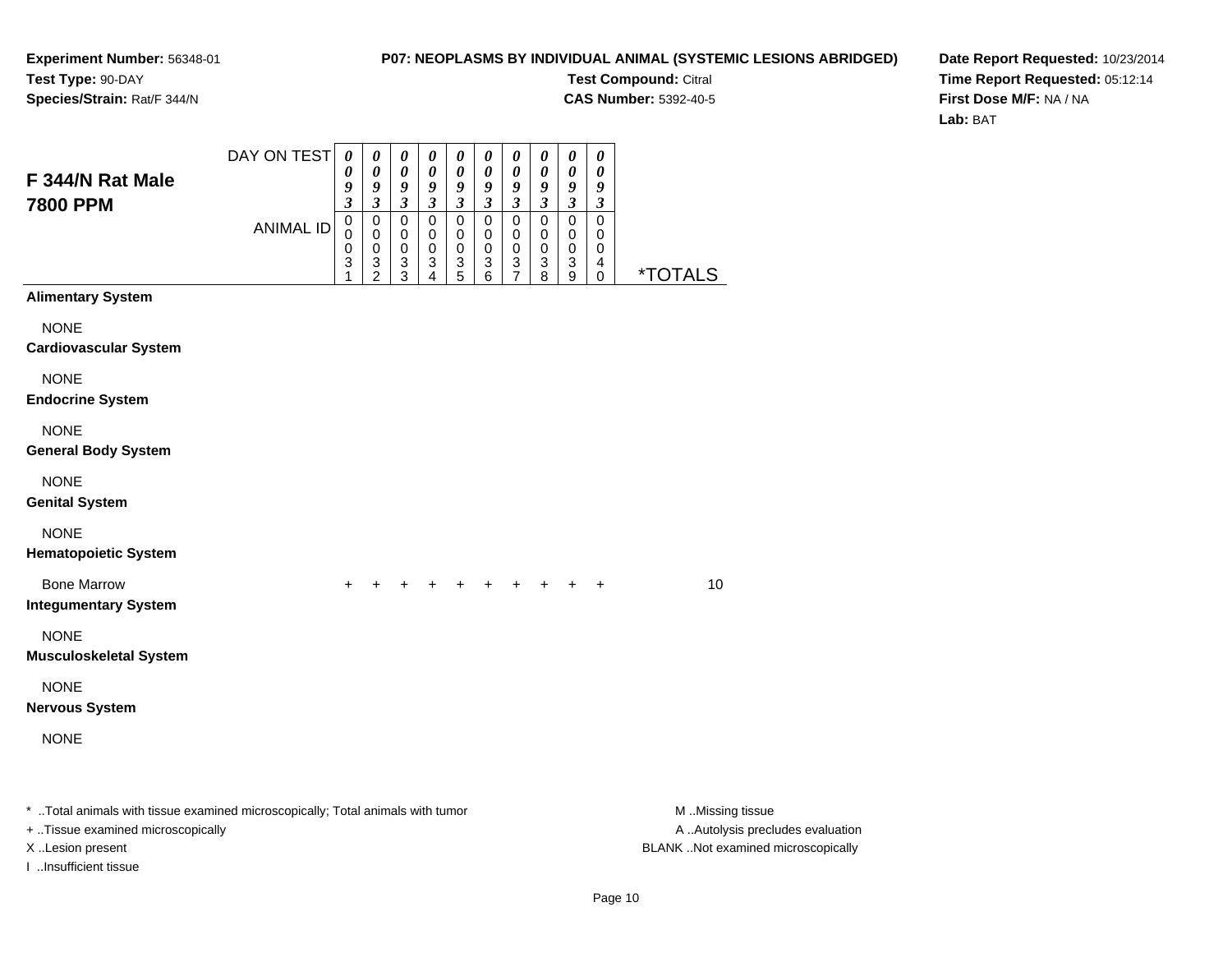#### **P07: NEOPLASMS BY INDIVIDUAL ANIMAL (SYSTEMIC LESIONS ABRIDGED)**

**Test Compound:** Citral

**CAS Number:** 5392-40-5

**Date Report Requested:** 10/23/2014**Time Report Requested:** 05:12:14**First Dose M/F:** NA / NA**Lab:** BAT

| F 344/N Rat Male<br><b>7800 PPM</b>         | DAY ON TEST      | 0<br>0<br>9<br>3 | 0<br>$\boldsymbol{\theta}$<br>9<br>3      | $\boldsymbol{\theta}$<br>$\boldsymbol{\theta}$<br>9<br>$\mathfrak{z}$ | 0<br>$\theta$<br>9<br>3                   | 0<br>0<br>9<br>$\mathfrak{z}$   | 0<br>0<br>9<br>$\mathfrak{z}$             | 0<br>0<br>9<br>3                | 0<br>0<br>9<br>3             | 0<br>0<br>9<br>3      | 0<br>0<br>9<br>3             |                       |
|---------------------------------------------|------------------|------------------|-------------------------------------------|-----------------------------------------------------------------------|-------------------------------------------|---------------------------------|-------------------------------------------|---------------------------------|------------------------------|-----------------------|------------------------------|-----------------------|
| <b>Respiratory System</b>                   | <b>ANIMAL ID</b> | 0<br>0<br>0<br>3 | 0<br>$\mathbf 0$<br>$\mathbf 0$<br>3<br>2 | 0<br>$\mathbf 0$<br>$\mathbf 0$<br>3<br>3                             | 0<br>$\mathbf 0$<br>$\mathbf 0$<br>3<br>4 | 0<br>0<br>$\mathbf 0$<br>3<br>5 | 0<br>$\mathbf 0$<br>$\mathbf 0$<br>3<br>6 | $\mathbf 0$<br>0<br>0<br>3<br>7 | $\Omega$<br>0<br>0<br>3<br>8 | 0<br>0<br>0<br>3<br>9 | 0<br>0<br>0<br>4<br>$\Omega$ | <i><b>*TOTALS</b></i> |
|                                             |                  |                  |                                           |                                                                       |                                           |                                 |                                           |                                 |                              |                       |                              |                       |
| <b>NONE</b><br><b>Special Senses System</b> |                  |                  |                                           |                                                                       |                                           |                                 |                                           |                                 |                              |                       |                              |                       |
| <b>NONE</b><br><b>Urinary System</b>        |                  |                  |                                           |                                                                       |                                           |                                 |                                           |                                 |                              |                       |                              |                       |
| Kidney<br><b>SYSTEMIC LESIONS</b>           |                  | $\pm$            | +                                         | +                                                                     | +                                         | $\ddot{}$                       | $\div$                                    | $\ddot{}$                       | $\ddot{}$                    | ÷                     | $\ddot{}$                    | 10                    |
| Multiple Organ                              |                  | ٠                |                                           |                                                                       |                                           |                                 |                                           |                                 |                              |                       | ÷                            | 10                    |

\* ..Total animals with tissue examined microscopically; Total animals with tumor **M** . Missing tissue M ..Missing tissue

+ ..Tissue examined microscopically

I ..Insufficient tissue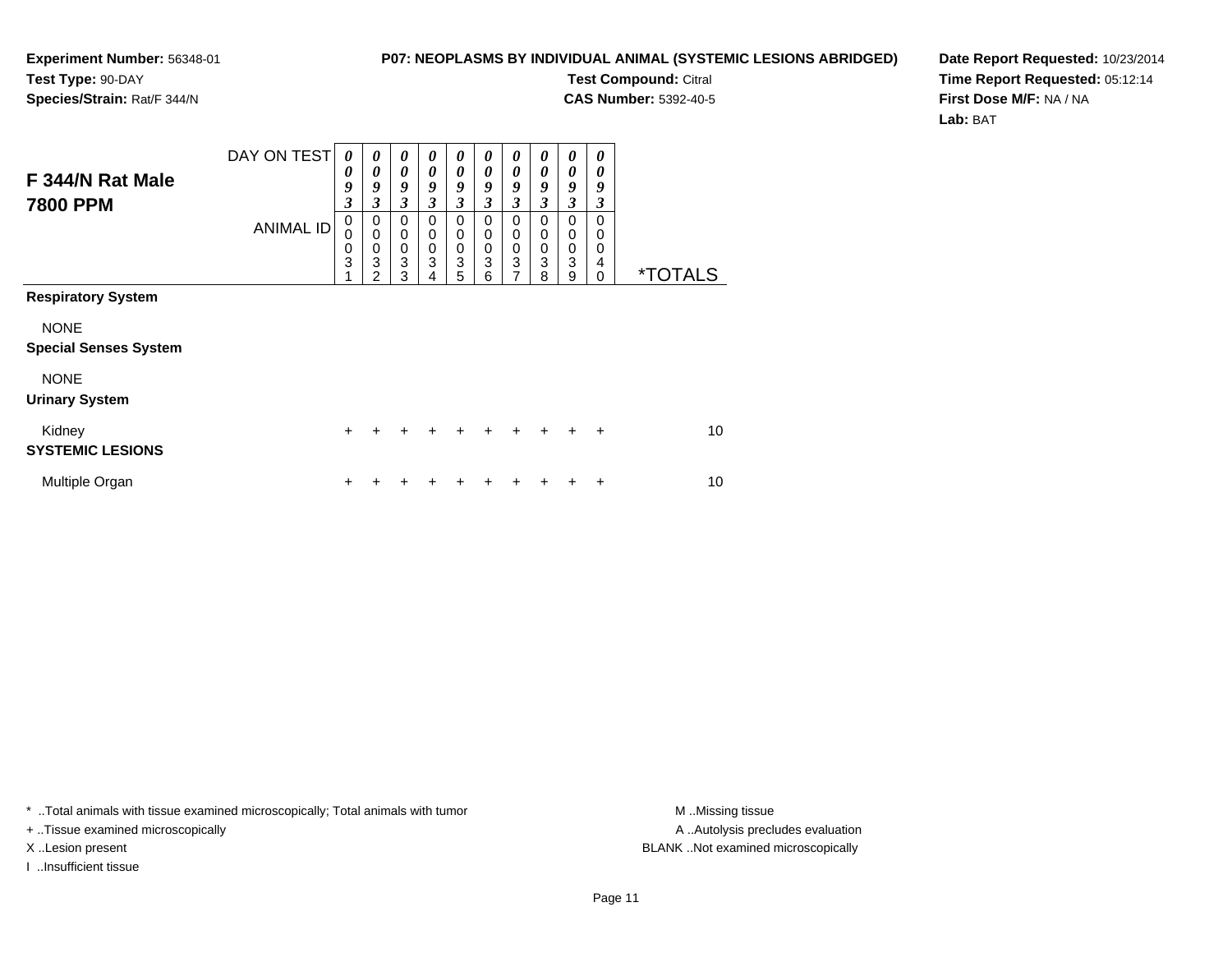### **Species/Strain:** Rat/F 344/N

#### **P07: NEOPLASMS BY INDIVIDUAL ANIMAL (SYSTEMIC LESIONS ABRIDGED)**

**Test Compound:** Citral **CAS Number:** 5392-40-5

**Date Report Requested:** 10/23/2014**Time Report Requested:** 05:12:14**First Dose M/F:** NA / NA**Lab:** BAT

|                              | DAY ON TEST      | $\boldsymbol{\theta}$                   | 0                                                                | 0                                                   | $\theta$                                      | 0                                                              | $\boldsymbol{\theta}$                            | 0                                      | $\boldsymbol{\theta}$                         | $\boldsymbol{\theta}$                                            | 0                                                          |                       |
|------------------------------|------------------|-----------------------------------------|------------------------------------------------------------------|-----------------------------------------------------|-----------------------------------------------|----------------------------------------------------------------|--------------------------------------------------|----------------------------------------|-----------------------------------------------|------------------------------------------------------------------|------------------------------------------------------------|-----------------------|
| F 344/N Rat Male             |                  | 0<br>9                                  | 0<br>9                                                           | 0<br>9                                              | $\boldsymbol{\theta}$<br>9                    | $\boldsymbol{\theta}$<br>9                                     | $\boldsymbol{\theta}$<br>9                       | $\boldsymbol{\theta}$<br>9             | $\boldsymbol{\theta}$<br>9                    | $\boldsymbol{\theta}$<br>9                                       | $\boldsymbol{\theta}$<br>9                                 |                       |
| <b>PPM</b><br>15600          |                  | $\overline{\mathbf{3}}$                 | $\overline{\mathbf{3}}$                                          | $\mathfrak{z}$                                      | $\mathfrak{z}$                                | $\overline{\mathbf{3}}$                                        | $\mathfrak{z}$                                   | $\overline{\mathbf{3}}$                | $\overline{\mathbf{3}}$                       | $\overline{\mathbf{3}}$                                          | $\mathfrak{z}$                                             |                       |
|                              | <b>ANIMAL ID</b> | $\pmb{0}$<br>$\mathbf 0$<br>0<br>4<br>1 | $\mathbf 0$<br>$\mathbf 0$<br>$\mathbf 0$<br>4<br>$\overline{2}$ | $\mathbf 0$<br>$\mathbf 0$<br>$\mathbf 0$<br>4<br>3 | $\mathbf 0$<br>$\Omega$<br>$\Omega$<br>4<br>4 | $\mathbf 0$<br>$\pmb{0}$<br>$\mathbf 0$<br>4<br>$\overline{5}$ | $\mathbf 0$<br>$\mathbf 0$<br>$\Omega$<br>4<br>6 | $\mathbf 0$<br>0<br>0<br>$\frac{4}{7}$ | $\Omega$<br>$\mathbf 0$<br>$\Omega$<br>4<br>8 | $\mathbf 0$<br>$\mathbf 0$<br>$\mathbf 0$<br>$\overline{4}$<br>9 | $\mathbf 0$<br>$\mathbf 0$<br>$\mathbf 0$<br>5<br>$\Omega$ | <i><b>*TOTALS</b></i> |
| <b>Alimentary System</b>     |                  |                                         |                                                                  |                                                     |                                               |                                                                |                                                  |                                        |                                               |                                                                  |                                                            |                       |
| Esophagus                    |                  | +                                       | +                                                                | +                                                   | +                                             | +                                                              | ٠                                                | +                                      | +                                             | ٠                                                                | +                                                          | 10                    |
| Intestine Large, Cecum       |                  | +                                       | $\ddot{}$                                                        | $\ddot{}$                                           | +                                             | +                                                              | $\ddot{}$                                        | $\ddot{}$                              | $\ddot{}$                                     | $\ddot{}$                                                        | $\ddot{}$                                                  | 10                    |
| Intestine Large, Colon       |                  | $\ddot{}$                               | +                                                                | +                                                   | +                                             | $\pm$                                                          | $\ddot{}$                                        | $\pm$                                  | +                                             | $\ddot{}$                                                        | +                                                          | 10                    |
| Intestine Large, Rectum      |                  | +                                       | $\ddot{}$                                                        | +                                                   | $\ddot{}$                                     | $\ddot{}$                                                      | $\ddot{}$                                        | $\ddot{}$                              | $\ddot{}$                                     | $\ddot{}$                                                        | $\ddot{}$                                                  | 10                    |
| Intestine Small, Duodenum    |                  | +                                       | $\ddot{}$                                                        | +                                                   | $\ddot{}$                                     | $\ddot{}$                                                      | $\ddot{}$                                        | $\ddot{}$                              | $\ddot{}$                                     | $\ddot{}$                                                        | $\ddot{}$                                                  | 10                    |
| Intestine Small, Ileum       |                  | $\ddot{}$                               | $\ddot{}$                                                        | $\ddot{}$                                           | $\ddot{}$                                     | $\ddot{}$                                                      | $\ddot{}$                                        | $\ddot{}$                              | $\ddot{}$                                     | $\ddot{}$                                                        | $\ddot{}$                                                  | 10                    |
| Intestine Small, Jejunum     |                  | $\ddot{}$                               | +                                                                | +                                                   | +                                             | +                                                              | $\ddot{}$                                        | +                                      | +                                             | $\ddot{}$                                                        | $\ddot{}$                                                  | 10                    |
| Liver                        |                  | $\ddot{}$                               | $\ddot{}$                                                        | $\ddot{}$                                           | $\ddot{}$                                     | $\ddot{}$                                                      | $\ddot{}$                                        | $+$                                    | $\ddot{}$                                     | $\ddot{}$                                                        | $\ddot{}$                                                  | 10                    |
| Pancreas                     |                  | $\ddot{}$                               | $\pm$                                                            | +                                                   | $\ddot{}$                                     | $\ddot{}$                                                      | $+$                                              | $+$                                    | $\ddot{}$                                     | $\ddot{}$                                                        | $\ddot{}$                                                  | 10                    |
| Salivary Glands              |                  | +                                       | $\ddot{}$                                                        | +                                                   | +                                             | $\ddot{}$                                                      | $\ddot{}$                                        | $\ddot{}$                              | +                                             | $\ddot{}$                                                        | $\ddot{}$                                                  | 10                    |
| Stomach, Forestomach         |                  | $\ddot{}$                               | $\ddot{}$                                                        | +                                                   | +                                             | +                                                              | $\ddot{}$                                        | $\ddot{}$                              | $\ddot{}$                                     | $\ddot{}$                                                        | $\ddot{}$                                                  | 10                    |
| Stomach, Glandular           |                  | $\ddot{}$                               | ÷                                                                | $\ddot{}$                                           | $\ddot{}$                                     | $\ddot{}$                                                      | $\ddot{}$                                        | $\ddot{}$                              | $\ddot{}$                                     | $\ddot{}$                                                        | $\ddot{}$                                                  | 10                    |
| <b>Cardiovascular System</b> |                  |                                         |                                                                  |                                                     |                                               |                                                                |                                                  |                                        |                                               |                                                                  |                                                            |                       |
| <b>Blood Vessel</b>          |                  | +                                       | +                                                                | +                                                   | +                                             | +                                                              | +                                                | +                                      | +                                             | ٠                                                                | +                                                          | 10                    |
| Heart                        |                  | $\ddot{}$                               |                                                                  | $\ddot{}$                                           |                                               | $\ddot{}$                                                      |                                                  | $\ddot{}$                              | $\ddot{}$                                     | $\ddot{}$                                                        | $\ddot{}$                                                  | 10                    |
| <b>Endocrine System</b>      |                  |                                         |                                                                  |                                                     |                                               |                                                                |                                                  |                                        |                                               |                                                                  |                                                            |                       |
| <b>Adrenal Cortex</b>        |                  | +                                       | +                                                                | +                                                   | +                                             | +                                                              | +                                                | +                                      | +                                             | +                                                                | +                                                          | 10                    |
| Adrenal Medulla              |                  | $\ddot{}$                               | +                                                                | +                                                   | +                                             | +                                                              | +                                                | +                                      | +                                             | $\ddot{}$                                                        | +                                                          | 10                    |
| Islets, Pancreatic           |                  | +                                       | +                                                                | +                                                   | +                                             | $\ddot{}$                                                      | $\ddot{}$                                        | $\ddot{}$                              | $\ddot{}$                                     | $\ddot{}$                                                        | +                                                          | 10                    |
| Parathyroid Gland            |                  | +                                       |                                                                  | +                                                   | +                                             | $\ddot{}$                                                      | M                                                | $\ddot{}$                              | +                                             | $\ddot{}$                                                        | +                                                          | 9                     |

\* ..Total animals with tissue examined microscopically; Total animals with tumor **M** . Missing tissue M ..Missing tissue

+ ..Tissue examined microscopically

I ..Insufficient tissue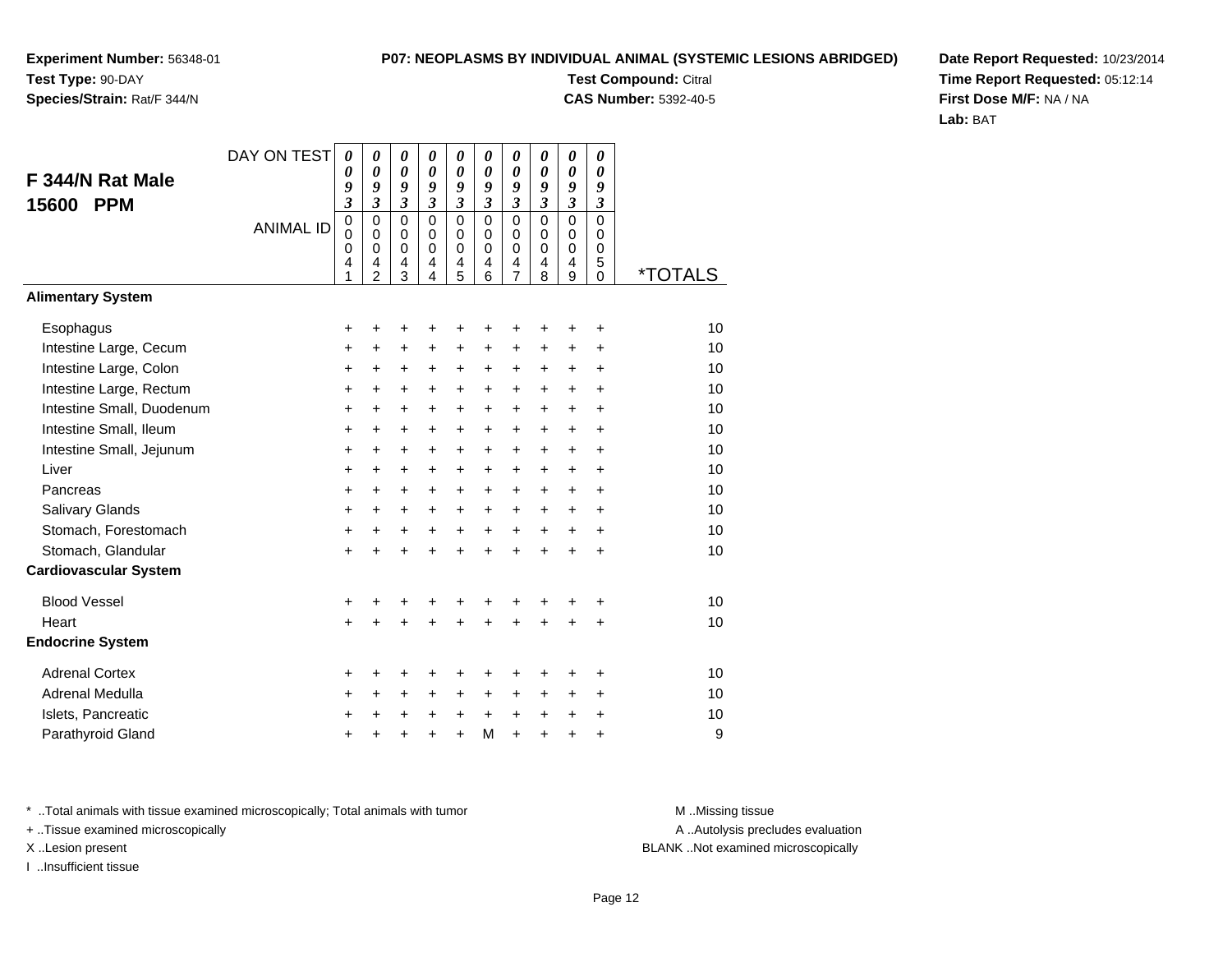#### **P07: NEOPLASMS BY INDIVIDUAL ANIMAL (SYSTEMIC LESIONS ABRIDGED)**

**Experiment Number:** 56348-01**Test Type:** 90-DAY

### **Species/Strain:** Rat/F 344/N

**Test Compound:** Citral **CAS Number:** 5392-40-5*0093*000

**Date Report Requested:** 10/23/2014**Time Report Requested:** 05:12:14**First Dose M/F:** NA / NA**Lab:** BAT

| F 344/N Rat Male<br><b>PPM</b><br>15600 | DAY ON TEST      | $\boldsymbol{\theta}$<br>$\boldsymbol{\theta}$<br>9<br>$\mathfrak{z}$ | $\boldsymbol{\theta}$<br>$\boldsymbol{\theta}$<br>9<br>$\mathfrak{z}$ | $\pmb{\theta}$<br>$\boldsymbol{\theta}$<br>9<br>$\mathfrak{z}$ | $\pmb{\theta}$<br>$\boldsymbol{\theta}$<br>9<br>$\mathfrak{z}$ | $\boldsymbol{\theta}$<br>$\boldsymbol{\theta}$<br>9<br>$\mathfrak{z}$ | $\pmb{\theta}$<br>$\pmb{\theta}$<br>9<br>$\overline{\mathbf{3}}$ | 0<br>$\boldsymbol{\theta}$<br>9<br>$\overline{\mathbf{3}}$ | 0<br>0<br>9<br>$\overline{\mathbf{3}}$ | $\pmb{\theta}$<br>$\boldsymbol{\theta}$<br>9<br>$\mathfrak{z}$   | $\pmb{\theta}$<br>$\boldsymbol{\theta}$<br>9<br>$\boldsymbol{\beta}$ |                       |
|-----------------------------------------|------------------|-----------------------------------------------------------------------|-----------------------------------------------------------------------|----------------------------------------------------------------|----------------------------------------------------------------|-----------------------------------------------------------------------|------------------------------------------------------------------|------------------------------------------------------------|----------------------------------------|------------------------------------------------------------------|----------------------------------------------------------------------|-----------------------|
|                                         | <b>ANIMAL ID</b> | $\pmb{0}$<br>$\mathbf 0$<br>$\mathbf 0$<br>4<br>1                     | $\mathbf 0$<br>$\mathbf 0$<br>$\pmb{0}$<br>4<br>$\overline{c}$        | $\mathbf 0$<br>$\pmb{0}$<br>0<br>4<br>3                        | 0<br>$\mathbf 0$<br>$\mathbf 0$<br>4<br>4                      | $\mathbf 0$<br>$\mathbf 0$<br>0<br>4<br>5                             | $\mathbf 0$<br>$\mathbf 0$<br>0<br>4<br>6                        | $\mathbf 0$<br>0<br>0<br>4<br>$\overline{7}$               | 0<br>0<br>0<br>4<br>8                  | $\mathbf 0$<br>$\pmb{0}$<br>$\mathbf 0$<br>4<br>$\boldsymbol{9}$ | $\mathbf 0$<br>$\mathbf 0$<br>0<br>5<br>$\mathbf 0$                  | <i><b>*TOTALS</b></i> |
| <b>Pituitary Gland</b>                  |                  | $\ddot{}$                                                             | $\ddot{}$                                                             | $\ddot{}$                                                      | $\ddot{}$                                                      | $\ddot{}$                                                             | $\ddot{}$                                                        | $\ddot{}$                                                  | $\ddot{}$                              | $\ddot{}$                                                        | $\ddot{}$                                                            | 10                    |
| <b>Thyroid Gland</b>                    |                  | $\ddot{}$                                                             | $\ddot{}$                                                             | $\ddot{}$                                                      | $\ddot{}$                                                      | $\ddot{}$                                                             | $\ddot{}$                                                        | $\ddot{}$                                                  | $\ddot{}$                              | $\ddot{}$                                                        | $\ddot{}$                                                            | 10                    |
| <b>General Body System</b>              |                  |                                                                       |                                                                       |                                                                |                                                                |                                                                       |                                                                  |                                                            |                                        |                                                                  |                                                                      |                       |
| <b>NONE</b>                             |                  |                                                                       |                                                                       |                                                                |                                                                |                                                                       |                                                                  |                                                            |                                        |                                                                  |                                                                      |                       |
| <b>Genital System</b>                   |                  |                                                                       |                                                                       |                                                                |                                                                |                                                                       |                                                                  |                                                            |                                        |                                                                  |                                                                      |                       |
| Epididymis                              |                  | +                                                                     | +                                                                     | +                                                              | +                                                              | +                                                                     | +                                                                | +                                                          | +                                      | +                                                                | ٠                                                                    | 10                    |
| <b>Preputial Gland</b>                  |                  | +                                                                     | $\ddot{}$                                                             | $\ddot{}$                                                      | +                                                              | $\ddot{}$                                                             | $\ddot{}$                                                        | +                                                          | +                                      | +                                                                | +                                                                    | 10                    |
| Prostate                                |                  | $\ddot{}$                                                             | $+$                                                                   | $\ddot{}$                                                      | $\ddot{}$                                                      | $\ddot{}$                                                             | $+$                                                              | $\ddot{}$                                                  | $+$                                    | $\ddot{}$                                                        | $\ddot{}$                                                            | 10                    |
| <b>Seminal Vesicle</b>                  |                  | +                                                                     | +                                                                     | $\ddot{}$                                                      | $\ddot{}$                                                      | $\ddot{}$                                                             | $\ddot{}$                                                        | $\ddot{}$                                                  | $\ddot{}$                              | $\ddot{}$                                                        | $\ddot{}$                                                            | 10                    |
| <b>Testes</b>                           |                  | $\ddot{}$                                                             |                                                                       | $\ddot{}$                                                      | $\ddot{}$                                                      | $\ddot{}$                                                             | $\ddot{}$                                                        | $\ddot{}$                                                  | $\ddot{}$                              | $\ddot{}$                                                        | $\ddot{}$                                                            | 10                    |
| <b>Hematopoietic System</b>             |                  |                                                                       |                                                                       |                                                                |                                                                |                                                                       |                                                                  |                                                            |                                        |                                                                  |                                                                      |                       |
| <b>Bone Marrow</b>                      |                  | +                                                                     | ٠                                                                     | +                                                              | +                                                              | +                                                                     | +                                                                | +                                                          | +                                      |                                                                  |                                                                      | 10                    |
| Lymph Node, Mandibular                  |                  | +                                                                     | $\ddot{}$                                                             | $\ddot{}$                                                      | $\ddot{}$                                                      | $\ddot{}$                                                             | $\ddot{}$                                                        | +                                                          | $\ddot{}$                              | $\ddot{}$                                                        | $\ddot{}$                                                            | 10                    |
| Lymph Node, Mesenteric                  |                  | +                                                                     | +                                                                     | $\ddot{}$                                                      | +                                                              | $\ddot{}$                                                             | +                                                                | +                                                          | +                                      | +                                                                | $\ddot{}$                                                            | 10                    |
| Spleen                                  |                  | $\ddot{}$                                                             | +                                                                     | $\ddot{}$                                                      | +                                                              | $\ddot{}$                                                             | $\ddot{}$                                                        | $+$                                                        | $+$                                    | $\ddot{}$                                                        | $\ddot{}$                                                            | 10                    |
| Thymus                                  |                  | $\ddot{}$                                                             | $\ddot{}$                                                             | $\ddot{}$                                                      | $\ddot{}$                                                      | $\ddot{}$                                                             | $\ddot{}$                                                        | $\ddot{}$                                                  | $\ddot{}$                              | $\ddot{}$                                                        | $\ddot{}$                                                            | 10                    |
| <b>Integumentary System</b>             |                  |                                                                       |                                                                       |                                                                |                                                                |                                                                       |                                                                  |                                                            |                                        |                                                                  |                                                                      |                       |
| <b>Mammary Gland</b>                    |                  | +                                                                     |                                                                       | +                                                              | +                                                              | +                                                                     |                                                                  |                                                            |                                        | +                                                                | +                                                                    | 10                    |
| Skin                                    |                  | $\ddot{}$                                                             |                                                                       | +                                                              | +                                                              | $\ddot{}$                                                             | +                                                                | +                                                          | +                                      | +                                                                | +                                                                    | 10                    |
| <b>Musculoskeletal System</b>           |                  |                                                                       |                                                                       |                                                                |                                                                |                                                                       |                                                                  |                                                            |                                        |                                                                  |                                                                      |                       |

\* ..Total animals with tissue examined microscopically; Total animals with tumor **M** . Missing tissue M ..Missing tissue

+ ..Tissue examined microscopically

I ..Insufficient tissue

A ..Autolysis precludes evaluation

X ..Lesion present BLANK ..Not examined microscopically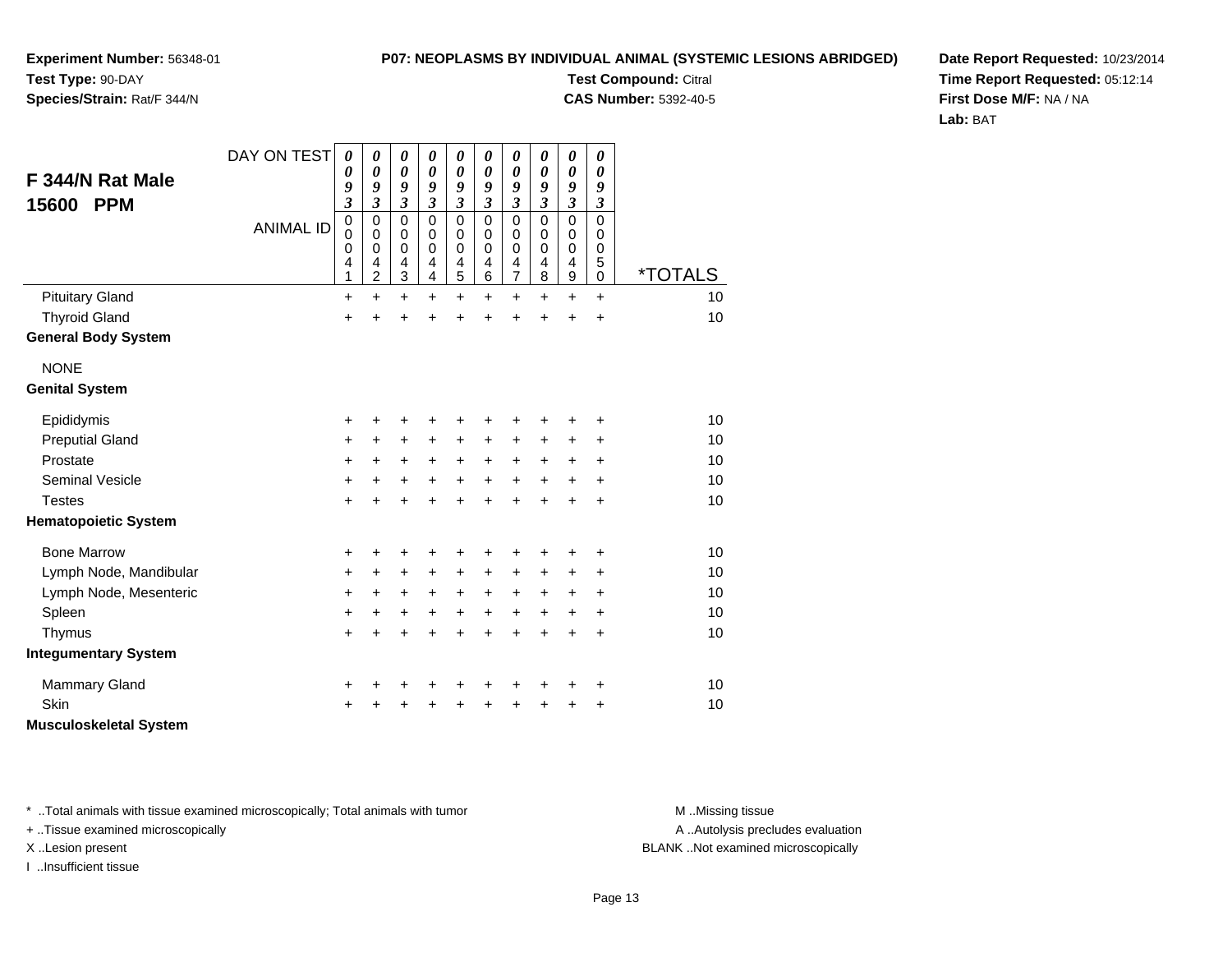**Species/Strain:** Rat/F 344/N

#### **P07: NEOPLASMS BY INDIVIDUAL ANIMAL (SYSTEMIC LESIONS ABRIDGED)**

**Test Compound:** Citral

**CAS Number:** 5392-40-5

**Date Report Requested:** 10/23/2014**Time Report Requested:** 05:12:14**First Dose M/F:** NA / NA**Lab:** BAT

| F 344/N Rat Male<br>15600<br><b>PPM</b> | DAY ON TEST<br><b>ANIMAL ID</b> | 0<br>0<br>9<br>$\mathfrak{z}$<br>$\mathbf 0$<br>$\mathbf 0$<br>$\mathbf 0$<br>4<br>1 | $\boldsymbol{\theta}$<br>$\boldsymbol{\theta}$<br>9<br>3<br>$\pmb{0}$<br>$\mathbf 0$<br>$\mathbf 0$<br>4<br>$\overline{2}$ | $\boldsymbol{\theta}$<br>$\pmb{\theta}$<br>9<br>$\mathfrak{z}$<br>$\pmb{0}$<br>$\,0\,$<br>$\mathbf 0$<br>4<br>3 | 0<br>$\boldsymbol{\theta}$<br>9<br>$\mathfrak{z}$<br>$\mathbf 0$<br>0<br>$\mathbf 0$<br>4<br>4 | $\pmb{\theta}$<br>$\boldsymbol{\theta}$<br>9<br>$\mathfrak{z}$<br>$\pmb{0}$<br>$\,0\,$<br>$\mathbf 0$<br>4<br>5 | 0<br>0<br>9<br>$\mathfrak{z}$<br>$\mathbf 0$<br>0<br>$\mathbf 0$<br>4<br>6 | 0<br>$\boldsymbol{\theta}$<br>9<br>$\overline{\mathbf{3}}$<br>$\mathbf 0$<br>0<br>$\mathbf 0$<br>4<br>$\overline{7}$ | 0<br>$\boldsymbol{\theta}$<br>9<br>3<br>$\mathbf 0$<br>0<br>$\mathbf 0$<br>4<br>8 | 0<br>$\boldsymbol{\theta}$<br>9<br>$\overline{\mathbf{3}}$<br>0<br>0<br>$\mathbf 0$<br>4<br>9 | 0<br>$\theta$<br>9<br>3<br>$\mathbf 0$<br>0<br>0<br>5<br>0 | <i><b>*TOTALS</b></i> |
|-----------------------------------------|---------------------------------|--------------------------------------------------------------------------------------|----------------------------------------------------------------------------------------------------------------------------|-----------------------------------------------------------------------------------------------------------------|------------------------------------------------------------------------------------------------|-----------------------------------------------------------------------------------------------------------------|----------------------------------------------------------------------------|----------------------------------------------------------------------------------------------------------------------|-----------------------------------------------------------------------------------|-----------------------------------------------------------------------------------------------|------------------------------------------------------------|-----------------------|
| Bone                                    |                                 | $\ddot{}$                                                                            |                                                                                                                            | $\ddot{}$                                                                                                       |                                                                                                |                                                                                                                 |                                                                            | $\ddot{}$                                                                                                            | $\ddot{}$                                                                         | $\ddot{}$                                                                                     | $\ddot{}$                                                  | 10                    |
| <b>Nervous System</b>                   |                                 |                                                                                      |                                                                                                                            |                                                                                                                 |                                                                                                |                                                                                                                 |                                                                            |                                                                                                                      |                                                                                   |                                                                                               |                                                            |                       |
| <b>Brain</b>                            |                                 | $+$                                                                                  |                                                                                                                            |                                                                                                                 |                                                                                                |                                                                                                                 |                                                                            |                                                                                                                      |                                                                                   |                                                                                               | ÷                                                          | 10                    |
| <b>Respiratory System</b>               |                                 |                                                                                      |                                                                                                                            |                                                                                                                 |                                                                                                |                                                                                                                 |                                                                            |                                                                                                                      |                                                                                   |                                                                                               |                                                            |                       |
| Lung                                    |                                 | $\ddot{}$                                                                            |                                                                                                                            |                                                                                                                 |                                                                                                |                                                                                                                 |                                                                            |                                                                                                                      |                                                                                   |                                                                                               | +                                                          | 10                    |
| <b>Nose</b>                             |                                 | $\ddot{}$                                                                            |                                                                                                                            | $\ddot{}$                                                                                                       | $+$                                                                                            | $\ddot{}$                                                                                                       | +                                                                          | +                                                                                                                    | +                                                                                 | +                                                                                             | +                                                          | 10                    |
| Trachea                                 |                                 | $\ddot{}$                                                                            |                                                                                                                            |                                                                                                                 |                                                                                                |                                                                                                                 |                                                                            | $\ddot{}$                                                                                                            |                                                                                   | $\ddot{}$                                                                                     | $\ddot{}$                                                  | 10                    |
| <b>Special Senses System</b>            |                                 |                                                                                      |                                                                                                                            |                                                                                                                 |                                                                                                |                                                                                                                 |                                                                            |                                                                                                                      |                                                                                   |                                                                                               |                                                            |                       |
| <b>NONE</b>                             |                                 |                                                                                      |                                                                                                                            |                                                                                                                 |                                                                                                |                                                                                                                 |                                                                            |                                                                                                                      |                                                                                   |                                                                                               |                                                            |                       |
| <b>Urinary System</b>                   |                                 |                                                                                      |                                                                                                                            |                                                                                                                 |                                                                                                |                                                                                                                 |                                                                            |                                                                                                                      |                                                                                   |                                                                                               |                                                            |                       |
| Kidney                                  |                                 | $\ddot{}$                                                                            |                                                                                                                            |                                                                                                                 |                                                                                                |                                                                                                                 |                                                                            |                                                                                                                      |                                                                                   |                                                                                               | +                                                          | 10                    |
| <b>Urinary Bladder</b>                  |                                 | $\ddot{}$                                                                            |                                                                                                                            |                                                                                                                 |                                                                                                |                                                                                                                 |                                                                            | $\ddot{}$                                                                                                            |                                                                                   | $\ddot{}$                                                                                     | $\ddot{}$                                                  | 10                    |
| <b>SYSTEMIC LESIONS</b>                 |                                 |                                                                                      |                                                                                                                            |                                                                                                                 |                                                                                                |                                                                                                                 |                                                                            |                                                                                                                      |                                                                                   |                                                                                               |                                                            |                       |
| Multiple Organ                          |                                 | +                                                                                    |                                                                                                                            |                                                                                                                 |                                                                                                |                                                                                                                 |                                                                            |                                                                                                                      |                                                                                   |                                                                                               | +                                                          | 10                    |

\* ..Total animals with tissue examined microscopically; Total animals with tumor **M** . Missing tissue M ..Missing tissue

+ ..Tissue examined microscopically

I ..Insufficient tissue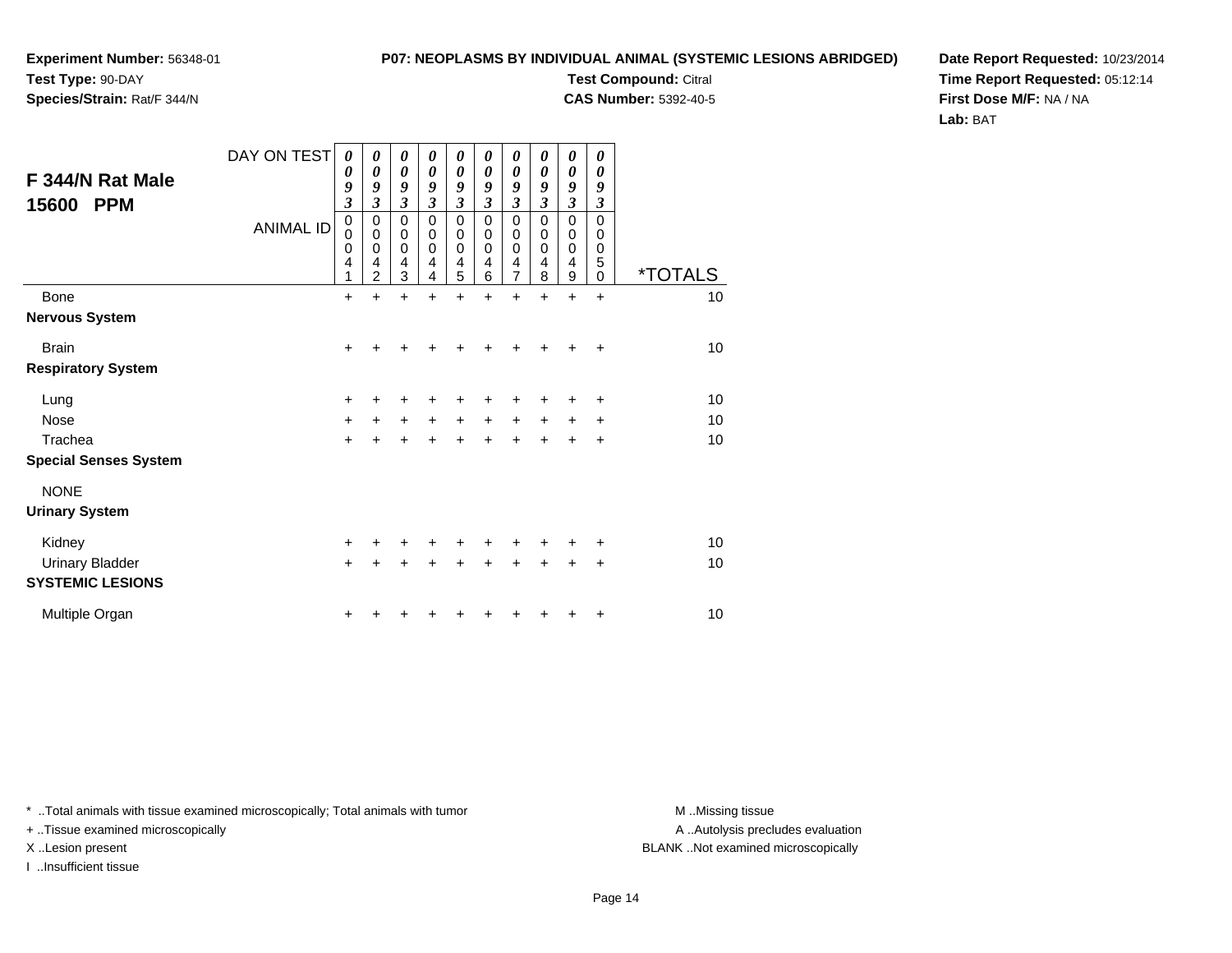### **Species/Strain:** Rat/F 344/N

#### **P07: NEOPLASMS BY INDIVIDUAL ANIMAL (SYSTEMIC LESIONS ABRIDGED)**

**Test Compound:** Citral

**CAS Number:** 5392-40-5

**Date Report Requested:** 10/23/2014**Time Report Requested:** 05:12:14**First Dose M/F:** NA / NA**Lab:** BAT

|                              | DAY ON TEST      | $\boldsymbol{\theta}$                     | 0                                                    | 0                                            | 0                                                   | 0                                               | 0                                                                | 0                                      | 0                                                | $\boldsymbol{\theta}$                                            | 0                                                |                       |
|------------------------------|------------------|-------------------------------------------|------------------------------------------------------|----------------------------------------------|-----------------------------------------------------|-------------------------------------------------|------------------------------------------------------------------|----------------------------------------|--------------------------------------------------|------------------------------------------------------------------|--------------------------------------------------|-----------------------|
| F 344/N Rat Male             |                  | 0<br>1                                    | $\boldsymbol{\theta}$<br>$\boldsymbol{l}$            | $\boldsymbol{\theta}$<br>$\boldsymbol{l}$    | $\boldsymbol{\theta}$<br>$\boldsymbol{l}$           | $\pmb{\theta}$<br>$\boldsymbol{l}$              | $\boldsymbol{\theta}$<br>$\boldsymbol{l}$                        | $\pmb{\theta}$<br>$\boldsymbol{l}$     | $\boldsymbol{\theta}$<br>$\boldsymbol{l}$        | $\boldsymbol{\theta}$<br>$\boldsymbol{l}$                        | $\boldsymbol{\theta}$<br>$\boldsymbol{l}$        |                       |
| 31300<br><b>PPM</b>          |                  | $\boldsymbol{\theta}$                     | $\boldsymbol{\theta}$                                | $\boldsymbol{\theta}$                        | $\boldsymbol{\theta}$                               | $\boldsymbol{\theta}$                           | $\boldsymbol{\theta}$                                            | $\boldsymbol{\theta}$                  | $\boldsymbol{\theta}$                            | $\boldsymbol{\theta}$                                            | $\boldsymbol{\theta}$                            |                       |
|                              | <b>ANIMAL ID</b> | $\mathbf 0$<br>$\mathbf 0$<br>0<br>5<br>1 | $\mathbf 0$<br>$\pmb{0}$<br>0<br>5<br>$\overline{2}$ | $\mathbf 0$<br>0<br>0<br>5<br>$\overline{3}$ | $\mathbf 0$<br>$\mathbf 0$<br>$\mathbf 0$<br>5<br>4 | $\mathbf 0$<br>$\pmb{0}$<br>$\pmb{0}$<br>5<br>5 | $\mathbf 0$<br>$\mathbf 0$<br>$\mathbf 0$<br>5<br>$\overline{6}$ | $\mathbf 0$<br>0<br>0<br>$\frac{5}{7}$ | $\Omega$<br>$\mathbf 0$<br>$\mathbf 0$<br>5<br>8 | $\mathbf 0$<br>$\mathbf 0$<br>$\mathbf 0$<br>5<br>$\overline{9}$ | $\mathbf 0$<br>$\mathbf 0$<br>0<br>6<br>$\Omega$ | <i><b>*TOTALS</b></i> |
| <b>Alimentary System</b>     |                  |                                           |                                                      |                                              |                                                     |                                                 |                                                                  |                                        |                                                  |                                                                  |                                                  |                       |
| Esophagus                    |                  | +                                         | +                                                    | +                                            | +                                                   | +                                               | ٠                                                                | +                                      |                                                  |                                                                  | +                                                | 10                    |
| Intestine Large, Cecum       |                  | +                                         | $\ddot{}$                                            | +                                            | +                                                   | +                                               | +                                                                | +                                      | +                                                | +                                                                | +                                                | 10                    |
| Intestine Large, Colon       |                  | $\ddot{}$                                 | +                                                    | +                                            | +                                                   | +                                               | $\ddot{}$                                                        | +                                      | +                                                | $\ddot{}$                                                        | $\ddot{}$                                        | 10                    |
| Intestine Large, Rectum      |                  | +                                         | $\ddot{}$                                            | $\ddot{}$                                    | $\ddot{}$                                           | $\ddot{}$                                       | $\ddot{}$                                                        | $\ddot{}$                              | $\ddot{}$                                        | $\ddot{}$                                                        | $\ddot{}$                                        | 10                    |
| Intestine Small, Duodenum    |                  | $\ddot{}$                                 | +                                                    | +                                            | +                                                   | $\pm$                                           | $\ddot{}$                                                        | $\pm$                                  | $\ddot{}$                                        | $\ddot{}$                                                        | +                                                | 10                    |
| Intestine Small, Ileum       |                  | $\ddot{}$                                 | $\ddot{}$                                            | $\ddot{}$                                    | $\ddot{}$                                           | +                                               | $\ddot{}$                                                        | +                                      | $\ddot{}$                                        | $\ddot{}$                                                        | $\ddot{}$                                        | 10                    |
| Intestine Small, Jejunum     |                  | +                                         | $\ddot{}$                                            | $\ddot{}$                                    | $\ddot{}$                                           | $\ddot{}$                                       | $\ddot{}$                                                        | $\ddot{}$                              | $\ddot{}$                                        | $\ddot{}$                                                        | $\ddot{}$                                        | 10                    |
| Liver                        |                  | $\ddot{}$                                 | $\ddot{}$                                            | +                                            | $\ddot{}$                                           | $\ddot{}$                                       | $+$                                                              | $+$                                    | $\ddot{}$                                        | $\ddot{}$                                                        | $\ddot{}$                                        | 10                    |
| Pancreas                     |                  | $\ddot{}$                                 | $\ddot{}$                                            | $\ddot{}$                                    | +                                                   | $\ddot{}$                                       | $+$                                                              | $\ddot{}$                              | $\ddot{}$                                        | $\ddot{}$                                                        | $\div$                                           | 10                    |
| Salivary Glands              |                  | $\ddot{}$                                 | +                                                    | +                                            | $\ddot{}$                                           | $\pm$                                           | $\pm$                                                            | $\pm$                                  | $\ddot{}$                                        | $\ddot{}$                                                        | $\ddot{}$                                        | 10                    |
| Stomach, Forestomach         |                  | $\ddot{}$                                 | $\ddot{}$                                            | +                                            | $\ddot{}$                                           | $+$                                             | $+$                                                              | $+$                                    | $\ddot{}$                                        | $\ddot{}$                                                        | $\ddot{}$                                        | 10                    |
| Stomach, Glandular           |                  | +                                         | $\ddot{}$                                            | $\ddot{}$                                    | $\ddot{}$                                           | $\ddot{}$                                       | $\ddot{}$                                                        | $\ddot{}$                              | $\ddot{}$                                        | $\ddot{}$                                                        | $\ddot{}$                                        | 10                    |
| <b>Cardiovascular System</b> |                  |                                           |                                                      |                                              |                                                     |                                                 |                                                                  |                                        |                                                  |                                                                  |                                                  |                       |
| <b>Blood Vessel</b>          |                  | +                                         | +                                                    | +                                            | +                                                   | +                                               |                                                                  | +                                      | +                                                |                                                                  | +                                                | 10                    |
| Heart                        |                  | $\ddot{}$                                 | $\ddot{}$                                            | $\ddot{}$                                    | $\ddot{}$                                           | $\ddot{}$                                       | ÷                                                                | $\ddot{}$                              | $\ddot{}$                                        | +                                                                | $\ddot{}$                                        | 10                    |
| <b>Endocrine System</b>      |                  |                                           |                                                      |                                              |                                                     |                                                 |                                                                  |                                        |                                                  |                                                                  |                                                  |                       |
| <b>Adrenal Cortex</b>        |                  | +                                         | +                                                    | +                                            | +                                                   | +                                               | ٠                                                                | +                                      | +                                                |                                                                  | ٠                                                | 10                    |
| Adrenal Medulla              |                  | +                                         | +                                                    | +                                            | $\ddot{}$                                           | +                                               | $\ddot{}$                                                        | $\pm$                                  | $\ddot{}$                                        | $\ddot{}$                                                        | $\ddot{}$                                        | 10                    |
| Islets, Pancreatic           |                  | +                                         | +                                                    | +                                            | +                                                   | $\ddot{}$                                       | $\ddot{}$                                                        | $\ddot{}$                              | $\ddot{}$                                        | $\ddot{}$                                                        | +                                                | 10                    |
| Parathyroid Gland            |                  | +                                         | +                                                    | +                                            | +                                                   | $\ddot{}$                                       | $\ddot{}$                                                        | $\ddot{}$                              | $\ddot{}$                                        | $\ddot{}$                                                        | +                                                | 10                    |

\* ..Total animals with tissue examined microscopically; Total animals with tumor **M** . Missing tissue M ..Missing tissue

+ ..Tissue examined microscopically

I ..Insufficient tissue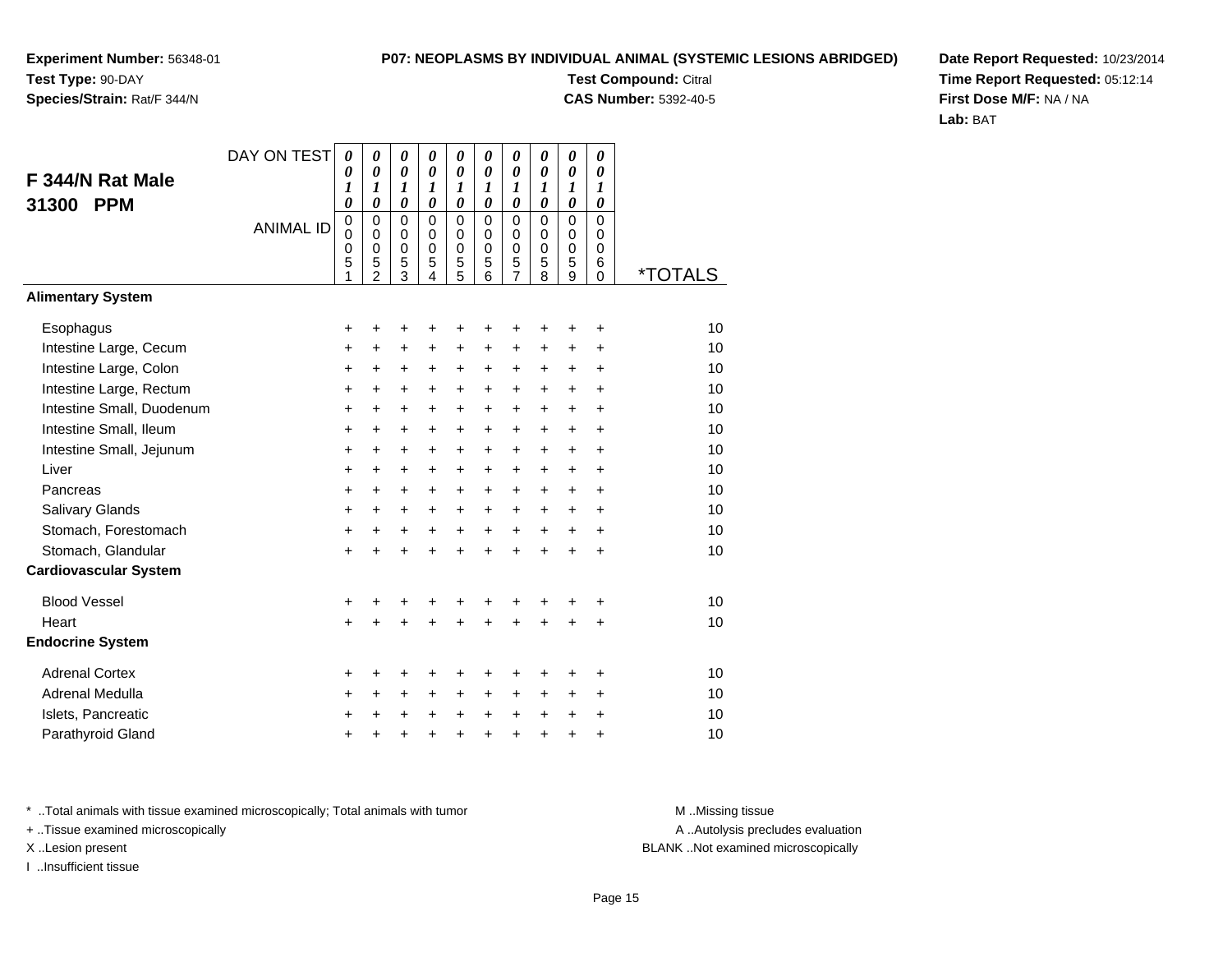#### **P07: NEOPLASMS BY INDIVIDUAL ANIMAL (SYSTEMIC LESIONS ABRIDGED)**

**Experiment Number:** 56348-01**Test Type:** 90-DAY**Species/Strain:** Rat/F 344/N

**Test Compound:** Citral

**CAS Number:** 5392-40-5

**Date Report Requested:** 10/23/2014**Time Report Requested:** 05:12:14**First Dose M/F:** NA / NA**Lab:** BAT

| F 344/N Rat Male<br><b>PPM</b><br>31300 | DAY ON TEST<br><b>ANIMAL ID</b> | $\boldsymbol{\theta}$<br>0<br>1<br>0<br>$\mathbf 0$<br>$\mathbf 0$<br>0<br>5 | 0<br>0<br>1<br>0<br>0<br>0<br>0<br>5 | 0<br>$\boldsymbol{\theta}$<br>$\boldsymbol{l}$<br>0<br>0<br>0<br>0<br>5 | 0<br>$\boldsymbol{\theta}$<br>1<br>$\boldsymbol{\theta}$<br>$\mathbf 0$<br>$\Omega$<br>$\mathbf 0$<br>5 | 0<br>$\boldsymbol{\theta}$<br>1<br>$\boldsymbol{\theta}$<br>0<br>0<br>$\mathbf 0$ | $\boldsymbol{\theta}$<br>$\boldsymbol{\theta}$<br>1<br>$\boldsymbol{\theta}$<br>$\mathbf 0$<br>0<br>$\pmb{0}$<br>5 | 0<br>$\boldsymbol{\theta}$<br>1<br>$\boldsymbol{\theta}$<br>0<br>0<br>$\mathbf 0$ | 0<br>$\boldsymbol{\theta}$<br>1<br>$\boldsymbol{\theta}$<br>$\pmb{0}$<br>0<br>$\pmb{0}$<br>5 | 0<br>$\boldsymbol{\theta}$<br>1<br>0<br>$\mathbf 0$<br>0<br>$\mathbf 0$<br>5 | 0<br>0<br>$\boldsymbol{\mathit{1}}$<br>0<br>0<br>0<br>$\mathbf 0$<br>6 |                       |
|-----------------------------------------|---------------------------------|------------------------------------------------------------------------------|--------------------------------------|-------------------------------------------------------------------------|---------------------------------------------------------------------------------------------------------|-----------------------------------------------------------------------------------|--------------------------------------------------------------------------------------------------------------------|-----------------------------------------------------------------------------------|----------------------------------------------------------------------------------------------|------------------------------------------------------------------------------|------------------------------------------------------------------------|-----------------------|
|                                         |                                 | 1                                                                            | $\overline{c}$                       | $\,$ 3 $\,$                                                             | 4                                                                                                       | $\frac{5}{5}$                                                                     | 6                                                                                                                  | $\frac{5}{7}$                                                                     | 8                                                                                            | $\mathsf g$                                                                  | $\mathbf 0$                                                            | <i><b>*TOTALS</b></i> |
| <b>Pituitary Gland</b>                  |                                 | $\ddot{}$                                                                    | $\ddot{}$                            | $\ddot{}$                                                               | $\ddot{}$                                                                                               | $\ddot{}$                                                                         | $\ddot{}$                                                                                                          | $\ddot{}$                                                                         | $\ddot{}$                                                                                    | $\ddot{}$                                                                    | $\ddot{}$                                                              | 10                    |
| <b>Thyroid Gland</b>                    |                                 | $\ddot{}$                                                                    | Ŧ.                                   | $\ddot{}$                                                               | $\ddot{}$                                                                                               | +                                                                                 |                                                                                                                    | +                                                                                 | ÷                                                                                            | $\ddot{}$                                                                    | $\ddot{}$                                                              | 10                    |
| <b>General Body System</b>              |                                 |                                                                              |                                      |                                                                         |                                                                                                         |                                                                                   |                                                                                                                    |                                                                                   |                                                                                              |                                                                              |                                                                        |                       |
| <b>NONE</b>                             |                                 |                                                                              |                                      |                                                                         |                                                                                                         |                                                                                   |                                                                                                                    |                                                                                   |                                                                                              |                                                                              |                                                                        |                       |
| <b>Genital System</b>                   |                                 |                                                                              |                                      |                                                                         |                                                                                                         |                                                                                   |                                                                                                                    |                                                                                   |                                                                                              |                                                                              |                                                                        |                       |
| Epididymis                              |                                 | +                                                                            | +                                    | +                                                                       | +                                                                                                       | +                                                                                 |                                                                                                                    | +                                                                                 |                                                                                              | +                                                                            | +                                                                      | 10                    |
| <b>Preputial Gland</b>                  |                                 | +                                                                            | +                                    | +                                                                       | +                                                                                                       | $\ddot{}$                                                                         | +                                                                                                                  | $\ddot{}$                                                                         | +                                                                                            | +                                                                            | +                                                                      | 10                    |
| Prostate                                |                                 | +                                                                            | +                                    | +                                                                       | $\ddot{}$                                                                                               | $\ddot{}$                                                                         | $\ddot{}$                                                                                                          | $\ddot{}$                                                                         | $+$                                                                                          | +                                                                            | $\ddot{}$                                                              | 10                    |
| <b>Seminal Vesicle</b>                  |                                 | +                                                                            | +                                    | +                                                                       | $\ddot{}$                                                                                               | $\ddot{}$                                                                         | $\ddot{}$                                                                                                          | $\ddot{}$                                                                         | $\ddot{}$                                                                                    | $\ddot{}$                                                                    | $\ddot{}$                                                              | 10                    |
| <b>Testes</b>                           |                                 | $\ddot{}$                                                                    | $\ddot{}$                            | $\ddot{}$                                                               | $\ddot{}$                                                                                               | $\ddot{}$                                                                         | $\ddot{}$                                                                                                          | $\ddot{}$                                                                         | $\ddot{}$                                                                                    | $\ddot{}$                                                                    | $\ddot{}$                                                              | 10                    |
| <b>Hematopoietic System</b>             |                                 |                                                                              |                                      |                                                                         |                                                                                                         |                                                                                   |                                                                                                                    |                                                                                   |                                                                                              |                                                                              |                                                                        |                       |
| <b>Bone Marrow</b>                      |                                 | +                                                                            | +                                    | +                                                                       | +                                                                                                       | +                                                                                 |                                                                                                                    | +                                                                                 |                                                                                              | +                                                                            | +                                                                      | 10                    |
| Lymph Node, Mandibular                  |                                 | +                                                                            | $\ddot{}$                            | +                                                                       | $\ddot{}$                                                                                               | $\ddot{}$                                                                         | $\ddot{}$                                                                                                          | $\ddot{}$                                                                         | +                                                                                            | +                                                                            | +                                                                      | 10                    |
| Lymph Node, Mesenteric                  |                                 | +                                                                            | +                                    | +                                                                       | $\ddot{}$                                                                                               | $\ddot{}$                                                                         | $\ddot{}$                                                                                                          | $\ddot{}$                                                                         | $\ddot{}$                                                                                    | $\ddot{}$                                                                    | $\ddot{}$                                                              | 10                    |
| Spleen                                  |                                 | +                                                                            | +                                    | +                                                                       | +                                                                                                       | +                                                                                 | +                                                                                                                  | $\ddot{}$                                                                         | +                                                                                            | +                                                                            | +                                                                      | 10                    |
| Thymus                                  |                                 | $\ddot{}$                                                                    | $\ddot{}$                            | $\ddot{}$                                                               | $\ddot{}$                                                                                               | $\ddot{}$                                                                         | $\ddot{}$                                                                                                          | $\ddot{}$                                                                         | $\ddot{}$                                                                                    | $\ddot{}$                                                                    | $\ddot{}$                                                              | 10                    |
| <b>Integumentary System</b>             |                                 |                                                                              |                                      |                                                                         |                                                                                                         |                                                                                   |                                                                                                                    |                                                                                   |                                                                                              |                                                                              |                                                                        |                       |
| <b>Mammary Gland</b>                    |                                 | +                                                                            | +                                    | +                                                                       | +                                                                                                       | М                                                                                 | M                                                                                                                  | +                                                                                 | +                                                                                            | +                                                                            | +                                                                      | 8                     |
| Skin                                    |                                 | ٠                                                                            |                                      | +                                                                       | +                                                                                                       | +                                                                                 |                                                                                                                    | +                                                                                 |                                                                                              | +                                                                            | +                                                                      | 10                    |
| <b>Musculoskeletal System</b>           |                                 |                                                                              |                                      |                                                                         |                                                                                                         |                                                                                   |                                                                                                                    |                                                                                   |                                                                                              |                                                                              |                                                                        |                       |

\* ..Total animals with tissue examined microscopically; Total animals with tumor **M** . Missing tissue M ..Missing tissue

+ ..Tissue examined microscopically

I ..Insufficient tissue

A ..Autolysis precludes evaluation

X ..Lesion present BLANK ..Not examined microscopically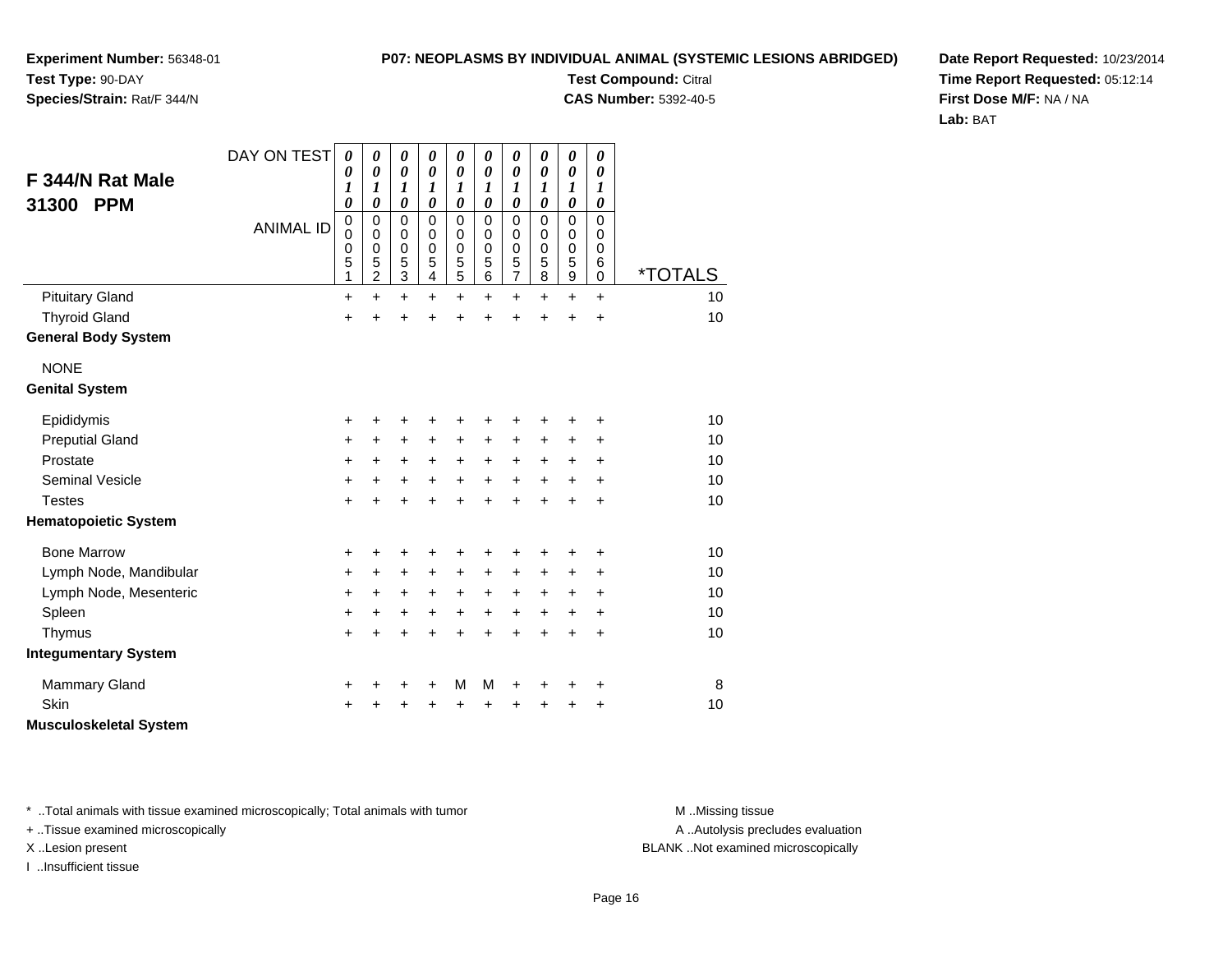## **Experiment Number:** 56348-01

**Test Type:** 90-DAY**Species/Strain:** Rat/F 344/N

#### **P07: NEOPLASMS BY INDIVIDUAL ANIMAL (SYSTEMIC LESIONS ABRIDGED)**

**Test Compound:** Citral

**CAS Number:** 5392-40-5

**Date Report Requested:** 10/23/2014**Time Report Requested:** 05:12:15**First Dose M/F:** NA / NA**Lab:** BAT

| F 344/N Rat Male<br>31300<br><b>PPM</b> | DAY ON TEST<br><b>ANIMAL ID</b> | 0<br>0<br>1<br>$\boldsymbol{\theta}$<br>$\pmb{0}$<br>$\mathbf 0$<br>$\pmb{0}$<br>5<br>1 | 0<br>0<br>1<br>0<br>0<br>0<br>0<br>5<br>$\overline{2}$ | 0<br>0<br>1<br>0<br>0<br>$\mathbf 0$<br>$\pmb{0}$<br>$\sqrt{5}$<br>3 | 0<br>0<br>1<br>0<br>0<br>0<br>0<br>5<br>4 | 0<br>0<br>1<br>$\theta$<br>$\mathbf 0$<br>0<br>0<br>$\frac{5}{5}$ | 0<br>0<br>1<br>0<br>0<br>0<br>$\mathbf 0$<br>5<br>6 | 0<br>$\boldsymbol{\theta}$<br>1<br>0<br>0<br>0<br>$\begin{array}{c} 0 \\ 5 \\ 7 \end{array}$ | 0<br>0<br>1<br>0<br>0<br>0<br>0<br>5<br>8 | 0<br>0<br>1<br>0<br>0<br>0<br>$\pmb{0}$<br>5<br>9 | 0<br>0<br>1<br>0<br>$\mathbf 0$<br>0<br>0<br>$\,6$<br>$\Omega$ | <i><b>*TOTALS</b></i>   |
|-----------------------------------------|---------------------------------|-----------------------------------------------------------------------------------------|--------------------------------------------------------|----------------------------------------------------------------------|-------------------------------------------|-------------------------------------------------------------------|-----------------------------------------------------|----------------------------------------------------------------------------------------------|-------------------------------------------|---------------------------------------------------|----------------------------------------------------------------|-------------------------|
| Bone                                    |                                 | $\ddot{}$                                                                               | ÷                                                      | $\ddot{}$                                                            | $\ddot{}$                                 | $\ddot{}$                                                         | $\ddot{}$                                           | $\ddot{}$                                                                                    | $\ddot{}$                                 | $\ddot{}$                                         | $\ddot{}$                                                      | 10                      |
| <b>Nervous System</b>                   |                                 |                                                                                         |                                                        |                                                                      |                                           |                                                                   |                                                     |                                                                                              |                                           |                                                   |                                                                |                         |
| <b>Brain</b>                            |                                 | $+$                                                                                     | +                                                      | ٠                                                                    | +                                         | +                                                                 | +                                                   | ٠                                                                                            | +                                         | ٠                                                 | $\ddot{}$                                                      | 10                      |
| <b>Respiratory System</b>               |                                 |                                                                                         |                                                        |                                                                      |                                           |                                                                   |                                                     |                                                                                              |                                           |                                                   |                                                                |                         |
| Lung                                    |                                 | +                                                                                       |                                                        |                                                                      |                                           | +                                                                 |                                                     | +                                                                                            |                                           | +                                                 | +                                                              | 10                      |
| <b>Nose</b>                             |                                 | $\ddot{}$                                                                               | +                                                      | $\ddot{}$                                                            | $\ddot{}$                                 | $\ddot{}$                                                         | +                                                   | $\ddot{}$                                                                                    | +                                         | +                                                 | +                                                              | 10                      |
| Trachea                                 |                                 | $\ddot{}$                                                                               |                                                        |                                                                      | $\ddot{}$                                 | $\ddot{}$                                                         | $\ddot{}$                                           | $\ddot{}$                                                                                    |                                           |                                                   | +                                                              | 10                      |
| <b>Special Senses System</b>            |                                 |                                                                                         |                                                        |                                                                      |                                           |                                                                   |                                                     |                                                                                              |                                           |                                                   |                                                                |                         |
| <b>NONE</b>                             |                                 |                                                                                         |                                                        |                                                                      |                                           |                                                                   |                                                     |                                                                                              |                                           |                                                   |                                                                |                         |
| <b>Urinary System</b>                   |                                 |                                                                                         |                                                        |                                                                      |                                           |                                                                   |                                                     |                                                                                              |                                           |                                                   |                                                                |                         |
| Kidney                                  |                                 | $\ddot{}$                                                                               | +                                                      | +                                                                    | +                                         | +                                                                 | +                                                   | ٠                                                                                            | +                                         | +                                                 | ÷                                                              | 10                      |
| <b>Urinary Bladder</b>                  |                                 | $+$                                                                                     | +                                                      | $\ddot{}$                                                            | +                                         | $\ddot{}$                                                         | $\ddot{}$                                           | $\ddot{}$                                                                                    | $\ddot{}$                                 | $\ddot{}$                                         | $\ddot{}$                                                      | 10                      |
| <b>SYSTEMIC LESIONS</b>                 |                                 |                                                                                         |                                                        |                                                                      |                                           |                                                                   |                                                     |                                                                                              |                                           |                                                   |                                                                |                         |
| Multiple Organ                          |                                 | +                                                                                       |                                                        |                                                                      |                                           |                                                                   |                                                     |                                                                                              |                                           |                                                   |                                                                | 10                      |
|                                         |                                 |                                                                                         |                                                        |                                                                      |                                           |                                                                   |                                                     |                                                                                              |                                           |                                                   |                                                                | *** END OF MALE DATA*** |

\* ..Total animals with tissue examined microscopically; Total animals with tumor **M** . Missing tissue M ..Missing tissue

+ ..Tissue examined microscopically

I ..Insufficient tissue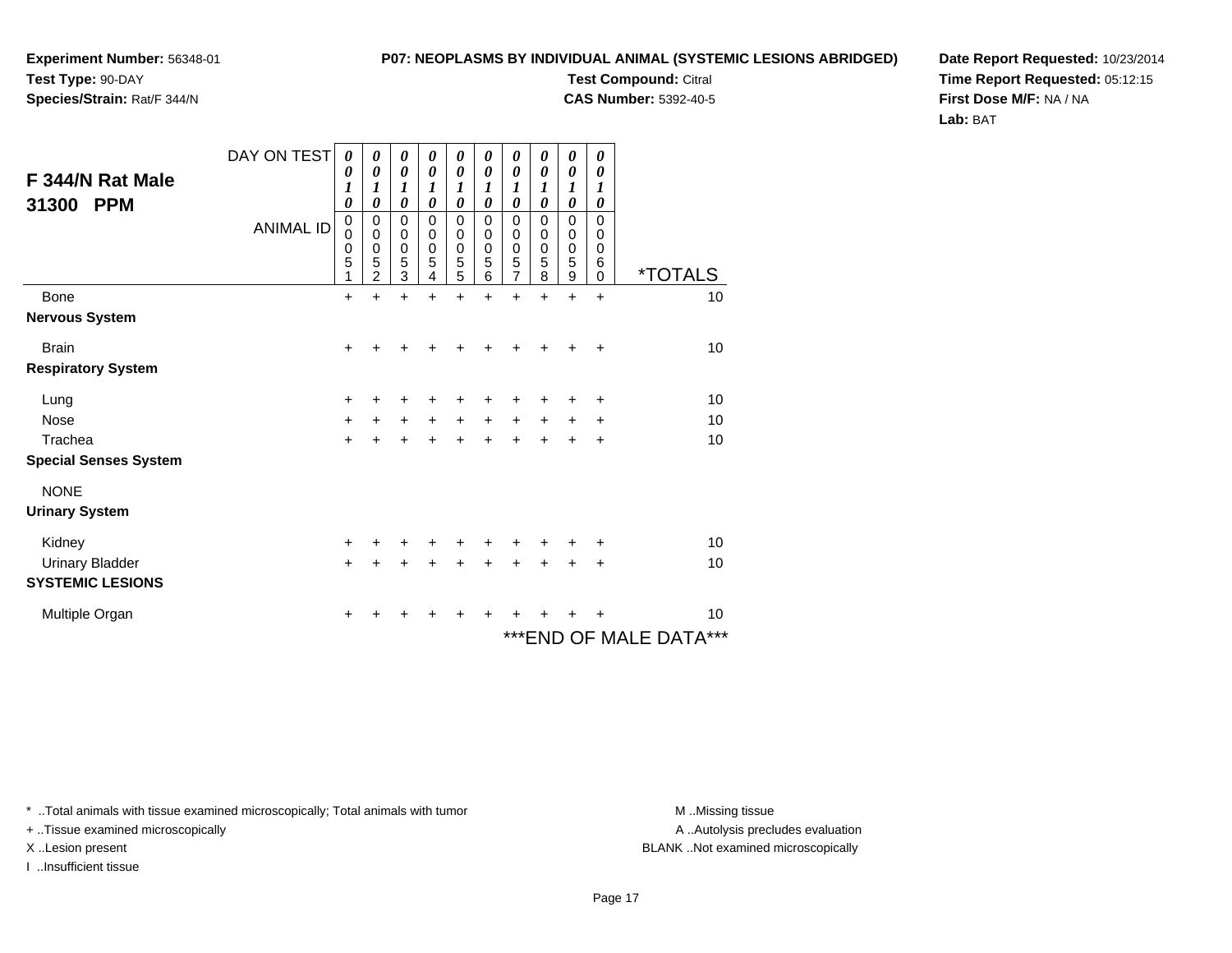### **Species/Strain:** Rat/F 344/N

#### **P07: NEOPLASMS BY INDIVIDUAL ANIMAL (SYSTEMIC LESIONS ABRIDGED)**

**Test Compound:** Citral **CAS Number:** 5392-40-5

**Date Report Requested:** 10/23/2014**Time Report Requested:** 05:12:15**First Dose M/F:** NA / NA**Lab:** BAT

|                              | DAY ON TEST      | 0                                                   | 0                                                             | 0                                                 | 0                                             | $\pmb{\theta}$                                       | 0                                                   | 0                                            | 0                                             | 0                                         | 0                                                             |                       |
|------------------------------|------------------|-----------------------------------------------------|---------------------------------------------------------------|---------------------------------------------------|-----------------------------------------------|------------------------------------------------------|-----------------------------------------------------|----------------------------------------------|-----------------------------------------------|-------------------------------------------|---------------------------------------------------------------|-----------------------|
| <b>F 344/N Rat Female</b>    |                  | $\boldsymbol{\theta}$<br>9                          | 0<br>9                                                        | 0<br>9                                            | 0<br>$\boldsymbol{g}$                         | $\boldsymbol{\theta}$<br>9                           | $\boldsymbol{\theta}$<br>9                          | 0<br>9                                       | $\boldsymbol{\theta}$<br>9                    | $\boldsymbol{\theta}$<br>9                | $\boldsymbol{\theta}$<br>9                                    |                       |
| <b>UNTREAT CONTROL</b>       |                  | $\boldsymbol{\beta}$                                | $\mathfrak{z}$                                                | $\boldsymbol{\mathfrak{z}}$                       | $\mathfrak{z}$                                | $\boldsymbol{\mathfrak{z}}$                          | $\overline{\mathbf{3}}$                             | $\overline{\mathbf{3}}$                      | $\mathfrak{z}$                                | $\mathfrak{z}$                            | $\boldsymbol{\mathfrak{z}}$                                   |                       |
|                              | <b>ANIMAL ID</b> | $\mathbf 0$<br>$\mathbf 0$<br>$\mathbf 0$<br>6<br>1 | $\mathbf 0$<br>$\Omega$<br>$\mathbf 0$<br>6<br>$\overline{2}$ | $\mathbf 0$<br>$\mathbf 0$<br>$\pmb{0}$<br>6<br>3 | $\mathbf 0$<br>$\Omega$<br>$\Omega$<br>6<br>4 | $\overline{0}$<br>$\mathbf 0$<br>$\pmb{0}$<br>6<br>5 | $\overline{0}$<br>$\Omega$<br>$\mathbf 0$<br>6<br>6 | $\overline{0}$<br>$\mathbf 0$<br>0<br>6<br>7 | $\mathbf 0$<br>$\Omega$<br>$\Omega$<br>6<br>8 | $\mathbf 0$<br>0<br>$\mathbf 0$<br>6<br>9 | $\mathbf 0$<br>$\Omega$<br>$\mathbf 0$<br>$\overline{7}$<br>0 | <i><b>*TOTALS</b></i> |
| <b>Alimentary System</b>     |                  |                                                     |                                                               |                                                   |                                               |                                                      |                                                     |                                              |                                               |                                           |                                                               |                       |
| Esophagus                    |                  | +                                                   | +                                                             | ٠                                                 | +                                             | +                                                    |                                                     | +                                            | +                                             | +                                         | ٠                                                             | 10                    |
| Intestine Large, Cecum       |                  | +                                                   | $\ddot{}$                                                     | $\ddot{}$                                         | $\ddot{}$                                     | $\ddot{}$                                            | $\ddot{}$                                           | +                                            | $\ddot{}$                                     | $\ddot{}$                                 | +                                                             | 10                    |
| Intestine Large, Colon       |                  | $\ddot{}$                                           | $\ddot{}$                                                     | +                                                 | $\ddot{}$                                     | $\ddot{}$                                            | +                                                   | $\ddot{}$                                    | $\ddot{}$                                     | $\ddot{}$                                 | $\ddot{}$                                                     | 10                    |
| Intestine Large, Rectum      |                  | +                                                   | $\ddot{}$                                                     | +                                                 | +                                             | $\ddot{}$                                            | $\ddot{}$                                           | +                                            | $\ddot{}$                                     | $\ddot{}$                                 | $\ddot{}$                                                     | 10                    |
| Intestine Small, Duodenum    |                  | $\ddot{}$                                           | +                                                             | $\ddot{}$                                         | $\ddot{}$                                     | $\ddot{}$                                            | $\ddot{}$                                           | $\ddot{}$                                    | $\ddot{}$                                     | $\ddot{}$                                 | $\ddot{}$                                                     | 10                    |
| Intestine Small, Ileum       |                  | +                                                   | +                                                             | +                                                 | +                                             | +                                                    | $\ddot{}$                                           | +                                            | +                                             | $\ddot{}$                                 | $\ddot{}$                                                     | 10                    |
| Intestine Small, Jejunum     |                  | $\ddot{}$                                           | $\ddot{}$                                                     | $\ddot{}$                                         | $\ddot{}$                                     | $\ddot{}$                                            | $\ddot{}$                                           | $\ddot{}$                                    | $\ddot{}$                                     | $\ddot{}$                                 | $\ddot{}$                                                     | 10                    |
| Liver                        |                  | $\ddot{}$                                           | $\ddot{}$                                                     | $\ddot{}$                                         | +                                             | $\ddot{}$                                            | $\ddot{}$                                           | $\ddot{}$                                    | $\ddot{}$                                     | $\ddot{}$                                 | $\ddot{}$                                                     | 10                    |
| Pancreas                     |                  | $\ddot{}$                                           | $\ddot{}$                                                     | $\ddot{}$                                         | $\ddot{}$                                     | $+$                                                  | $\ddot{}$                                           | $\ddot{}$                                    | $\ddot{}$                                     | $+$                                       | $\ddot{}$                                                     | 10                    |
| Salivary Glands              |                  | +                                                   | +                                                             | $\ddot{}$                                         | $\ddot{}$                                     | $\pm$                                                | $\ddot{}$                                           | $\ddot{}$                                    | $\ddot{}$                                     | $\ddot{}$                                 | $\ddot{}$                                                     | 10                    |
| Stomach, Forestomach         |                  | $\ddot{}$                                           | $\ddot{}$                                                     | $\ddot{}$                                         | $\ddot{}$                                     | $\ddot{}$                                            | $\ddot{}$                                           | $\ddot{}$                                    | $\ddot{}$                                     | $\ddot{}$                                 | $\ddot{}$                                                     | 10                    |
| Stomach, Glandular           |                  | $\ddot{}$                                           | $\ddot{}$                                                     | $\ddot{}$                                         | $\ddot{}$                                     | $\ddot{}$                                            | $\ddot{}$                                           | $\ddot{}$                                    | ÷                                             | $\ddot{}$                                 | $\div$                                                        | 10                    |
| <b>Cardiovascular System</b> |                  |                                                     |                                                               |                                                   |                                               |                                                      |                                                     |                                              |                                               |                                           |                                                               |                       |
| <b>Blood Vessel</b>          |                  | +                                                   |                                                               | +                                                 | +                                             | +                                                    |                                                     | +                                            | +                                             | +                                         | +                                                             | 10                    |
| Heart                        |                  | $\ddot{}$                                           | ÷                                                             | $\ddot{}$                                         | $\ddot{}$                                     | $\ddot{}$                                            | $\ddot{}$                                           | $\ddot{}$                                    | $\ddot{}$                                     | $\ddot{}$                                 | $\ddot{}$                                                     | 10                    |
| <b>Endocrine System</b>      |                  |                                                     |                                                               |                                                   |                                               |                                                      |                                                     |                                              |                                               |                                           |                                                               |                       |
| <b>Adrenal Cortex</b>        |                  | +                                                   |                                                               | ٠                                                 | ٠                                             | +                                                    |                                                     | +                                            |                                               |                                           | ٠                                                             | 10                    |
| Adrenal Medulla              |                  | +                                                   | $\ddot{}$                                                     | $\ddot{}$                                         | $\ddot{}$                                     | $\ddot{}$                                            | $\ddot{}$                                           | +                                            | $\ddot{}$                                     | $\ddot{}$                                 | $\ddot{}$                                                     | 10                    |
| Islets, Pancreatic           |                  | +                                                   |                                                               | +                                                 | $\ddot{}$                                     | $\ddot{}$                                            | $\ddot{}$                                           | $\pm$                                        | $\ddot{}$                                     | +                                         | +                                                             | 10                    |
| Parathyroid Gland            |                  | $\ddot{}$                                           | +                                                             | +                                                 | $\ddot{}$                                     | +                                                    | $\ddot{}$                                           | $\ddot{}$                                    | $\ddot{}$                                     | $\ddot{}$                                 | +                                                             | 10                    |

\* ..Total animals with tissue examined microscopically; Total animals with tumor **M** . Missing tissue M ..Missing tissue

+ ..Tissue examined microscopically

I ..Insufficient tissue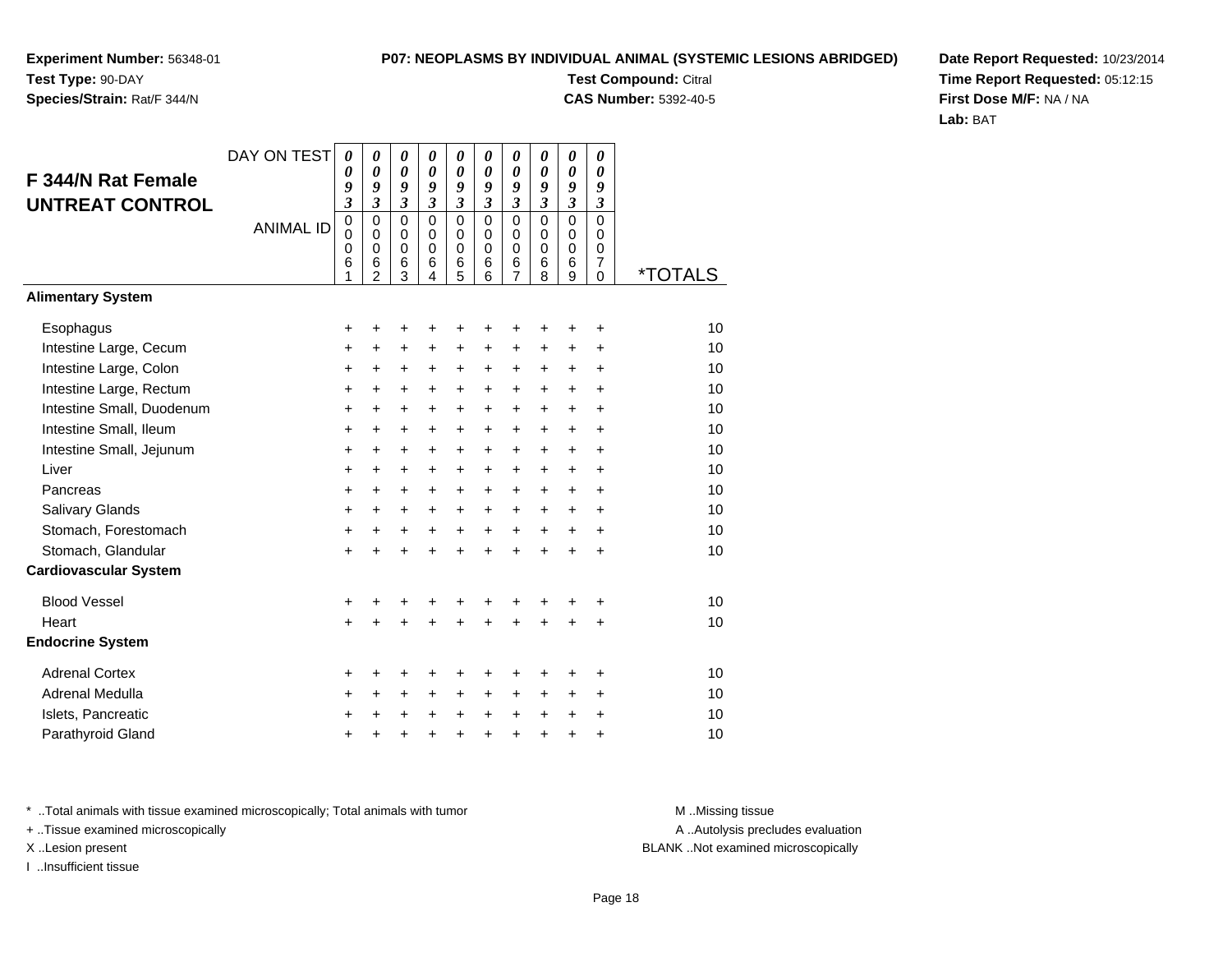#### **P07: NEOPLASMS BY INDIVIDUAL ANIMAL (SYSTEMIC LESIONS ABRIDGED)Test Compound:** Citral

**CAS Number:** 5392-40-5

**Experiment Number:** 56348-01**Test Type:** 90-DAY

### **Species/Strain:** Rat/F 344/N

**Date Report Requested:** 10/23/2014**Time Report Requested:** 05:12:15**First Dose M/F:** NA / NA**Lab:** BAT

| F 344/N Rat Female<br><b>UNTREAT CONTROL</b> | DAY ON TEST      | $\boldsymbol{\theta}$<br>0<br>9<br>$\mathfrak{z}$<br>$\mathbf 0$ | 0<br>$\boldsymbol{\theta}$<br>9<br>3<br>$\mathbf 0$ | 0<br>0<br>9<br>3<br>0      | 0<br>$\boldsymbol{\theta}$<br>9<br>$\overline{\mathbf{3}}$<br>$\mathbf 0$ | 0<br>0<br>9<br>$\mathfrak{z}$<br>0 | 0<br>$\pmb{\theta}$<br>9<br>$\overline{\mathbf{3}}$<br>$\mathbf 0$ | 0<br>0<br>9<br>$\mathfrak{z}$<br>$\mathbf 0$ | 0<br>0<br>9<br>$\mathfrak{z}$<br>$\mathbf 0$ | 0<br>0<br>9<br>$\mathfrak{z}$<br>$\mathbf 0$ | 0<br>0<br>9<br>$\boldsymbol{\beta}$<br>0 |                       |
|----------------------------------------------|------------------|------------------------------------------------------------------|-----------------------------------------------------|----------------------------|---------------------------------------------------------------------------|------------------------------------|--------------------------------------------------------------------|----------------------------------------------|----------------------------------------------|----------------------------------------------|------------------------------------------|-----------------------|
|                                              | <b>ANIMAL ID</b> | 0<br>$\mathbf 0$<br>6<br>1                                       | 0<br>$\mathbf 0$<br>6<br>$\overline{c}$             | 0<br>$\mathbf 0$<br>6<br>3 | 0<br>$\mathbf 0$<br>6<br>4                                                | 0<br>$\mathbf 0$<br>6<br>5         | 0<br>$\pmb{0}$<br>6<br>6                                           | 0<br>$\pmb{0}$<br>6<br>7                     | 0<br>$\mathbf 0$<br>$\,6$<br>8               | 0<br>$\pmb{0}$<br>6<br>9                     | 0<br>0<br>$\overline{7}$<br>0            | <i><b>*TOTALS</b></i> |
| <b>Pituitary Gland</b>                       |                  | $\ddot{}$                                                        | $\ddot{}$                                           | $\ddot{}$                  | $\ddot{}$                                                                 | $\ddot{}$                          | $\ddot{}$                                                          | $\ddot{}$                                    | $\ddot{}$                                    | $\ddot{}$                                    | $\ddot{}$                                | 10                    |
| <b>Thyroid Gland</b>                         |                  | $\ddot{}$                                                        | ÷                                                   | $\ddot{}$                  | +                                                                         | $\ddot{}$                          | +                                                                  | +                                            | +                                            | $\ddot{}$                                    | +                                        | 10                    |
| <b>General Body System</b>                   |                  |                                                                  |                                                     |                            |                                                                           |                                    |                                                                    |                                              |                                              |                                              |                                          |                       |
| <b>NONE</b>                                  |                  |                                                                  |                                                     |                            |                                                                           |                                    |                                                                    |                                              |                                              |                                              |                                          |                       |
| <b>Genital System</b>                        |                  |                                                                  |                                                     |                            |                                                                           |                                    |                                                                    |                                              |                                              |                                              |                                          |                       |
| <b>Clitoral Gland</b>                        |                  | +                                                                |                                                     |                            | +                                                                         | +                                  | ٠                                                                  |                                              |                                              |                                              | ٠                                        | 10                    |
| Ovary                                        |                  | $\ddot{}$                                                        | $\ddot{}$                                           | $\ddot{}$                  | $\ddot{}$                                                                 | $\ddot{}$                          | $\ddot{}$                                                          | $\ddot{}$                                    | +                                            | +                                            | +                                        | 10                    |
| Uterus                                       |                  | $\ddot{}$                                                        |                                                     | $\ddot{}$                  | $\ddot{}$                                                                 | $\ddot{}$                          | $\ddot{}$                                                          | $\ddot{}$                                    |                                              | ÷                                            | $\ddot{}$                                | 10                    |
| <b>Hematopoietic System</b>                  |                  |                                                                  |                                                     |                            |                                                                           |                                    |                                                                    |                                              |                                              |                                              |                                          |                       |
| <b>Bone Marrow</b>                           |                  | +                                                                | ٠                                                   | +                          | +                                                                         | +                                  | +                                                                  | +                                            | +                                            | +                                            | +                                        | 10                    |
| Lymph Node, Mandibular                       |                  | $\ddot{}$                                                        | $\ddot{}$                                           | +                          | +                                                                         | +                                  | $\ddot{}$                                                          | $\ddot{}$                                    | +                                            | +                                            | +                                        | 10                    |
| Lymph Node, Mesenteric                       |                  | $\ddot{}$                                                        | $\pm$                                               | +                          | +                                                                         | $\ddot{}$                          | $\ddot{}$                                                          | $\ddot{}$                                    | +                                            | +                                            | +                                        | 10                    |
| Spleen                                       |                  | $\ddot{}$                                                        | $\ddot{}$                                           | +                          | $\ddot{}$                                                                 | +                                  | $\ddot{}$                                                          | +                                            | +                                            | $\ddot{}$                                    | $\ddot{}$                                | 10                    |
| Thymus                                       |                  | $\ddot{}$                                                        | +                                                   | $\ddot{}$                  | +                                                                         | $\ddot{}$                          | $\ddot{}$                                                          | ÷                                            | +                                            | ÷                                            | +                                        | 10                    |
| <b>Integumentary System</b>                  |                  |                                                                  |                                                     |                            |                                                                           |                                    |                                                                    |                                              |                                              |                                              |                                          |                       |
| <b>Mammary Gland</b>                         |                  | +                                                                |                                                     | +                          | +                                                                         | +                                  | +                                                                  | +                                            |                                              | +                                            | +                                        | 10                    |
| Skin                                         |                  | $\ddot{}$                                                        |                                                     | +                          | +                                                                         | +                                  | +                                                                  | +                                            |                                              | +                                            | $\ddot{}$                                | 10                    |
| <b>Musculoskeletal System</b>                |                  |                                                                  |                                                     |                            |                                                                           |                                    |                                                                    |                                              |                                              |                                              |                                          |                       |
| <b>Bone</b>                                  |                  | +                                                                |                                                     |                            |                                                                           |                                    | +                                                                  | +                                            |                                              | +                                            | +                                        | 10                    |

\* ..Total animals with tissue examined microscopically; Total animals with tumor **M** . Missing tissue M ..Missing tissue

+ ..Tissue examined microscopically

I ..Insufficient tissue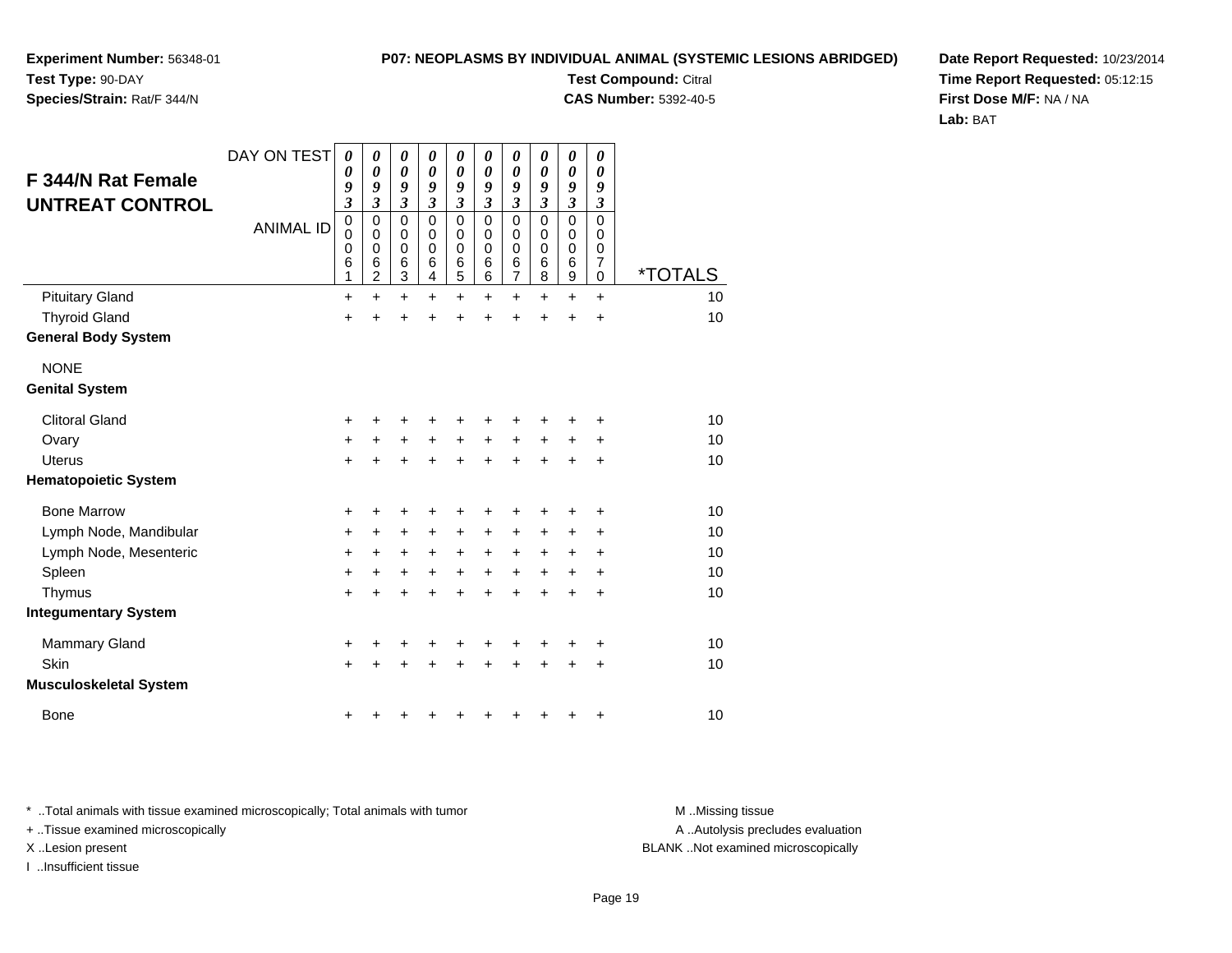**Species/Strain:** Rat/F 344/N

**P07: NEOPLASMS BY INDIVIDUAL ANIMAL (SYSTEMIC LESIONS ABRIDGED)**

**Test Compound:** Citral

**CAS Number:** 5392-40-5

**Date Report Requested:** 10/23/2014**Time Report Requested:** 05:12:15**First Dose M/F:** NA / NA**Lab:** BAT

| F 344/N Rat Female<br><b>UNTREAT CONTROL</b>      | DAY ON TEST<br><b>ANIMAL ID</b> | 0<br>0<br>9<br>$\mathfrak{z}$<br>$\pmb{0}$<br>$\mathbf 0$<br>$\mathbf 0$<br>6 | 0<br>0<br>9<br>3<br>0<br>0<br>$\mathbf 0$<br>6<br>2 | $\boldsymbol{\theta}$<br>$\boldsymbol{\theta}$<br>9<br>$\mathfrak{z}$<br>$\mathbf 0$<br>$\pmb{0}$<br>$\pmb{0}$<br>$6\phantom{1}6$<br>3 | 0<br>0<br>9<br>3<br>0<br>0<br>$\mathbf 0$<br>6 | 0<br>$\boldsymbol{\theta}$<br>9<br>$\mathfrak{z}$<br>0<br>0<br>$\pmb{0}$<br>$\,6$<br>5 | 0<br>0<br>9<br>3<br>0<br>0<br>$\mathbf 0$<br>6<br>6 | 0<br>0<br>9<br>$\mathfrak{z}$<br>0<br>0<br>$\begin{matrix}0\\6\end{matrix}$<br>$\overline{7}$ | 0<br>0<br>9<br>3<br>0<br>0<br>$\mathbf 0$<br>6<br>8 | 0<br>0<br>9<br>$\mathfrak{z}$<br>0<br>0<br>$\pmb{0}$<br>6<br>9 | 0<br>0<br>9<br>3<br>$\mathbf 0$<br>0<br>0<br>7<br>$\Omega$ | <i><b>*TOTALS</b></i> |
|---------------------------------------------------|---------------------------------|-------------------------------------------------------------------------------|-----------------------------------------------------|----------------------------------------------------------------------------------------------------------------------------------------|------------------------------------------------|----------------------------------------------------------------------------------------|-----------------------------------------------------|-----------------------------------------------------------------------------------------------|-----------------------------------------------------|----------------------------------------------------------------|------------------------------------------------------------|-----------------------|
| <b>Nervous System</b>                             |                                 |                                                                               |                                                     |                                                                                                                                        |                                                |                                                                                        |                                                     |                                                                                               |                                                     |                                                                |                                                            |                       |
| <b>Brain</b>                                      |                                 | $\ddot{}$                                                                     |                                                     |                                                                                                                                        |                                                |                                                                                        |                                                     |                                                                                               |                                                     |                                                                | ÷                                                          | 10                    |
| <b>Respiratory System</b>                         |                                 |                                                                               |                                                     |                                                                                                                                        |                                                |                                                                                        |                                                     |                                                                                               |                                                     |                                                                |                                                            |                       |
| Lung                                              |                                 | $\pm$                                                                         |                                                     | +                                                                                                                                      |                                                |                                                                                        |                                                     |                                                                                               |                                                     |                                                                | ÷                                                          | 10                    |
| <b>Nose</b>                                       |                                 | $+$                                                                           | $\ddot{}$                                           | $\ddot{}$                                                                                                                              | $\ddot{}$                                      | $\ddot{}$                                                                              | $\ddot{}$                                           | $\ddot{}$                                                                                     | $\ddot{}$                                           | $\ddot{}$                                                      | +                                                          | 10                    |
| Trachea                                           |                                 | $+$                                                                           | $\ddot{}$                                           | $\ddot{}$                                                                                                                              | $\ddot{}$                                      | $+$                                                                                    | $\ddot{}$                                           | $\div$                                                                                        | $\ddot{}$                                           | $\div$                                                         | $\ddot{}$                                                  | 10                    |
| <b>Special Senses System</b>                      |                                 |                                                                               |                                                     |                                                                                                                                        |                                                |                                                                                        |                                                     |                                                                                               |                                                     |                                                                |                                                            |                       |
| <b>NONE</b>                                       |                                 |                                                                               |                                                     |                                                                                                                                        |                                                |                                                                                        |                                                     |                                                                                               |                                                     |                                                                |                                                            |                       |
| <b>Urinary System</b>                             |                                 |                                                                               |                                                     |                                                                                                                                        |                                                |                                                                                        |                                                     |                                                                                               |                                                     |                                                                |                                                            |                       |
| Kidney                                            |                                 | $+$                                                                           | +                                                   | ٠                                                                                                                                      | ٠                                              | ÷                                                                                      |                                                     | ÷                                                                                             |                                                     |                                                                | ÷                                                          | 10                    |
| <b>Urinary Bladder</b><br><b>SYSTEMIC LESIONS</b> |                                 | $+$                                                                           | $\ddot{}$                                           | $\ddot{}$                                                                                                                              | +                                              | $+$                                                                                    | $+$                                                 | $+$                                                                                           | $+$                                                 | $+$                                                            | $\ddot{}$                                                  | 10                    |
| Multiple Organ                                    |                                 | +                                                                             |                                                     |                                                                                                                                        |                                                |                                                                                        |                                                     |                                                                                               |                                                     |                                                                | ٠                                                          | 10                    |

\* ..Total animals with tissue examined microscopically; Total animals with tumor **M** . Missing tissue M ..Missing tissue

+ ..Tissue examined microscopically

I ..Insufficient tissue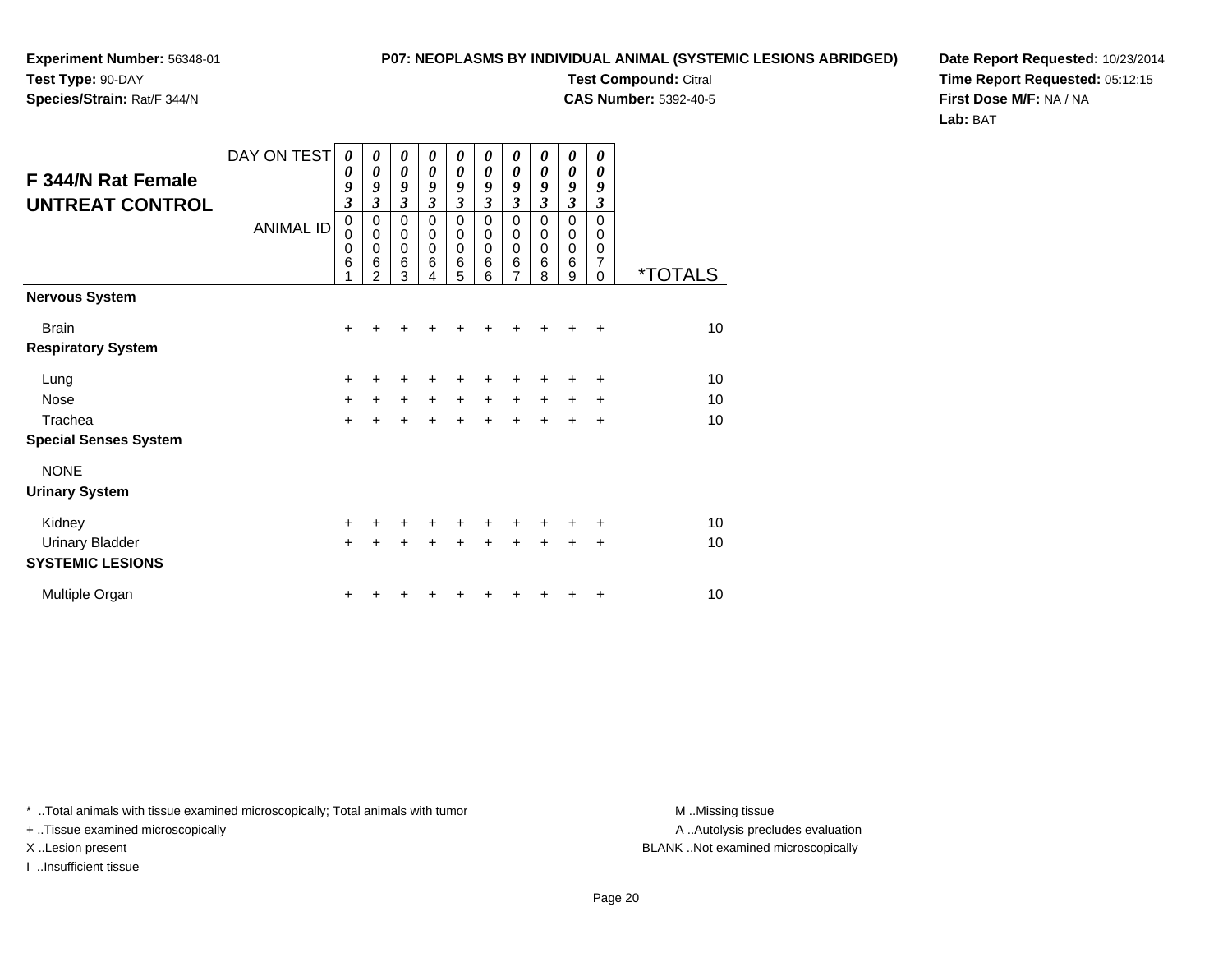**Species/Strain:** Rat/F 344/N

### **P07: NEOPLASMS BY INDIVIDUAL ANIMAL (SYSTEMIC LESIONS ABRIDGED)**

**Test Compound:** Citral **CAS Number:** 5392-40-5

**Date Report Requested:** 10/23/2014**Time Report Requested:** 05:12:15**First Dose M/F:** NA / NA**Lab:** BAT

|                              | DAY ON TEST      | 0                                       | 0                                                           | 0                                                                | 0                                                   | 0                                                        | 0                                      | 0                               | 0                            | 0                                                    | 0                                                     |                       |
|------------------------------|------------------|-----------------------------------------|-------------------------------------------------------------|------------------------------------------------------------------|-----------------------------------------------------|----------------------------------------------------------|----------------------------------------|---------------------------------|------------------------------|------------------------------------------------------|-------------------------------------------------------|-----------------------|
| F 344/N Rat Female           |                  | 0<br>9                                  | 0<br>9                                                      | $\boldsymbol{\theta}$<br>9                                       | 0<br>9                                              | 0<br>9                                                   | 0<br>9                                 | 0<br>9                          | $\boldsymbol{\theta}$<br>9   | $\boldsymbol{\theta}$<br>9                           | $\boldsymbol{\theta}$<br>9                            |                       |
| <b>VEHICLE CONTROL</b>       |                  | 3                                       | $\mathfrak{z}$                                              | 3                                                                | $\overline{\mathbf{3}}$                             | $\mathfrak{z}$                                           | $\overline{\mathbf{3}}$                | 3                               | $\overline{\mathbf{3}}$      | 3                                                    | $\mathfrak{z}$                                        |                       |
|                              | <b>ANIMAL ID</b> | $\pmb{0}$<br>$\mathbf 0$<br>0<br>7<br>1 | $\mathbf 0$<br>$\Omega$<br>$\pmb{0}$<br>7<br>$\overline{2}$ | $\mathbf 0$<br>$\mathbf 0$<br>$\mathbf 0$<br>$\overline{7}$<br>3 | $\mathbf 0$<br>$\mathbf 0$<br>$\mathbf 0$<br>7<br>4 | $\mathbf 0$<br>$\mathbf 0$<br>0<br>$\boldsymbol{7}$<br>5 | $\mathbf 0$<br>$\Omega$<br>0<br>7<br>6 | $\mathbf 0$<br>0<br>0<br>7<br>7 | 0<br>$\Omega$<br>0<br>7<br>8 | $\mathbf 0$<br>0<br>$\pmb{0}$<br>$\overline{7}$<br>9 | $\mathbf 0$<br>$\Omega$<br>$\pmb{0}$<br>8<br>$\Omega$ | <i><b>*TOTALS</b></i> |
| <b>Alimentary System</b>     |                  |                                         |                                                             |                                                                  |                                                     |                                                          |                                        |                                 |                              |                                                      |                                                       |                       |
| Esophagus                    |                  | +                                       | +                                                           | +                                                                |                                                     | ٠                                                        | +                                      | +                               |                              |                                                      | ٠                                                     | 10                    |
| Intestine Large, Cecum       |                  | $\ddot{}$                               | $\ddot{}$                                                   | $\ddot{}$                                                        | $\ddot{}$                                           | $\ddot{}$                                                | +                                      | +                               | +                            | $\ddot{}$                                            | +                                                     | 10                    |
| Intestine Large, Colon       |                  | $\ddot{}$                               | +                                                           | +                                                                | $\pm$                                               | +                                                        | +                                      | +                               | +                            | $\ddot{}$                                            | $\ddot{}$                                             | 10                    |
| Intestine Large, Rectum      |                  | +                                       | $\ddot{}$                                                   | $\ddot{}$                                                        | $\ddot{}$                                           | $+$                                                      | $\ddot{}$                              | $\ddot{}$                       | $\ddot{}$                    | $\ddot{}$                                            | $\ddot{}$                                             | 10                    |
| Intestine Small, Duodenum    |                  | $\ddot{}$                               | $\ddot{}$                                                   | $\ddot{}$                                                        | $\ddot{}$                                           | $+$                                                      | $\ddot{}$                              | $\ddot{}$                       | $\ddot{}$                    | $+$                                                  | $\ddot{}$                                             | 10                    |
| Intestine Small, Ileum       |                  | +                                       | $\ddot{}$                                                   | $\ddot{}$                                                        | $\ddot{}$                                           | $\ddot{}$                                                | $\ddot{}$                              | $\ddot{}$                       | $\ddot{}$                    | $\ddot{}$                                            | $\ddot{}$                                             | 10                    |
| Intestine Small, Jejunum     |                  | $\ddot{}$                               | $\ddot{}$                                                   | $\ddot{}$                                                        | $\ddot{}$                                           | $\ddot{}$                                                | $\ddot{}$                              | $\ddot{}$                       | $\ddot{}$                    | $\ddot{}$                                            | $\ddot{}$                                             | 10                    |
| Liver                        |                  | $\ddot{}$                               | $\ddot{}$                                                   | $\ddot{}$                                                        | $\ddot{}$                                           | $+$                                                      | $\ddot{}$                              | $\ddot{}$                       | $\ddot{}$                    | $+$                                                  | $\ddot{}$                                             | 10                    |
| Pancreas                     |                  | $\ddot{}$                               | $\ddot{}$                                                   | $\ddot{}$                                                        | $\ddot{}$                                           | $+$                                                      | $\ddot{}$                              | $\ddot{}$                       | $\ddot{}$                    | $\ddot{}$                                            | $\ddot{}$                                             | 10                    |
| Salivary Glands              |                  | $\ddot{}$                               | $\ddot{}$                                                   | $\ddot{}$                                                        | $\ddot{}$                                           | $\ddot{}$                                                | +                                      | +                               | $\ddot{}$                    | $\ddot{}$                                            | $\ddot{}$                                             | 10                    |
| Stomach, Forestomach         |                  | $\ddot{}$                               | +                                                           | $\ddot{}$                                                        | $\ddot{}$                                           | $\ddot{}$                                                | $\ddot{}$                              | +                               | $\ddot{}$                    | $\ddot{}$                                            | $\ddot{}$                                             | 10                    |
| Stomach, Glandular           |                  | $\ddot{}$                               | $\ddot{}$                                                   | $\ddot{}$                                                        | $\ddot{}$                                           | $\ddot{}$                                                | $\ddot{}$                              | $\ddot{}$                       | $\ddot{}$                    |                                                      | ÷                                                     | 10                    |
| <b>Cardiovascular System</b> |                  |                                         |                                                             |                                                                  |                                                     |                                                          |                                        |                                 |                              |                                                      |                                                       |                       |
| <b>Blood Vessel</b>          |                  | +                                       | +                                                           | +                                                                | +                                                   | +                                                        | +                                      | +                               | +                            |                                                      | +                                                     | 10                    |
| Heart                        |                  | $\ddot{}$                               |                                                             | $\ddot{}$                                                        |                                                     | $\ddot{}$                                                |                                        | $\ddot{}$                       |                              |                                                      | $\ddot{}$                                             | 10                    |
| <b>Endocrine System</b>      |                  |                                         |                                                             |                                                                  |                                                     |                                                          |                                        |                                 |                              |                                                      |                                                       |                       |
| <b>Adrenal Cortex</b>        |                  | +                                       | +                                                           | +                                                                | ٠                                                   | ٠                                                        | +                                      | +                               | +                            |                                                      | ٠                                                     | 10                    |
| Adrenal Medulla              |                  | +                                       | $\ddot{}$                                                   | $\ddot{}$                                                        | $\ddot{}$                                           | $\pm$                                                    | $\ddot{}$                              | +                               | $\ddot{}$                    | $\ddot{}$                                            | $\ddot{}$                                             | 10                    |
| Islets, Pancreatic           |                  | +                                       | +                                                           | +                                                                | +                                                   | $\ddot{}$                                                | +                                      | $\ddot{}$                       | +                            | $\ddot{}$                                            | +                                                     | 10                    |
| Parathyroid Gland            |                  | $\ddot{}$                               | +                                                           | +                                                                | $\ddot{}$                                           | $\ddot{}$                                                | M                                      | $\ddot{}$                       | +                            | $\ddot{}$                                            | M                                                     | 8                     |

\* ..Total animals with tissue examined microscopically; Total animals with tumor **M** . Missing tissue M ..Missing tissue

+ ..Tissue examined microscopically

I ..Insufficient tissue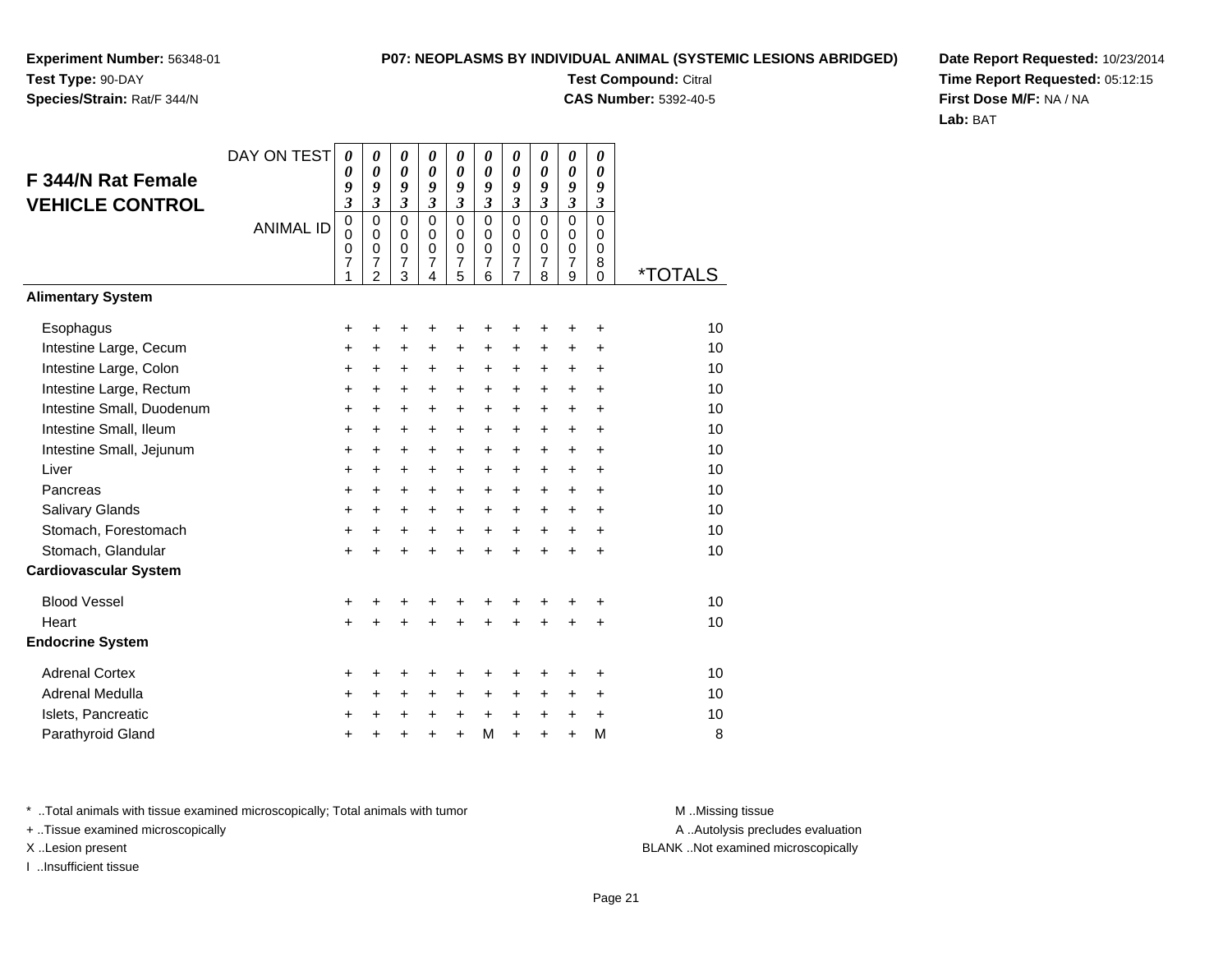#### **P07: NEOPLASMS BY INDIVIDUAL ANIMAL (SYSTEMIC LESIONS ABRIDGED)**

**Experiment Number:** 56348-01**Test Type:** 90-DAY

### **Species/Strain:** Rat/F 344/N

**Test Compound:** Citral **CAS Number:** 5392-40-5

**Date Report Requested:** 10/23/2014**Time Report Requested:** 05:12:15**First Dose M/F:** NA / NA**Lab:** BAT

| F 344/N Rat Female<br><b>VEHICLE CONTROL</b> | DAY ON TEST<br><b>ANIMAL ID</b> | 0<br>0<br>9<br>$\overline{\mathbf{3}}$<br>0<br>0<br>0<br>7<br>1 | 0<br>$\boldsymbol{\theta}$<br>9<br>$\overline{\mathbf{3}}$<br>$\mathbf 0$<br>0<br>$\mathbf 0$<br>7<br>$\overline{c}$ | $\boldsymbol{\theta}$<br>$\boldsymbol{\theta}$<br>9<br>$\mathfrak{z}$<br>$\mathbf 0$<br>0<br>$\mathbf 0$<br>$\overline{7}$<br>3 | 0<br>$\boldsymbol{\theta}$<br>9<br>$\mathfrak{z}$<br>$\mathbf 0$<br>0<br>$\mathbf 0$<br>7<br>4 | 0<br>0<br>9<br>$\mathfrak{z}$<br>$\mathbf 0$<br>0<br>$\mathbf 0$<br>$\overline{7}$<br>5 | 0<br>0<br>9<br>3<br>$\mathbf 0$<br>$\Omega$<br>0<br>$\overline{7}$<br>6 | 0<br>$\boldsymbol{\theta}$<br>9<br>$\boldsymbol{\beta}$<br>$\mathbf 0$<br>0<br>$\mathbf 0$<br>$\overline{7}$<br>$\overline{7}$ | 0<br>0<br>9<br>3<br>$\mathbf 0$<br>0<br>0<br>$\overline{7}$<br>8 | $\pmb{\theta}$<br>0<br>9<br>$\boldsymbol{\mathfrak{z}}$<br>$\mathbf 0$<br>0<br>0<br>$\overline{7}$<br>9 | 0<br>0<br>9<br>$\boldsymbol{\beta}$<br>$\mathbf 0$<br>0<br>0<br>8<br>0 | <i><b>*TOTALS</b></i> |
|----------------------------------------------|---------------------------------|-----------------------------------------------------------------|----------------------------------------------------------------------------------------------------------------------|---------------------------------------------------------------------------------------------------------------------------------|------------------------------------------------------------------------------------------------|-----------------------------------------------------------------------------------------|-------------------------------------------------------------------------|--------------------------------------------------------------------------------------------------------------------------------|------------------------------------------------------------------|---------------------------------------------------------------------------------------------------------|------------------------------------------------------------------------|-----------------------|
| <b>Pituitary Gland</b>                       |                                 | $\ddot{}$                                                       | $\ddot{}$                                                                                                            | $\ddot{}$                                                                                                                       | $\ddot{}$                                                                                      | $\ddot{}$                                                                               | $+$                                                                     | $+$                                                                                                                            | $+$                                                              | $+$                                                                                                     | $\ddot{}$                                                              | 10                    |
| <b>Thyroid Gland</b>                         |                                 | $\ddot{}$                                                       | +                                                                                                                    | $\ddot{}$                                                                                                                       |                                                                                                | $\ddot{}$                                                                               | $\ddot{}$                                                               | $\ddot{}$                                                                                                                      | $\ddot{}$                                                        | $\ddot{}$                                                                                               | $\ddot{}$                                                              | 10                    |
| <b>General Body System</b>                   |                                 |                                                                 |                                                                                                                      |                                                                                                                                 |                                                                                                |                                                                                         |                                                                         |                                                                                                                                |                                                                  |                                                                                                         |                                                                        |                       |
| <b>NONE</b><br><b>Genital System</b>         |                                 |                                                                 |                                                                                                                      |                                                                                                                                 |                                                                                                |                                                                                         |                                                                         |                                                                                                                                |                                                                  |                                                                                                         |                                                                        |                       |
| <b>Clitoral Gland</b>                        |                                 | +                                                               | +                                                                                                                    | +                                                                                                                               | +                                                                                              | +                                                                                       | +                                                                       | +                                                                                                                              | +                                                                | +                                                                                                       | +                                                                      | 10                    |
| Ovary                                        |                                 | +                                                               | $\ddot{}$                                                                                                            | $\ddot{}$                                                                                                                       | $\ddot{}$                                                                                      | $\ddot{}$                                                                               | $\ddot{}$                                                               | $\ddot{}$                                                                                                                      | $\ddot{}$                                                        | $\ddot{}$                                                                                               | +                                                                      | 10                    |
| <b>Uterus</b>                                |                                 | $\ddot{}$                                                       | $\ddot{}$                                                                                                            | $\ddot{}$                                                                                                                       | $\ddot{}$                                                                                      | $\ddot{}$                                                                               | $\ddot{}$                                                               | $+$                                                                                                                            | $+$                                                              | $+$                                                                                                     | $\ddot{}$                                                              | 10                    |
| <b>Hematopoietic System</b>                  |                                 |                                                                 |                                                                                                                      |                                                                                                                                 |                                                                                                |                                                                                         |                                                                         |                                                                                                                                |                                                                  |                                                                                                         |                                                                        |                       |
| <b>Bone Marrow</b>                           |                                 | +                                                               | +                                                                                                                    | +                                                                                                                               |                                                                                                | +                                                                                       | +                                                                       | +                                                                                                                              |                                                                  | +                                                                                                       | +                                                                      | 10                    |
| Lymph Node, Mandibular                       |                                 | +                                                               | +                                                                                                                    | +                                                                                                                               | +                                                                                              | +                                                                                       | $\ddot{}$                                                               | $\ddot{}$                                                                                                                      | $\pm$                                                            | ٠                                                                                                       | +                                                                      | 10                    |
| Lymph Node, Mesenteric                       |                                 | +                                                               | +                                                                                                                    | +                                                                                                                               | $\ddot{}$                                                                                      | $\ddot{}$                                                                               | $\ddot{}$                                                               | $\ddot{}$                                                                                                                      | $\ddot{}$                                                        | $\pm$                                                                                                   | ÷                                                                      | 10                    |
| Spleen                                       |                                 | $\ddot{}$                                                       | $\ddot{}$                                                                                                            | $\ddot{}$                                                                                                                       | $\ddot{}$                                                                                      | $\ddot{}$                                                                               | $\ddot{}$                                                               | $\ddot{}$                                                                                                                      | $\ddot{}$                                                        | $\ddot{}$                                                                                               | $\ddot{}$                                                              | 10                    |
| Thymus                                       |                                 | $\ddot{}$                                                       | $\ddot{}$                                                                                                            | $\ddot{}$                                                                                                                       | $\ddot{}$                                                                                      | $\ddot{}$                                                                               | $\ddot{}$                                                               | $\ddot{}$                                                                                                                      | $\ddot{}$                                                        | $\ddot{}$                                                                                               | $\ddot{}$                                                              | 10                    |
| <b>Integumentary System</b>                  |                                 |                                                                 |                                                                                                                      |                                                                                                                                 |                                                                                                |                                                                                         |                                                                         |                                                                                                                                |                                                                  |                                                                                                         |                                                                        |                       |
| <b>Mammary Gland</b>                         |                                 | +                                                               | +                                                                                                                    | +                                                                                                                               |                                                                                                | +                                                                                       | ٠                                                                       | +                                                                                                                              |                                                                  |                                                                                                         | +                                                                      | 10                    |
| Skin                                         |                                 | $\ddot{}$                                                       | +                                                                                                                    | $\ddot{}$                                                                                                                       |                                                                                                | +                                                                                       | $\ddot{}$                                                               | $\ddot{}$                                                                                                                      | $\ddot{}$                                                        | $\pm$                                                                                                   | $\ddot{}$                                                              | 10                    |
| <b>Musculoskeletal System</b>                |                                 |                                                                 |                                                                                                                      |                                                                                                                                 |                                                                                                |                                                                                         |                                                                         |                                                                                                                                |                                                                  |                                                                                                         |                                                                        |                       |
| <b>Bone</b>                                  |                                 | +                                                               |                                                                                                                      |                                                                                                                                 |                                                                                                |                                                                                         | +                                                                       | +                                                                                                                              | ٠                                                                | ٠                                                                                                       | +                                                                      | 10                    |

\* ..Total animals with tissue examined microscopically; Total animals with tumor **M** . Missing tissue M ..Missing tissue

+ ..Tissue examined microscopically

I ..Insufficient tissue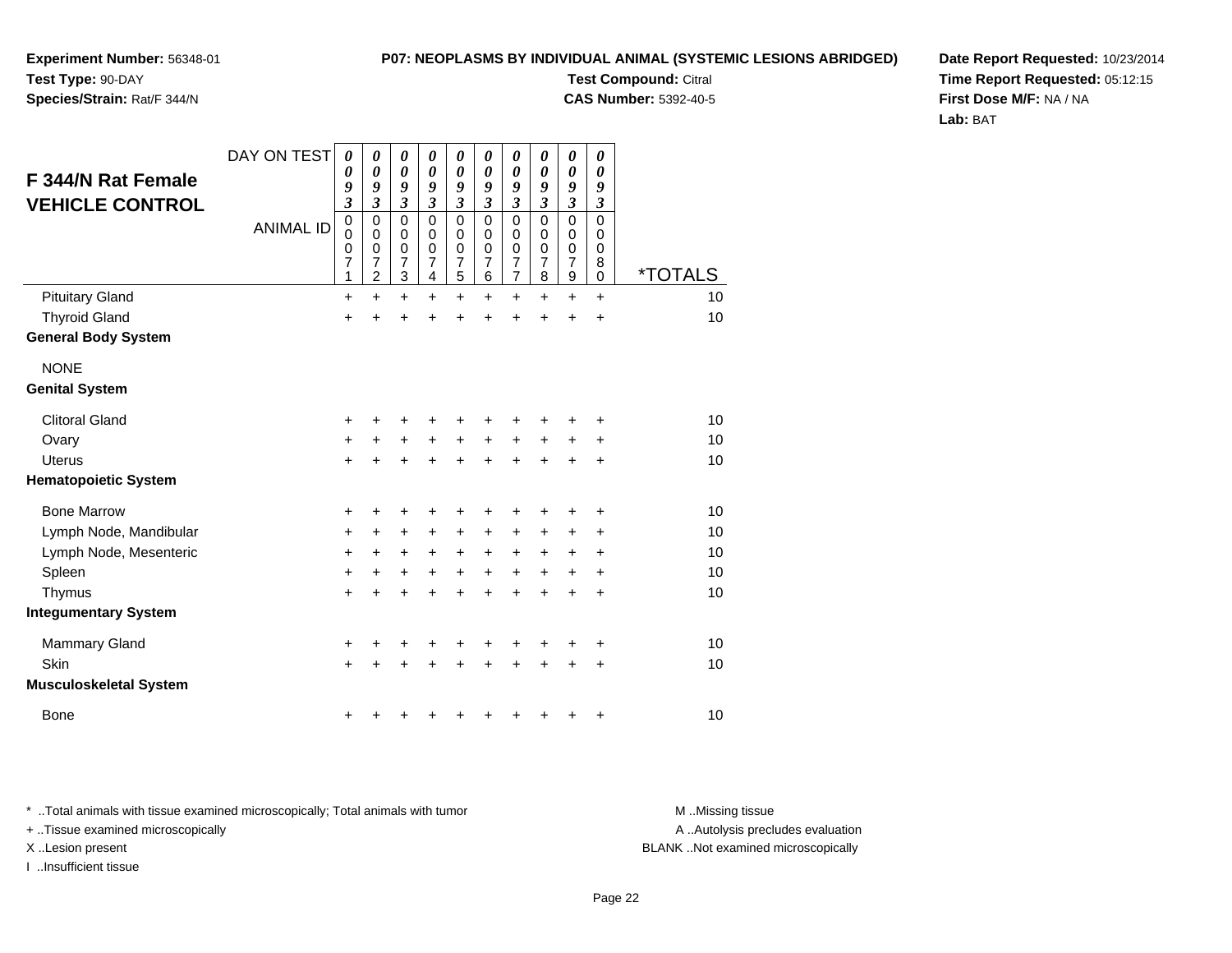**Species/Strain:** Rat/F 344/N

**P07: NEOPLASMS BY INDIVIDUAL ANIMAL (SYSTEMIC LESIONS ABRIDGED)**

**Test Compound:** Citral

**CAS Number:** 5392-40-5

**Date Report Requested:** 10/23/2014**Time Report Requested:** 05:12:15**First Dose M/F:** NA / NA**Lab:** BAT

| F 344/N Rat Female<br><b>VEHICLE CONTROL</b> | DAY ON TEST<br><b>ANIMAL ID</b> | $\boldsymbol{\theta}$<br>0<br>9<br>$\mathfrak{z}$<br>$\mathbf 0$<br>0<br>0<br>7<br>1 | 0<br>0<br>9<br>$\mathfrak{z}$<br>$\mathbf 0$<br>0<br>$\pmb{0}$<br>7<br>$\overline{2}$ | 0<br>$\boldsymbol{\theta}$<br>9<br>3<br>$\mathbf 0$<br>0<br>$\pmb{0}$<br>$\overline{7}$<br>3 | 0<br>0<br>9<br>3<br>$\mathbf 0$<br>0<br>$\pmb{0}$<br>$\overline{7}$<br>4 | $\boldsymbol{\theta}$<br>$\boldsymbol{\theta}$<br>9<br>$\overline{\mathbf{3}}$<br>$\mathbf 0$<br>$\pmb{0}$<br>$\pmb{0}$<br>$\overline{7}$<br>5 | 0<br>0<br>9<br>3<br>$\mathbf 0$<br>0<br>0<br>$\overline{7}$<br>6 | 0<br>$\boldsymbol{\theta}$<br>9<br>$\mathfrak{z}$<br>0<br>$\boldsymbol{0}$<br>$\frac{0}{7}$<br>7 | 0<br>0<br>9<br>3<br>0<br>0<br>0<br>7<br>8 | 0<br>0<br>9<br>3<br>0<br>$\boldsymbol{0}$<br>$\pmb{0}$<br>7<br>9 | 0<br>0<br>9<br>3<br>$\mathbf 0$<br>0<br>0<br>8<br>$\Omega$ | <i><b>*TOTALS</b></i> |
|----------------------------------------------|---------------------------------|--------------------------------------------------------------------------------------|---------------------------------------------------------------------------------------|----------------------------------------------------------------------------------------------|--------------------------------------------------------------------------|------------------------------------------------------------------------------------------------------------------------------------------------|------------------------------------------------------------------|--------------------------------------------------------------------------------------------------|-------------------------------------------|------------------------------------------------------------------|------------------------------------------------------------|-----------------------|
| <b>Nervous System</b>                        |                                 |                                                                                      |                                                                                       |                                                                                              |                                                                          |                                                                                                                                                |                                                                  |                                                                                                  |                                           |                                                                  |                                                            |                       |
| <b>Brain</b>                                 |                                 | +                                                                                    |                                                                                       |                                                                                              |                                                                          |                                                                                                                                                |                                                                  |                                                                                                  |                                           |                                                                  | +                                                          | 10 <sup>1</sup>       |
| <b>Respiratory System</b>                    |                                 |                                                                                      |                                                                                       |                                                                                              |                                                                          |                                                                                                                                                |                                                                  |                                                                                                  |                                           |                                                                  |                                                            |                       |
| Lung                                         |                                 | $\ddot{}$                                                                            |                                                                                       | +                                                                                            |                                                                          |                                                                                                                                                |                                                                  |                                                                                                  |                                           |                                                                  | ÷                                                          | 10                    |
| <b>Nose</b>                                  |                                 | $+$                                                                                  | $\ddot{}$                                                                             | $\ddot{}$                                                                                    | $\ddot{}$                                                                | $\ddot{}$                                                                                                                                      | $\ddot{}$                                                        | $\ddot{}$                                                                                        | $\ddot{}$                                 | $\ddot{}$                                                        | +                                                          | 10                    |
| Trachea                                      |                                 | $+$                                                                                  | $\ddot{}$                                                                             | $\ddot{}$                                                                                    | $\ddot{}$                                                                | $\ddot{}$                                                                                                                                      | $\ddot{}$                                                        | $\ddot{}$                                                                                        | $\ddot{}$                                 | $\ddot{}$                                                        | $\ddot{}$                                                  | 10                    |
| <b>Special Senses System</b>                 |                                 |                                                                                      |                                                                                       |                                                                                              |                                                                          |                                                                                                                                                |                                                                  |                                                                                                  |                                           |                                                                  |                                                            |                       |
| <b>NONE</b>                                  |                                 |                                                                                      |                                                                                       |                                                                                              |                                                                          |                                                                                                                                                |                                                                  |                                                                                                  |                                           |                                                                  |                                                            |                       |
| <b>Urinary System</b>                        |                                 |                                                                                      |                                                                                       |                                                                                              |                                                                          |                                                                                                                                                |                                                                  |                                                                                                  |                                           |                                                                  |                                                            |                       |
| Kidney                                       |                                 | $\ddot{}$                                                                            | +                                                                                     | +                                                                                            | +                                                                        | ٠                                                                                                                                              |                                                                  | ٠                                                                                                |                                           | ٠                                                                | $\pm$                                                      | 10                    |
| <b>Urinary Bladder</b>                       |                                 | $+$                                                                                  | $\div$                                                                                | +                                                                                            | $\div$                                                                   | $\ddot{}$                                                                                                                                      | $\ddot{}$                                                        | $\ddot{}$                                                                                        | $+$                                       | $\ddot{}$                                                        | $\ddot{}$                                                  | 10                    |
| <b>SYSTEMIC LESIONS</b>                      |                                 |                                                                                      |                                                                                       |                                                                                              |                                                                          |                                                                                                                                                |                                                                  |                                                                                                  |                                           |                                                                  |                                                            |                       |
| Multiple Organ                               |                                 | ٠                                                                                    |                                                                                       |                                                                                              |                                                                          |                                                                                                                                                |                                                                  |                                                                                                  |                                           |                                                                  | ÷                                                          | 10                    |

\* ..Total animals with tissue examined microscopically; Total animals with tumor **M** . Missing tissue M ..Missing tissue

+ ..Tissue examined microscopically

I ..Insufficient tissue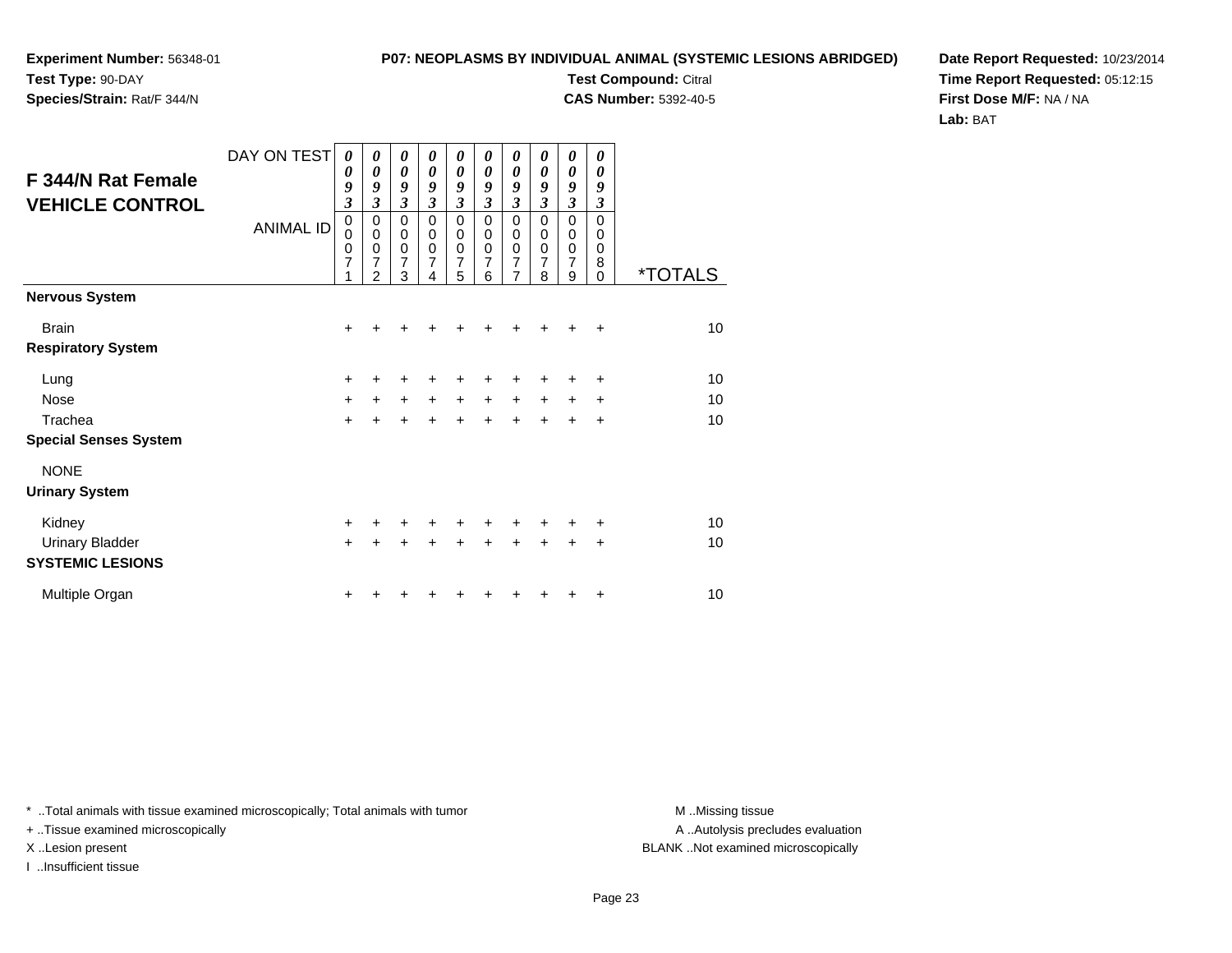#### **P07: NEOPLASMS BY INDIVIDUAL ANIMAL (SYSTEMIC LESIONS ABRIDGED)**

**Test Compound:** Citral

**CAS Number:** 5392-40-5

**Date Report Requested:** 10/23/2014**Time Report Requested:** 05:12:15**First Dose M/F:** NA / NA**Lab:** BAT

| F 344/N Rat Female<br>3900 PPM                                                 | DAY ON TEST      | $\boldsymbol{\theta}$<br>0<br>9<br>3 | $\pmb{\theta}$<br>$\pmb{\theta}$<br>9<br>$\overline{\mathbf{3}}$ | 0<br>$\pmb{\theta}$<br>9<br>$\mathfrak{z}$ | 0<br>$\pmb{\theta}$<br>9<br>$\mathfrak{z}$ | 0<br>$\pmb{\theta}$<br>9<br>$\mathfrak{z}$ | 0<br>$\pmb{\theta}$<br>9<br>$\mathfrak{z}$ | 0<br>$\pmb{\theta}$<br>$\boldsymbol{g}$<br>$\boldsymbol{\beta}$ | $\boldsymbol{\theta}$<br>$\pmb{\theta}$<br>$\boldsymbol{9}$<br>$\mathfrak{z}$ | 0<br>$\pmb{\theta}$<br>$\boldsymbol{g}$<br>$\mathfrak{z}$ | 0<br>$\pmb{\theta}$<br>9<br>3 |                       |
|--------------------------------------------------------------------------------|------------------|--------------------------------------|------------------------------------------------------------------|--------------------------------------------|--------------------------------------------|--------------------------------------------|--------------------------------------------|-----------------------------------------------------------------|-------------------------------------------------------------------------------|-----------------------------------------------------------|-------------------------------|-----------------------|
|                                                                                | <b>ANIMAL ID</b> | $\mathbf 0$<br>0<br>0<br>8           | 0<br>$\mathbf 0$<br>$\mathbf 0$<br>$\frac{8}{2}$                 | $\pmb{0}$<br>0<br>$\mathbf 0$<br>8<br>3    | $\mathbf 0$<br>0<br>0<br>8<br>4            | $\mathbf 0$<br>0<br>0<br>8<br>5            | $\mathbf 0$<br>0<br>$\mathbf 0$<br>8<br>6  | $\pmb{0}$<br>0<br>$\,0\,$<br>8<br>7                             | $\mathbf 0$<br>$\mathbf 0$<br>$\mathbf 0$<br>8<br>8                           | $\pmb{0}$<br>0<br>$\pmb{0}$<br>8<br>9                     | $\pmb{0}$<br>0<br>0<br>9<br>0 | <i><b>*TOTALS</b></i> |
| <b>Alimentary System</b>                                                       |                  |                                      |                                                                  |                                            |                                            |                                            |                                            |                                                                 |                                                                               |                                                           |                               |                       |
| Liver<br><b>Cardiovascular System</b>                                          |                  |                                      |                                                                  |                                            |                                            |                                            |                                            |                                                                 |                                                                               |                                                           | $\ddot{}$                     | 1                     |
| <b>NONE</b><br><b>Endocrine System</b>                                         |                  |                                      |                                                                  |                                            |                                            |                                            |                                            |                                                                 |                                                                               |                                                           |                               |                       |
| <b>NONE</b><br><b>General Body System</b>                                      |                  |                                      |                                                                  |                                            |                                            |                                            |                                            |                                                                 |                                                                               |                                                           |                               |                       |
| <b>NONE</b><br><b>Genital System</b>                                           |                  |                                      |                                                                  |                                            |                                            |                                            |                                            |                                                                 |                                                                               |                                                           |                               |                       |
| <b>NONE</b><br><b>Hematopoietic System</b>                                     |                  |                                      |                                                                  |                                            |                                            |                                            |                                            |                                                                 |                                                                               |                                                           |                               |                       |
| <b>NONE</b><br><b>Integumentary System</b>                                     |                  |                                      |                                                                  |                                            |                                            |                                            |                                            |                                                                 |                                                                               |                                                           |                               |                       |
| <b>NONE</b><br><b>Musculoskeletal System</b>                                   |                  |                                      |                                                                  |                                            |                                            |                                            |                                            |                                                                 |                                                                               |                                                           |                               |                       |
| <b>NONE</b><br><b>Nervous System</b>                                           |                  |                                      |                                                                  |                                            |                                            |                                            |                                            |                                                                 |                                                                               |                                                           |                               |                       |
| <b>NONE</b>                                                                    |                  |                                      |                                                                  |                                            |                                            |                                            |                                            |                                                                 |                                                                               |                                                           |                               |                       |
| * Total animals with tissue examined microscopically; Total animals with tumor |                  |                                      |                                                                  |                                            |                                            |                                            |                                            |                                                                 |                                                                               |                                                           |                               | M Missing tissue      |

+ ..Tissue examined microscopically

I ..Insufficient tissue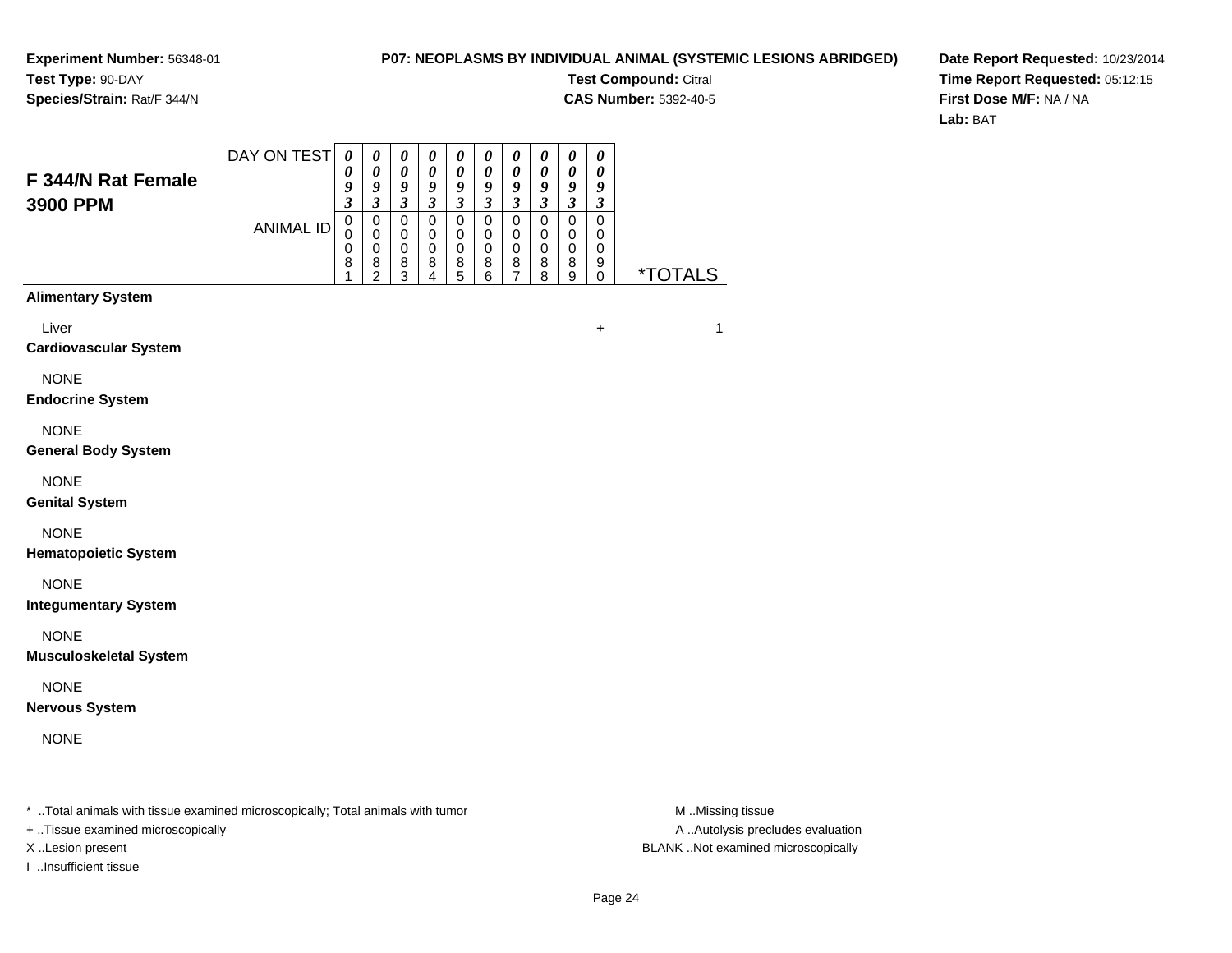#### **P07: NEOPLASMS BY INDIVIDUAL ANIMAL (SYSTEMIC LESIONS ABRIDGED)**

**Test Compound:** Citral

**CAS Number:** 5392-40-5

 $+$  1

**Date Report Requested:** 10/23/2014**Time Report Requested:** 05:12:15**First Dose M/F:** NA / NA**Lab:** BAT

| F 344/N Rat Female | DAY ON TEST | 0<br>U |        |        |    |             |   | U<br>0 | v  | U<br>U | $\boldsymbol{\theta}$<br>U |    |
|--------------------|-------------|--------|--------|--------|----|-------------|---|--------|----|--------|----------------------------|----|
| 3900 PPM           |             | Q<br>J |        | O      |    | Q<br>Δ<br>J |   | o<br>J |    | Q      | ч<br>a J                   |    |
|                    | ANIMAL ID   | 0<br>0 | O<br>U | O      |    |             |   |        |    |        |                            |    |
|                    |             | 0<br>8 | U<br>8 | 0<br>8 | 8  | 0<br>8      | 8 | 0<br>8 | 8  | 8      | 9                          |    |
|                    |             |        | ⌒      | ◠      | 71 | 5           | ⌒ |        | ິດ | a      |                            | ∗⊤ |

**Respiratory System**

NONE

#### **Special Senses System**

NONE

#### **Urinary System**

NONE

#### **SYSTEMIC LESIONS**

Multiple Organn  $+$ 

\* ..Total animals with tissue examined microscopically; Total animals with tumor **M** ...Missing tissue M ...Missing tissue

+ ..Tissue examined microscopically

I ..Insufficient tissue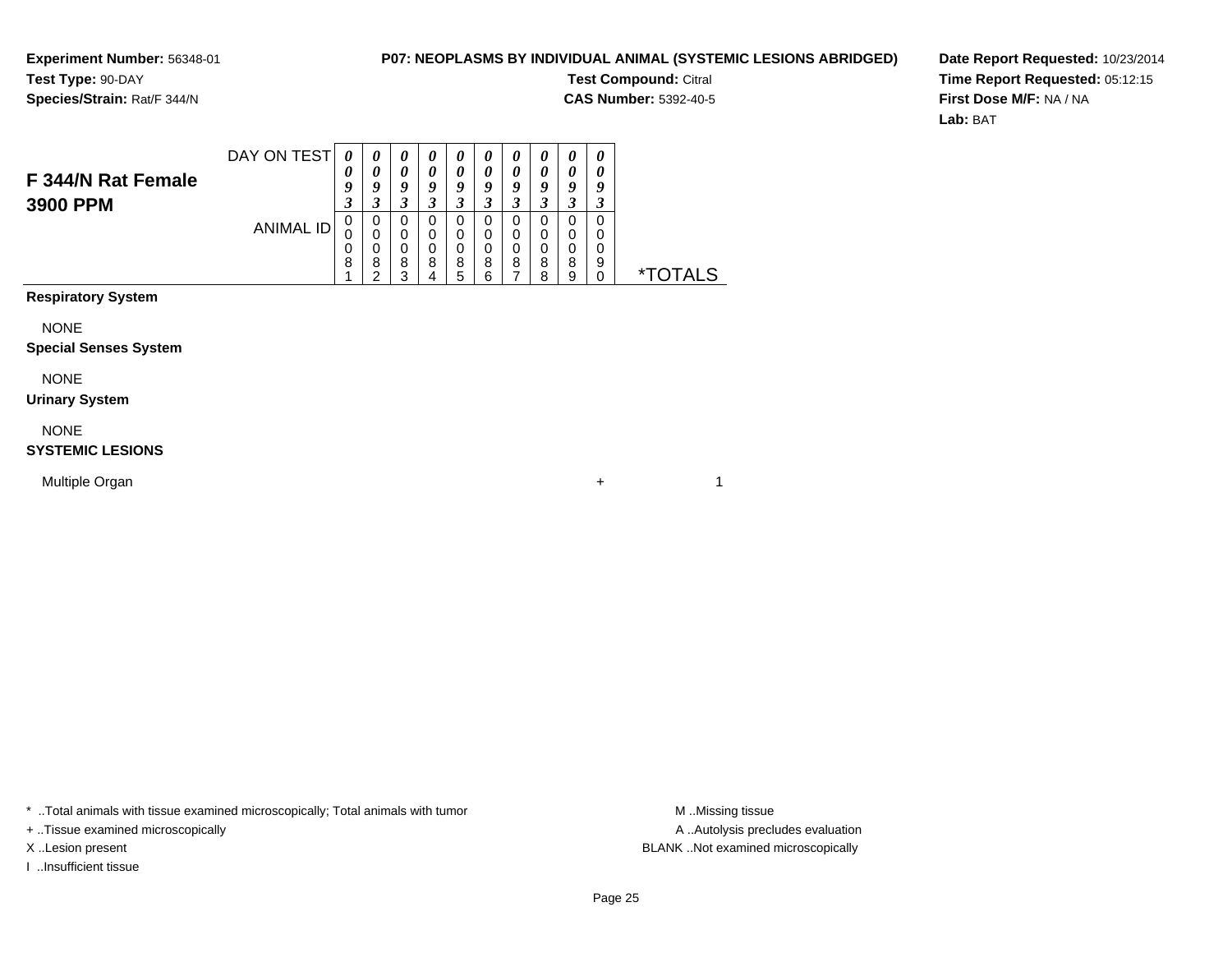#### **P07: NEOPLASMS BY INDIVIDUAL ANIMAL (SYSTEMIC LESIONS ABRIDGED)**

**Test Compound:** Citral

**CAS Number:** 5392-40-5

**Date Report Requested:** 10/23/2014**Time Report Requested:** 05:12:15**First Dose M/F:** NA / NA**Lab:** BAT

| <b>F 344/N Rat Female</b><br><b>7800 PPM</b>                                   | DAY ON TEST      | $\boldsymbol{\theta}$<br>0<br>9<br>$\mathfrak{z}$ | 0<br>$\boldsymbol{\theta}$<br>9<br>$\boldsymbol{\beta}$          | $\boldsymbol{\theta}$<br>$\boldsymbol{\theta}$<br>9<br>$\mathfrak{z}$ | $\boldsymbol{\theta}$<br>0<br>$\boldsymbol{9}$<br>$\mathfrak{z}$ | 0<br>0<br>9<br>$\boldsymbol{\mathfrak{z}}$ | 0<br>0<br>9<br>$\boldsymbol{\beta}$                                | 0<br>0<br>9<br>$\mathfrak{z}$                       | $\pmb{\theta}$<br>$\boldsymbol{\theta}$<br>9<br>$\mathfrak{z}$ | $\pmb{\theta}$<br>$\pmb{\theta}$<br>9<br>$\mathfrak{z}$ | 0<br>0<br>9<br>$\boldsymbol{\beta}$   |                       |
|--------------------------------------------------------------------------------|------------------|---------------------------------------------------|------------------------------------------------------------------|-----------------------------------------------------------------------|------------------------------------------------------------------|--------------------------------------------|--------------------------------------------------------------------|-----------------------------------------------------|----------------------------------------------------------------|---------------------------------------------------------|---------------------------------------|-----------------------|
|                                                                                | <b>ANIMAL ID</b> | $\pmb{0}$<br>$\Omega$<br>$\mathbf 0$<br>9<br>1    | $\mathbf 0$<br>$\mathbf 0$<br>$\mathbf 0$<br>9<br>$\overline{c}$ | $\mathbf 0$<br>0<br>$\pmb{0}$<br>$\boldsymbol{9}$<br>$\overline{3}$   | $\mathbf 0$<br>$\mathbf 0$<br>$\mathbf 0$<br>9<br>4              | $\mathbf 0$<br>0<br>$\mathbf 0$<br>9<br>5  | $\mathbf 0$<br>$\mathbf 0$<br>$\mathbf 0$<br>$\boldsymbol{9}$<br>6 | $\mathbf 0$<br>$\mathbf 0$<br>$\mathbf 0$<br>9<br>7 | $\pmb{0}$<br>$\mathbf 0$<br>$\mathbf 0$<br>9<br>8              | $\pmb{0}$<br>$\mathbf 0$<br>$\mathbf 0$<br>9<br>9       | $\pmb{0}$<br>0<br>1<br>0<br>$\pmb{0}$ | <i><b>*TOTALS</b></i> |
| <b>Alimentary System</b>                                                       |                  |                                                   |                                                                  |                                                                       |                                                                  |                                            |                                                                    |                                                     |                                                                |                                                         |                                       |                       |
| Intestine Large, Colon<br>Leiomyosarcoma<br><b>Cardiovascular System</b>       |                  |                                                   |                                                                  |                                                                       |                                                                  |                                            |                                                                    | $\ddot{}$<br>X                                      |                                                                |                                                         |                                       | 1<br>1                |
| <b>NONE</b><br><b>Endocrine System</b>                                         |                  |                                                   |                                                                  |                                                                       |                                                                  |                                            |                                                                    |                                                     |                                                                |                                                         |                                       |                       |
| <b>NONE</b><br><b>General Body System</b>                                      |                  |                                                   |                                                                  |                                                                       |                                                                  |                                            |                                                                    |                                                     |                                                                |                                                         |                                       |                       |
| <b>NONE</b><br><b>Genital System</b>                                           |                  |                                                   |                                                                  |                                                                       |                                                                  |                                            |                                                                    |                                                     |                                                                |                                                         |                                       |                       |
| <b>NONE</b><br><b>Hematopoietic System</b>                                     |                  |                                                   |                                                                  |                                                                       |                                                                  |                                            |                                                                    |                                                     |                                                                |                                                         |                                       |                       |
| <b>Bone Marrow</b><br><b>Integumentary System</b>                              |                  | $\ddot{}$                                         |                                                                  |                                                                       | +                                                                | +                                          | $\ddot{}$                                                          | +                                                   | +                                                              | $\ddot{}$                                               | $\ddot{}$                             | 10                    |
| <b>NONE</b><br><b>Musculoskeletal System</b>                                   |                  |                                                   |                                                                  |                                                                       |                                                                  |                                            |                                                                    |                                                     |                                                                |                                                         |                                       |                       |
| <b>NONE</b><br><b>Nervous System</b>                                           |                  |                                                   |                                                                  |                                                                       |                                                                  |                                            |                                                                    |                                                     |                                                                |                                                         |                                       |                       |
| * Total animals with tissue examined microscopically; Total animals with tumor |                  |                                                   |                                                                  |                                                                       |                                                                  |                                            |                                                                    |                                                     |                                                                |                                                         |                                       | M Missing tissue      |

+ ..Tissue examined microscopically

I ..Insufficient tissue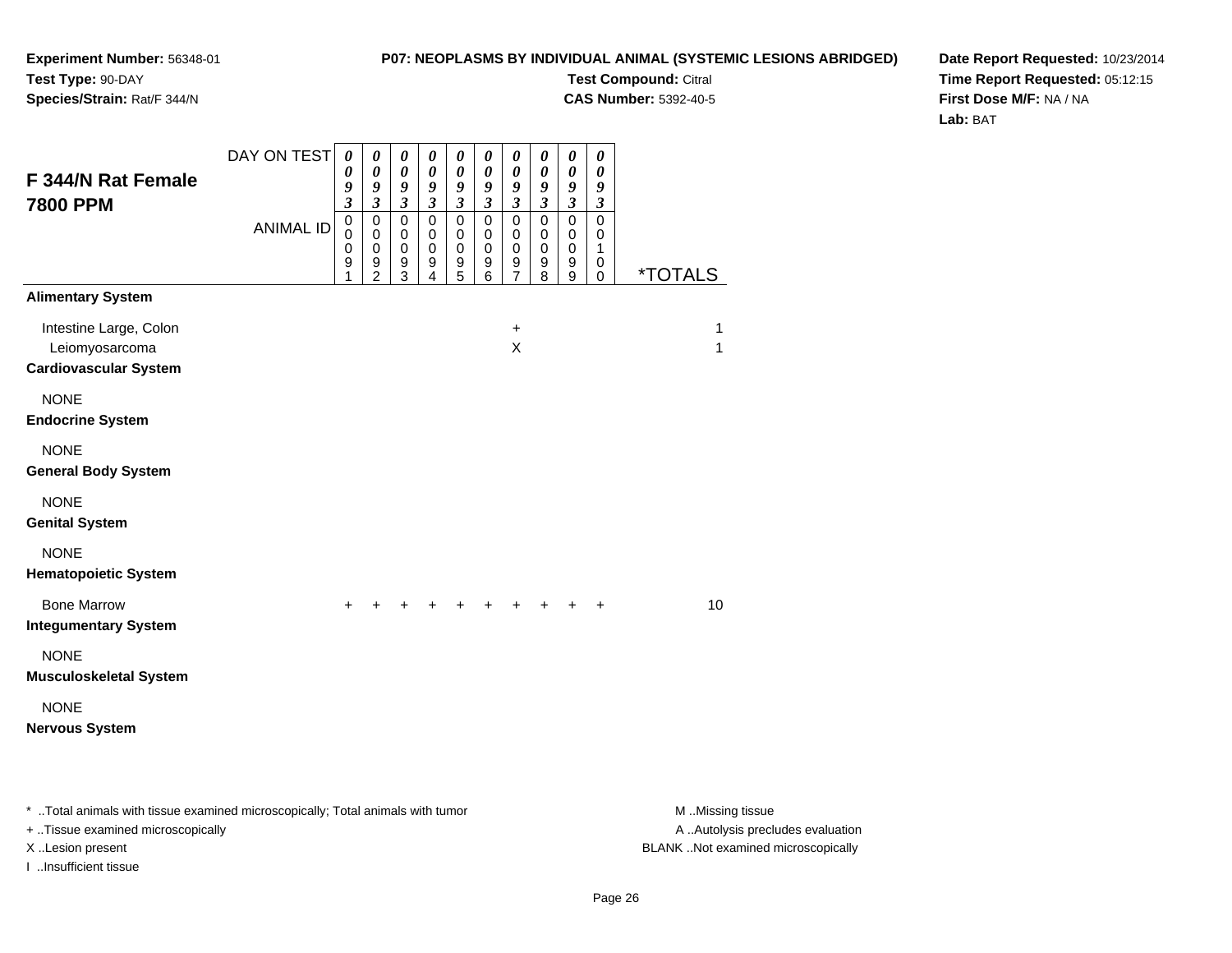#### **P07: NEOPLASMS BY INDIVIDUAL ANIMAL (SYSTEMIC LESIONS ABRIDGED)**

**Test Compound:** Citral

 $\overline{\phantom{0}}$ 

**CAS Number:** 5392-40-5

**Date Report Requested:** 10/23/2014**Time Report Requested:** 05:12:15**First Dose M/F:** NA / NA**Lab:** BAT

| F 344/N Rat Female<br>7800 PPM              | <b>ANIMAL ID</b> | 0<br>9<br>3<br>0<br>0<br>0<br>9 | 0<br>9<br>3<br>0<br>$\mathbf 0$<br>0<br>9<br>2 | $\boldsymbol{\theta}$<br>9<br>3<br>0<br>0<br>0<br>9<br>3 | $\boldsymbol{\theta}$<br>9<br>$\boldsymbol{\beta}$<br>0<br>0<br>$\mathbf 0$<br>9<br>4 | 0<br>9<br>3<br>0<br>0<br>0<br>9<br>5 | 0<br>9<br>3<br>0<br>0<br>0<br>9<br>6 | 0<br>9<br>3<br>0<br>0<br>0<br>9<br>7 | 0<br>9<br>3<br>0<br>0<br>0<br>9<br>8 | 0<br>9<br>3<br>0<br>0<br>0<br>9<br>9 | 0<br>9<br>3<br>0<br>0<br>0<br>0 | <i><b>*TOTALS</b></i> |    |
|---------------------------------------------|------------------|---------------------------------|------------------------------------------------|----------------------------------------------------------|---------------------------------------------------------------------------------------|--------------------------------------|--------------------------------------|--------------------------------------|--------------------------------------|--------------------------------------|---------------------------------|-----------------------|----|
| <b>NONE</b><br><b>Respiratory System</b>    |                  |                                 |                                                |                                                          |                                                                                       |                                      |                                      |                                      |                                      |                                      |                                 |                       |    |
| <b>NONE</b><br><b>Special Senses System</b> |                  |                                 |                                                |                                                          |                                                                                       |                                      |                                      |                                      |                                      |                                      |                                 |                       |    |
| <b>NONE</b><br><b>Urinary System</b>        |                  |                                 |                                                |                                                          |                                                                                       |                                      |                                      |                                      |                                      |                                      |                                 |                       |    |
| <b>NONE</b><br><b>SYSTEMIC LESIONS</b>      |                  |                                 |                                                |                                                          |                                                                                       |                                      |                                      |                                      |                                      |                                      |                                 |                       |    |
| Multiple Organ                              |                  | ÷                               |                                                |                                                          |                                                                                       |                                      | +                                    | ٠                                    |                                      | +                                    | +                               |                       | 10 |

 $\top$ ┱

\* ..Total animals with tissue examined microscopically; Total animals with tumor **M** . Missing tissue M ..Missing tissue

+ ..Tissue examined microscopically

I ..Insufficient tissue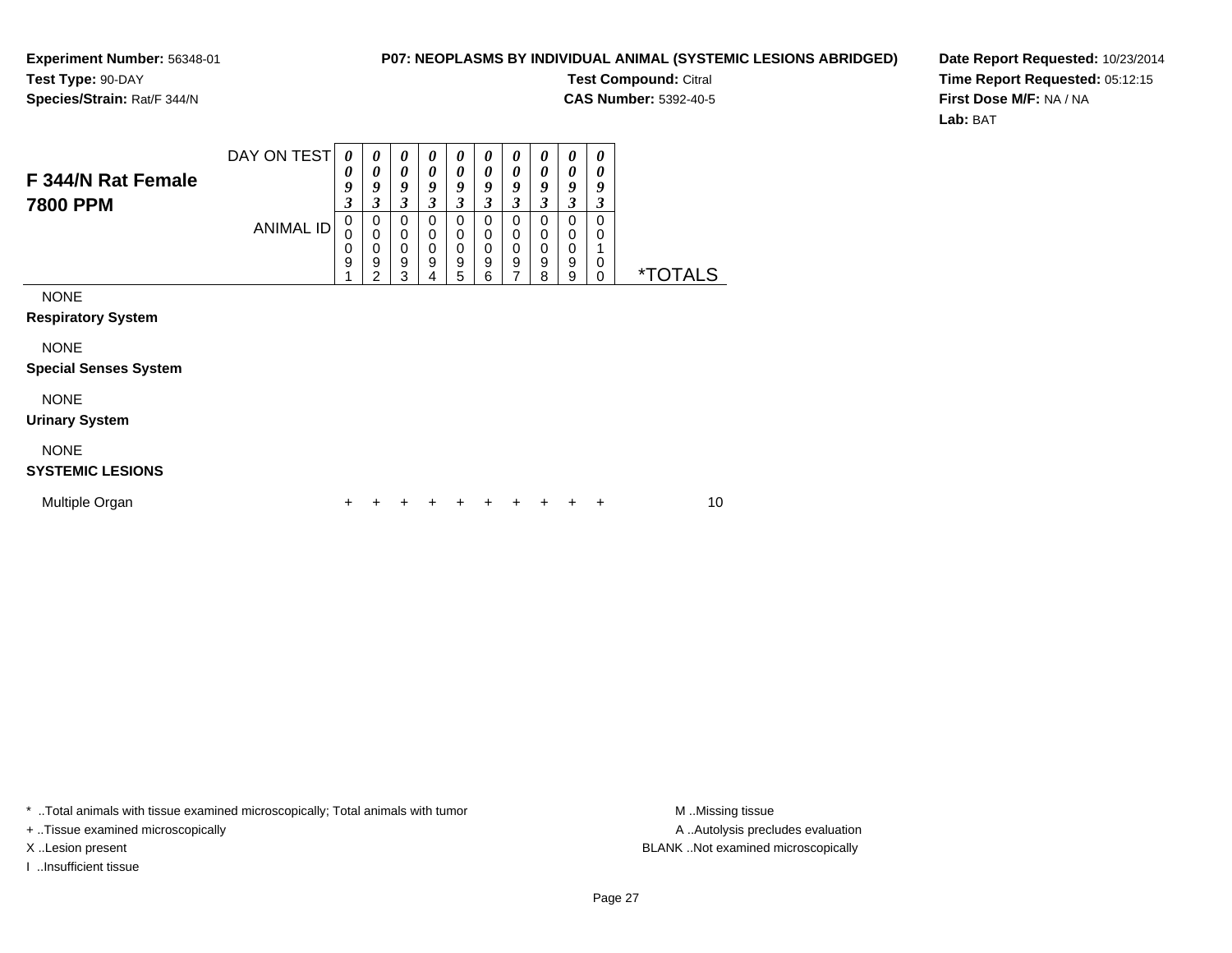**Species/Strain:** Rat/F 344/N

### **P07: NEOPLASMS BY INDIVIDUAL ANIMAL (SYSTEMIC LESIONS ABRIDGED)**

**Test Compound:** Citral **CAS Number:** 5392-40-5

**Date Report Requested:** 10/23/2014**Time Report Requested:** 05:12:15**First Dose M/F:** NA / NA**Lab:** BAT

|                              | DAY ON TEST      | 0                                         | 0                                                             | 0                               | 0                                                | 0                                          | 0                                                 | 0                                          | 0                                                    | 0                                         | 0                                      |                       |
|------------------------------|------------------|-------------------------------------------|---------------------------------------------------------------|---------------------------------|--------------------------------------------------|--------------------------------------------|---------------------------------------------------|--------------------------------------------|------------------------------------------------------|-------------------------------------------|----------------------------------------|-----------------------|
| <b>F 344/N Rat Female</b>    |                  | 0<br>9                                    | 0<br>9                                                        | 0<br>9                          | 0<br>9                                           | 0<br>9                                     | $\boldsymbol{\theta}$<br>9                        | 0<br>9                                     | $\boldsymbol{\theta}$<br>9                           | 0<br>9                                    | 0<br>9                                 |                       |
| <b>PPM</b><br>15600          |                  | 3                                         | $\mathfrak{z}$                                                | $\mathfrak{z}$                  | 3                                                | 3                                          | $\mathfrak{z}$                                    | $\overline{\mathbf{3}}$                    | $\mathfrak{z}$                                       | 3                                         | $\mathfrak{z}$                         |                       |
|                              | <b>ANIMAL ID</b> | $\mathbf 0$<br>0<br>1<br>$\mathbf 0$<br>1 | $\mathbf 0$<br>$\Omega$<br>1<br>$\mathbf 0$<br>$\overline{c}$ | $\mathbf 0$<br>0<br>1<br>0<br>3 | $\mathbf 0$<br>$\Omega$<br>1<br>$\mathbf 0$<br>4 | $\mathbf{0}$<br>0<br>1<br>$\mathbf 0$<br>5 | $\mathbf{0}$<br>$\Omega$<br>1<br>$\mathbf 0$<br>6 | $\mathbf{0}$<br>$\mathbf 0$<br>1<br>0<br>7 | $\mathbf 0$<br>0<br>$\mathbf{1}$<br>$\mathbf 0$<br>8 | $\mathbf 0$<br>0<br>1<br>$\mathbf 0$<br>9 | $\mathbf 0$<br>$\Omega$<br>1<br>1<br>0 | <i><b>*TOTALS</b></i> |
| <b>Alimentary System</b>     |                  |                                           |                                                               |                                 |                                                  |                                            |                                                   |                                            |                                                      |                                           |                                        |                       |
| Esophagus                    |                  | +                                         | +                                                             | +                               | +                                                | +                                          | +                                                 | +                                          | +                                                    | ٠                                         | +                                      | 10                    |
| Intestine Large, Cecum       |                  | +                                         | +                                                             | +                               | +                                                | +                                          | $\ddot{}$                                         | +                                          | +                                                    | +                                         | +                                      | 10                    |
| Intestine Large, Colon       |                  | $\ddot{}$                                 | $\ddot{}$                                                     | $\ddot{}$                       | $\ddot{}$                                        | +                                          | $\ddot{}$                                         | +                                          | $\ddot{}$                                            | $\ddot{}$                                 | $\ddot{}$                              | 10                    |
| Intestine Large, Rectum      |                  | $\ddot{}$                                 | $\ddot{}$                                                     | $\ddot{}$                       | $\ddot{}$                                        | +                                          | $\ddot{}$                                         | +                                          | $\ddot{}$                                            | $\ddot{}$                                 | $\ddot{}$                              | 10                    |
| Intestine Small, Duodenum    |                  | $\ddot{}$                                 | $\ddot{}$                                                     | $\ddot{}$                       | $\ddot{}$                                        | +                                          | $\ddot{}$                                         | +                                          | $\ddot{}$                                            | $\ddot{}$                                 | $\ddot{}$                              | 10                    |
| Intestine Small, Ileum       |                  | $\ddot{}$                                 | $\ddot{}$                                                     | +                               | $\ddot{}$                                        | +                                          | +                                                 | +                                          | $\ddot{}$                                            | +                                         | +                                      | 10                    |
| Intestine Small, Jejunum     |                  | +                                         | $\ddot{}$                                                     | $\ddot{}$                       | +                                                | $\ddot{}$                                  | $\ddot{}$                                         | +                                          | $\ddot{}$                                            | $+$                                       | $\ddot{}$                              | 10                    |
| Liver                        |                  | $\ddot{}$                                 | $\ddot{}$                                                     | $\ddot{}$                       | $\ddot{}$                                        | +                                          | $+$                                               | +                                          | $+$                                                  | $\ddot{}$                                 | $\ddot{}$                              | 10                    |
| Pancreas                     |                  | $\ddot{}$                                 | $\ddot{}$                                                     | $\ddot{}$                       | $\ddot{}$                                        | +                                          | $\ddot{}$                                         | $\ddot{}$                                  | $\ddot{}$                                            | $\ddot{}$                                 | +                                      | 10                    |
| <b>Salivary Glands</b>       |                  | +                                         | $\ddot{}$                                                     | +                               | +                                                | +                                          | $\ddot{}$                                         | +                                          | $\ddot{}$                                            | +                                         | +                                      | 10                    |
| Stomach, Forestomach         |                  | +                                         | +                                                             | $\ddot{}$                       | $\ddot{}$                                        | $\ddot{}$                                  | $\ddot{}$                                         | $\ddot{}$                                  | $\ddot{}$                                            | $\ddot{}$                                 | +                                      | 10                    |
| Stomach, Glandular           |                  | $\ddot{}$                                 | $+$                                                           | $\ddot{}$                       | $\ddot{}$                                        | $\ddot{}$                                  | $\ddot{}$                                         | $+$                                        | $\ddot{}$                                            | $\ddot{}$                                 | $\ddot{}$                              | 10                    |
| <b>Cardiovascular System</b> |                  |                                           |                                                               |                                 |                                                  |                                            |                                                   |                                            |                                                      |                                           |                                        |                       |
| <b>Blood Vessel</b>          |                  | $\ddot{}$                                 |                                                               | ٠                               | +                                                | +                                          |                                                   |                                            |                                                      | ٠                                         | +                                      | 10                    |
| Heart                        |                  | $+$                                       | $\ddot{}$                                                     | $\ddot{}$                       | $\ddot{}$                                        | $\ddot{}$                                  | $\ddot{}$                                         | $\ddot{}$                                  | $\ddot{}$                                            | +                                         | +                                      | 10                    |
| <b>Endocrine System</b>      |                  |                                           |                                                               |                                 |                                                  |                                            |                                                   |                                            |                                                      |                                           |                                        |                       |
| <b>Adrenal Cortex</b>        |                  | +                                         |                                                               |                                 | +                                                | +                                          | +                                                 |                                            |                                                      |                                           | +                                      | 10                    |
| Adrenal Medulla              |                  | +                                         | +                                                             | +                               | +                                                | +                                          | +                                                 | +                                          | +                                                    | +                                         | +                                      | 10                    |
| Islets, Pancreatic           |                  | $\ddot{}$                                 | $\ddot{}$                                                     | $\ddot{}$                       | $\ddot{}$                                        | $\ddot{}$                                  | $\ddot{}$                                         | $\ddot{}$                                  | $\ddot{}$                                            | $\ddot{}$                                 | +                                      | 10                    |
| Parathyroid Gland            |                  | +                                         | +                                                             | +                               | +                                                | +                                          | +                                                 | $\ddot{}$                                  | +                                                    | +                                         | +                                      | 10                    |

\* ..Total animals with tissue examined microscopically; Total animals with tumor **M** . Missing tissue M ..Missing tissue

+ ..Tissue examined microscopically

I ..Insufficient tissue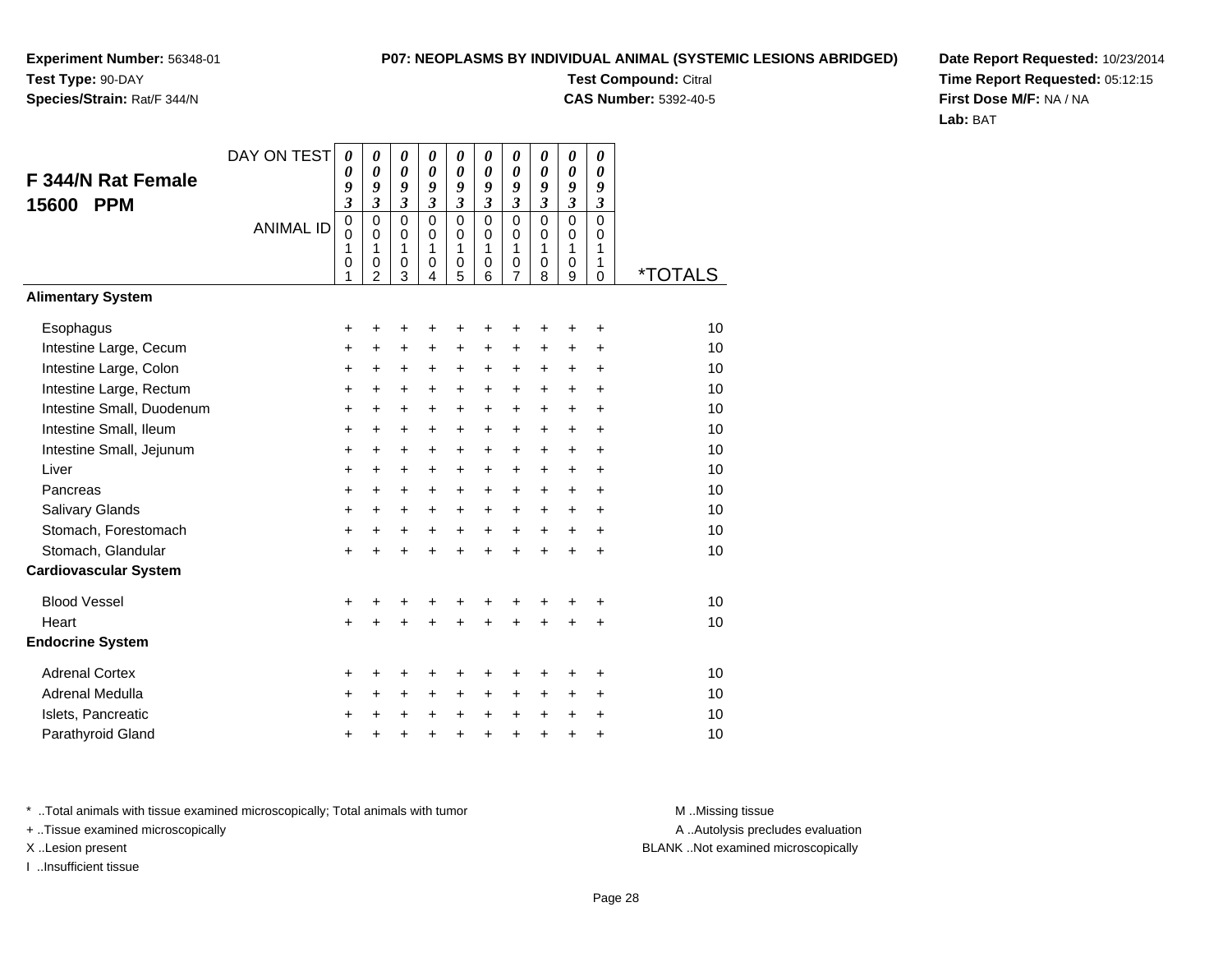#### **P07: NEOPLASMS BY INDIVIDUAL ANIMAL (SYSTEMIC LESIONS ABRIDGED)**

**Experiment Number:** 56348-01**Test Type:** 90-DAY

### **Species/Strain:** Rat/F 344/N

**Test Compound:** Citral **CAS Number:** 5392-40-5

**Date Report Requested:** 10/23/2014**Time Report Requested:** 05:12:15**First Dose M/F:** NA / NA**Lab:** BAT

| <b>F 344/N Rat Female</b><br><b>PPM</b><br>15600 | DAY ON TEST<br><b>ANIMAL ID</b> | 0<br>0<br>9<br>$\overline{\mathbf{3}}$<br>$\mathbf 0$<br>$\mathbf 0$<br>1<br>0<br>1 | 0<br>$\boldsymbol{\theta}$<br>9<br>$\overline{\mathbf{3}}$<br>0<br>0<br>1<br>0<br>$\overline{c}$ | $\boldsymbol{\theta}$<br>$\boldsymbol{\theta}$<br>9<br>$\mathfrak{z}$<br>$\mathbf 0$<br>0<br>1<br>$\mathbf 0$<br>3 | $\boldsymbol{\theta}$<br>$\boldsymbol{\theta}$<br>9<br>$\mathfrak{z}$<br>$\mathbf 0$<br>0<br>1<br>$\pmb{0}$<br>4 | $\boldsymbol{\theta}$<br>$\boldsymbol{\theta}$<br>9<br>$\mathfrak{z}$<br>$\mathbf 0$<br>0<br>1<br>$\mathbf 0$<br>5 | 0<br>0<br>9<br>$\mathfrak{z}$<br>$\mathbf 0$<br>0<br>1<br>0<br>6 | 0<br>0<br>9<br>$\boldsymbol{\beta}$<br>$\mathbf 0$<br>0<br>1<br>$\mathbf 0$<br>7 | 0<br>0<br>9<br>$\boldsymbol{\beta}$<br>$\Omega$<br>$\Omega$<br>1<br>$\mathbf 0$<br>8 | $\boldsymbol{\theta}$<br>$\boldsymbol{\theta}$<br>9<br>$\boldsymbol{\beta}$<br>$\mathbf 0$<br>0<br>1<br>$\mathbf 0$<br>9 | 0<br>0<br>9<br>3<br>$\mathbf 0$<br>0<br>1<br>1<br>$\pmb{0}$ | <i><b>*TOTALS</b></i> |
|--------------------------------------------------|---------------------------------|-------------------------------------------------------------------------------------|--------------------------------------------------------------------------------------------------|--------------------------------------------------------------------------------------------------------------------|------------------------------------------------------------------------------------------------------------------|--------------------------------------------------------------------------------------------------------------------|------------------------------------------------------------------|----------------------------------------------------------------------------------|--------------------------------------------------------------------------------------|--------------------------------------------------------------------------------------------------------------------------|-------------------------------------------------------------|-----------------------|
| <b>Pituitary Gland</b>                           |                                 | +                                                                                   | $\ddot{}$                                                                                        | $\ddot{}$                                                                                                          | $\ddot{}$                                                                                                        | $\ddot{}$                                                                                                          | $\ddot{}$                                                        | $\ddot{}$                                                                        | $\ddot{}$                                                                            | $\ddot{}$                                                                                                                | $\ddot{}$                                                   | 10                    |
| <b>Thyroid Gland</b>                             |                                 | $\ddot{}$                                                                           | +                                                                                                | $\ddot{}$                                                                                                          |                                                                                                                  | $\ddot{}$                                                                                                          | ÷                                                                | $\ddot{}$                                                                        | $\ddot{}$                                                                            | $\ddot{}$                                                                                                                | $\ddot{}$                                                   | 10                    |
| <b>General Body System</b>                       |                                 |                                                                                     |                                                                                                  |                                                                                                                    |                                                                                                                  |                                                                                                                    |                                                                  |                                                                                  |                                                                                      |                                                                                                                          |                                                             |                       |
| <b>NONE</b>                                      |                                 |                                                                                     |                                                                                                  |                                                                                                                    |                                                                                                                  |                                                                                                                    |                                                                  |                                                                                  |                                                                                      |                                                                                                                          |                                                             |                       |
| <b>Genital System</b>                            |                                 |                                                                                     |                                                                                                  |                                                                                                                    |                                                                                                                  |                                                                                                                    |                                                                  |                                                                                  |                                                                                      |                                                                                                                          |                                                             |                       |
| <b>Clitoral Gland</b>                            |                                 | +                                                                                   | +                                                                                                | +                                                                                                                  | +                                                                                                                | +                                                                                                                  | +                                                                | +                                                                                | +                                                                                    | +                                                                                                                        | ٠                                                           | 10                    |
| Ovary                                            |                                 | +                                                                                   | $\ddot{}$                                                                                        | $\ddot{}$                                                                                                          | $\ddot{}$                                                                                                        | $\ddot{}$                                                                                                          | $\ddot{}$                                                        | $\ddot{}$                                                                        | $\ddot{}$                                                                            | $\ddot{}$                                                                                                                | +                                                           | 10                    |
| <b>Uterus</b>                                    |                                 | $\ddot{}$                                                                           | +                                                                                                | $\ddot{}$                                                                                                          | $\ddot{}$                                                                                                        | $\ddot{}$                                                                                                          | $\ddot{}$                                                        | +                                                                                | $\ddot{}$                                                                            | $\ddot{}$                                                                                                                | +                                                           | 10                    |
| <b>Hematopoietic System</b>                      |                                 |                                                                                     |                                                                                                  |                                                                                                                    |                                                                                                                  |                                                                                                                    |                                                                  |                                                                                  |                                                                                      |                                                                                                                          |                                                             |                       |
| <b>Bone Marrow</b>                               |                                 | +                                                                                   | +                                                                                                | +                                                                                                                  |                                                                                                                  | +                                                                                                                  | +                                                                | +                                                                                | +                                                                                    | +                                                                                                                        | +                                                           | 10                    |
| Lymph Node, Mandibular                           |                                 | $\ddot{}$                                                                           | +                                                                                                | +                                                                                                                  | +                                                                                                                | +                                                                                                                  | +                                                                | $\ddot{}$                                                                        | +                                                                                    | +                                                                                                                        | +                                                           | 10                    |
| Lymph Node, Mesenteric                           |                                 | +                                                                                   | +                                                                                                | +                                                                                                                  | $\ddot{}$                                                                                                        | $\ddot{}$                                                                                                          | $\ddot{}$                                                        | $\ddot{}$                                                                        | $\ddot{}$                                                                            | +                                                                                                                        | +                                                           | 10                    |
| Spleen                                           |                                 | $\ddot{}$                                                                           | $\ddot{}$                                                                                        | $\ddot{}$                                                                                                          | $\ddot{}$                                                                                                        | $\ddot{}$                                                                                                          | $\ddot{}$                                                        | $\ddot{}$                                                                        | $\ddot{}$                                                                            | $\ddot{}$                                                                                                                | $\ddot{}$                                                   | 10                    |
| Thymus                                           |                                 | $\ddot{}$                                                                           | +                                                                                                | $\ddot{}$                                                                                                          | $\div$                                                                                                           | +                                                                                                                  | $\ddot{}$                                                        | $\ddot{}$                                                                        | $\ddot{}$                                                                            | $\ddot{}$                                                                                                                | $\ddot{}$                                                   | 10                    |
| <b>Integumentary System</b>                      |                                 |                                                                                     |                                                                                                  |                                                                                                                    |                                                                                                                  |                                                                                                                    |                                                                  |                                                                                  |                                                                                      |                                                                                                                          |                                                             |                       |
| <b>Mammary Gland</b>                             |                                 | +                                                                                   | +                                                                                                | +                                                                                                                  |                                                                                                                  |                                                                                                                    |                                                                  | +                                                                                |                                                                                      |                                                                                                                          | +                                                           | 10                    |
| Skin                                             |                                 | $\ddot{}$                                                                           | +                                                                                                | $\ddot{}$                                                                                                          |                                                                                                                  | +                                                                                                                  | $\ddot{}$                                                        | $\ddot{}$                                                                        | $\ddot{}$                                                                            | $\ddot{}$                                                                                                                | $\ddot{}$                                                   | 10                    |
| <b>Musculoskeletal System</b>                    |                                 |                                                                                     |                                                                                                  |                                                                                                                    |                                                                                                                  |                                                                                                                    |                                                                  |                                                                                  |                                                                                      |                                                                                                                          |                                                             |                       |
| <b>Bone</b>                                      |                                 | +                                                                                   |                                                                                                  |                                                                                                                    |                                                                                                                  |                                                                                                                    | ٠                                                                | +                                                                                | +                                                                                    | +                                                                                                                        | $\ddot{}$                                                   | 10                    |

\* ..Total animals with tissue examined microscopically; Total animals with tumor **M** . Missing tissue M ..Missing tissue

+ ..Tissue examined microscopically

I ..Insufficient tissue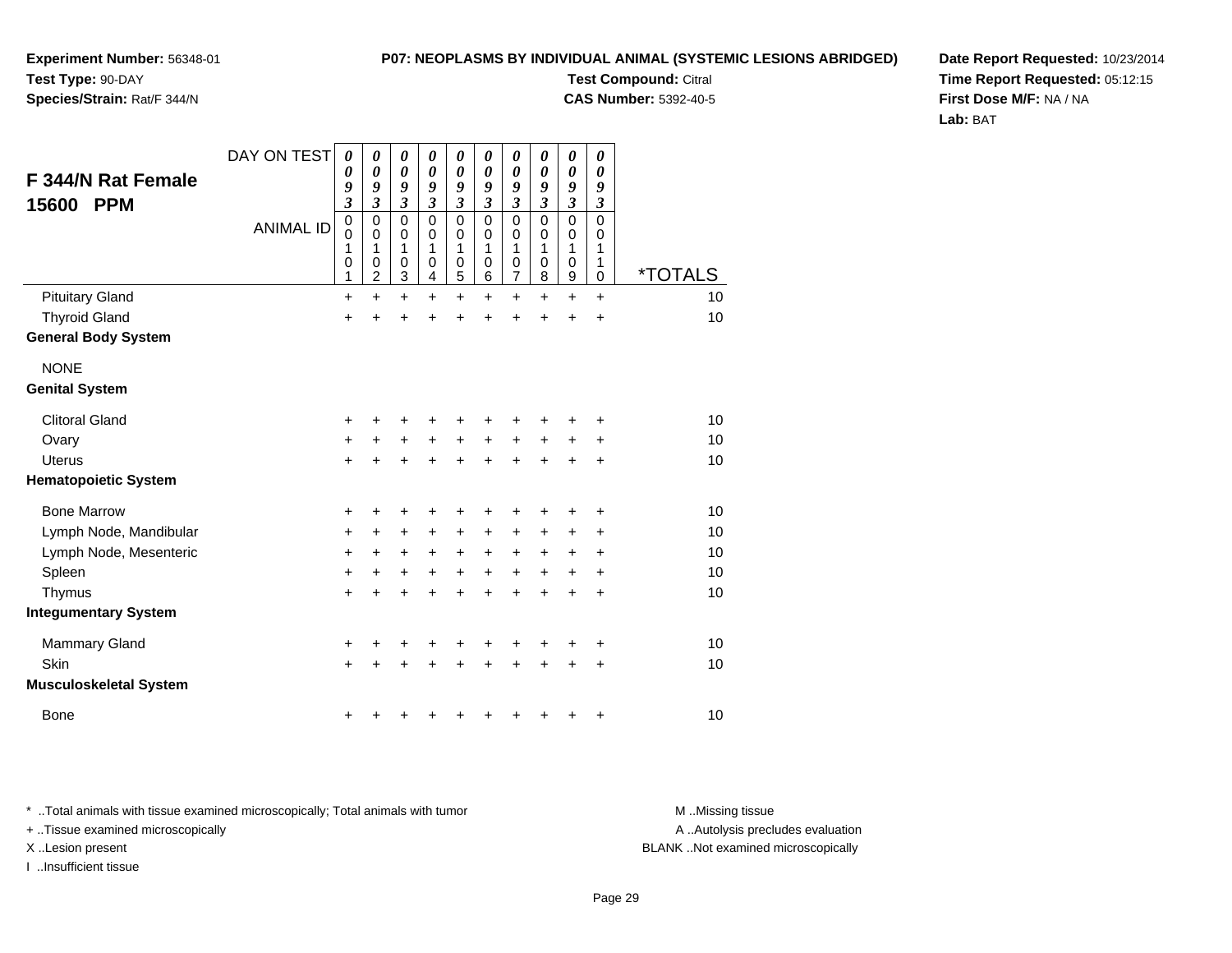**Species/Strain:** Rat/F 344/N

#### **P07: NEOPLASMS BY INDIVIDUAL ANIMAL (SYSTEMIC LESIONS ABRIDGED)**

**Test Compound:** Citral **CAS Number:** 5392-40-5

**Date Report Requested:** 10/23/2014**Time Report Requested:** 05:12:15**First Dose M/F:** NA / NA**Lab:** BAT

| <b>F 344/N Rat Female</b><br>15600<br><b>PPM</b> | DAY ON TEST<br><b>ANIMAL ID</b> | 0<br>0<br>9<br>$\mathfrak{z}$<br>$\pmb{0}$<br>0<br>1<br>$\mathbf 0$<br>1 | 0<br>$\boldsymbol{\theta}$<br>9<br>3<br>0<br>$\mathbf 0$<br>1<br>0<br>$\overline{2}$ | 0<br>0<br>9<br>3<br>$\pmb{0}$<br>$\mathbf 0$<br>1<br>$\mathbf 0$<br>3 | 0<br>0<br>9<br>$\mathfrak{z}$<br>$\mathbf 0$<br>$\mathbf 0$<br>1<br>0<br>4 | 0<br>$\boldsymbol{\theta}$<br>9<br>3<br>0<br>$\mathbf 0$<br>1<br>0<br>5 | 0<br>0<br>9<br>$\mathfrak{z}$<br>$\mathbf 0$<br>0<br>1<br>0<br>6 | 0<br>0<br>9<br>$\overline{\mathbf{3}}$<br>0<br>$\pmb{0}$<br>1<br>0<br>7 | 0<br>0<br>9<br>$\overline{\mathbf{3}}$<br>$\mathbf 0$<br>0<br>1<br>0<br>8 | 0<br>$\boldsymbol{\theta}$<br>9<br>3<br>0<br>0<br>1<br>0<br>9 | 0<br>0<br>9<br>3<br>0<br>0<br>1<br>0 | <i><b>*TOTALS</b></i> |
|--------------------------------------------------|---------------------------------|--------------------------------------------------------------------------|--------------------------------------------------------------------------------------|-----------------------------------------------------------------------|----------------------------------------------------------------------------|-------------------------------------------------------------------------|------------------------------------------------------------------|-------------------------------------------------------------------------|---------------------------------------------------------------------------|---------------------------------------------------------------|--------------------------------------|-----------------------|
| <b>Nervous System</b>                            |                                 |                                                                          |                                                                                      |                                                                       |                                                                            |                                                                         |                                                                  |                                                                         |                                                                           |                                                               |                                      |                       |
| <b>Brain</b>                                     |                                 | $+$                                                                      | +                                                                                    | ٠                                                                     | ٠                                                                          | ٠                                                                       | +                                                                | +                                                                       | ÷                                                                         | +                                                             | $\ddot{}$                            | 10                    |
| <b>Respiratory System</b>                        |                                 |                                                                          |                                                                                      |                                                                       |                                                                            |                                                                         |                                                                  |                                                                         |                                                                           |                                                               |                                      |                       |
| Lung                                             |                                 | $\ddot{}$                                                                | +                                                                                    | +                                                                     | +                                                                          | +                                                                       |                                                                  |                                                                         |                                                                           | +                                                             | +                                    | 10                    |
| <b>Nose</b>                                      |                                 | $\ddot{}$                                                                | +                                                                                    | $\ddot{}$                                                             | $\ddot{}$                                                                  | $\ddot{}$                                                               | $\ddot{}$                                                        | $\ddot{}$                                                               | $+$                                                                       | $\ddot{}$                                                     | ٠                                    | 10                    |
| Trachea                                          |                                 | $\ddot{}$                                                                |                                                                                      | $\ddot{}$                                                             | $\ddot{}$                                                                  | $\ddot{}$                                                               | $\ddot{}$                                                        | $\ddot{}$                                                               | $+$                                                                       | +                                                             | +                                    | 10                    |
| <b>Special Senses System</b>                     |                                 |                                                                          |                                                                                      |                                                                       |                                                                            |                                                                         |                                                                  |                                                                         |                                                                           |                                                               |                                      |                       |
| <b>NONE</b>                                      |                                 |                                                                          |                                                                                      |                                                                       |                                                                            |                                                                         |                                                                  |                                                                         |                                                                           |                                                               |                                      |                       |
| <b>Urinary System</b>                            |                                 |                                                                          |                                                                                      |                                                                       |                                                                            |                                                                         |                                                                  |                                                                         |                                                                           |                                                               |                                      |                       |
| Kidney                                           |                                 | $+$                                                                      | +                                                                                    | ÷                                                                     | +                                                                          | ٠                                                                       | $\div$                                                           | ÷                                                                       | ÷                                                                         | +                                                             | ٠                                    | 10                    |
| <b>Urinary Bladder</b>                           |                                 | $+$                                                                      |                                                                                      | $\div$                                                                | ÷                                                                          | $\ddot{}$                                                               | $\ddot{}$                                                        | $\ddot{}$                                                               | $\ddot{}$                                                                 | +                                                             | +                                    | 10                    |
| <b>SYSTEMIC LESIONS</b>                          |                                 |                                                                          |                                                                                      |                                                                       |                                                                            |                                                                         |                                                                  |                                                                         |                                                                           |                                                               |                                      |                       |
| Multiple Organ                                   |                                 | ٠                                                                        |                                                                                      |                                                                       |                                                                            |                                                                         |                                                                  |                                                                         |                                                                           |                                                               | ٠                                    | 10                    |

\* ..Total animals with tissue examined microscopically; Total animals with tumor **M** . Missing tissue M ..Missing tissue

+ ..Tissue examined microscopically

I ..Insufficient tissue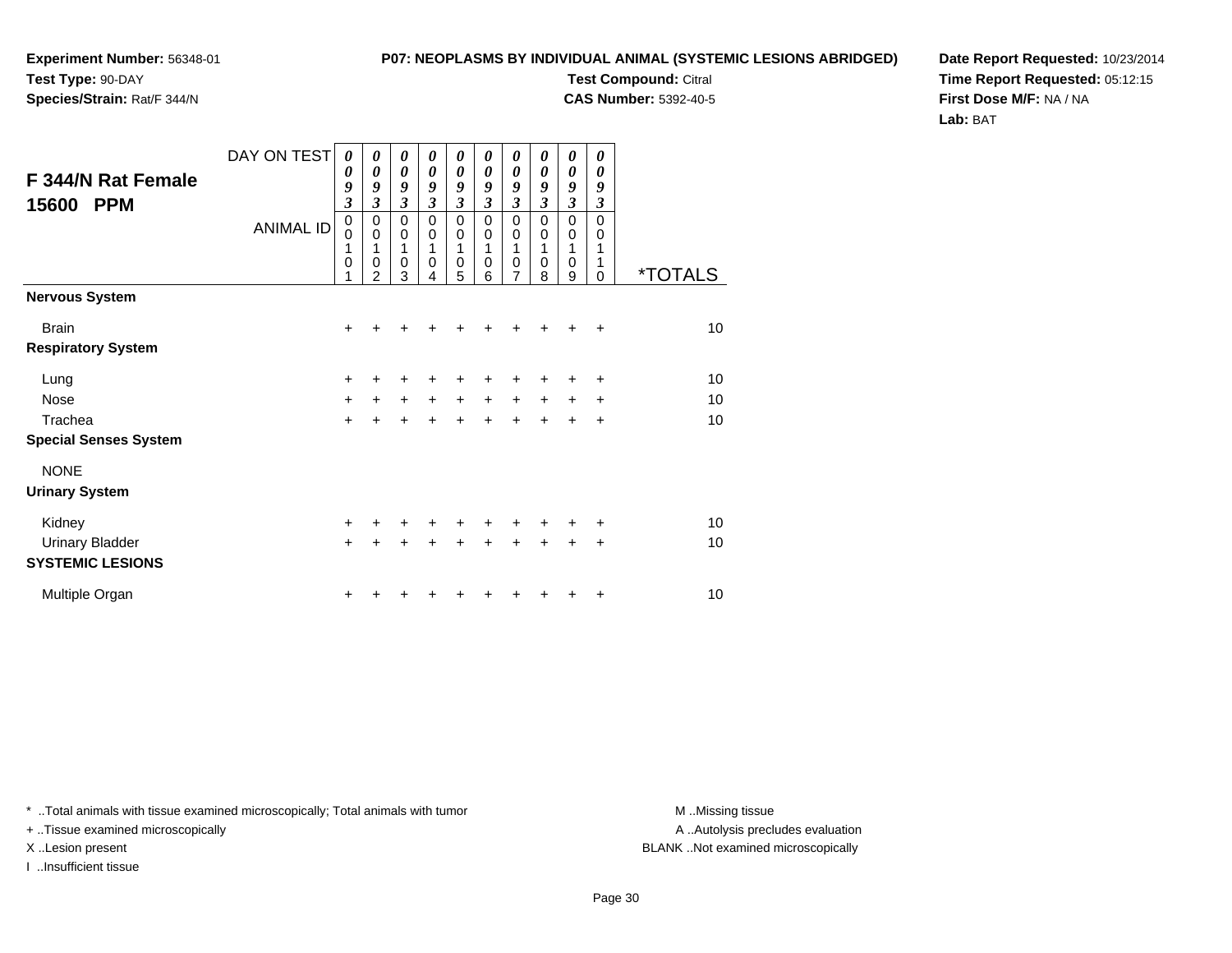### **Species/Strain:** Rat/F 344/N

#### **P07: NEOPLASMS BY INDIVIDUAL ANIMAL (SYSTEMIC LESIONS ABRIDGED)**

**Test Compound:** Citral **CAS Number:** 5392-40-5

**Date Report Requested:** 10/23/2014**Time Report Requested:** 05:12:15**First Dose M/F:** NA / NA**Lab:** BAT

| F 344/N Rat Female<br>31300<br><b>PPM</b> | DAY ON TEST<br><b>ANIMAL ID</b> | 0<br>0<br>0<br>9<br>0<br>0<br>1<br>1 | 0<br>$\boldsymbol{\theta}$<br>$\boldsymbol{\theta}$<br>9<br>$\mathbf 0$<br>$\Omega$<br>1<br>1 | 0<br>$\boldsymbol{\theta}$<br>$\boldsymbol{\theta}$<br>9<br>$\mathbf 0$<br>0<br>1<br>1 | 0<br>$\boldsymbol{\theta}$<br>$\boldsymbol{\theta}$<br>9<br>$\mathbf 0$<br>$\Omega$<br>1<br>1 | 0<br>0<br>0<br>9<br>$\mathbf 0$<br>0<br>1<br>1 | 0<br>0<br>0<br>9<br>$\Omega$<br>$\Omega$<br>1<br>1 | 0<br>0<br>0<br>9<br>$\mathbf 0$<br>0<br>1<br>1 | 0<br>0<br>0<br>9<br>$\mathbf 0$<br>$\Omega$<br>$\mathbf{1}$<br>1 | 0<br>0<br>0<br>9<br>$\mathsf 0$<br>0<br>$\mathbf{1}$<br>1 | 0<br>0<br>0<br>9<br>0<br>$\Omega$<br>$\mathbf{1}$<br>$\overline{c}$ |                       |
|-------------------------------------------|---------------------------------|--------------------------------------|-----------------------------------------------------------------------------------------------|----------------------------------------------------------------------------------------|-----------------------------------------------------------------------------------------------|------------------------------------------------|----------------------------------------------------|------------------------------------------------|------------------------------------------------------------------|-----------------------------------------------------------|---------------------------------------------------------------------|-----------------------|
| <b>Alimentary System</b>                  |                                 | 1                                    | $\overline{2}$                                                                                | 3                                                                                      | 4                                                                                             | 5                                              | 6                                                  | $\overline{7}$                                 | 8                                                                | 9                                                         | $\Omega$                                                            | <i><b>*TOTALS</b></i> |
|                                           |                                 |                                      |                                                                                               |                                                                                        |                                                                                               |                                                |                                                    |                                                |                                                                  |                                                           |                                                                     |                       |
| Esophagus                                 |                                 | +                                    | +                                                                                             | +                                                                                      | +                                                                                             | +                                              | +                                                  | +                                              |                                                                  | +                                                         | +                                                                   | 10                    |
| Intestine Large, Cecum                    |                                 | +                                    | $\ddot{}$                                                                                     | $\ddot{}$                                                                              | $\ddot{}$                                                                                     | $\ddot{}$                                      | $\ddot{}$                                          | $\ddot{}$                                      | $\ddot{}$                                                        | $\ddot{}$                                                 | +                                                                   | 10                    |
| Intestine Large, Colon                    |                                 | +                                    | +                                                                                             | +                                                                                      | +                                                                                             | +                                              | +                                                  | +                                              | $\pm$                                                            | $\ddot{}$                                                 | $\ddot{}$                                                           | 10                    |
| Intestine Large, Rectum                   |                                 | $\ddot{}$                            | $\ddot{}$                                                                                     | $\ddot{}$                                                                              | $\ddot{}$                                                                                     | $\ddot{}$                                      | $\ddot{}$                                          | $\ddot{}$                                      | $\ddot{}$                                                        | $+$                                                       | $\ddot{}$                                                           | 10                    |
| Intestine Small, Duodenum                 |                                 | $\ddot{}$                            | $\ddot{}$                                                                                     | $\ddot{}$                                                                              | $\ddot{}$                                                                                     | $\ddot{}$                                      | $\ddot{}$                                          | $\ddot{}$                                      | $\ddot{}$                                                        | $+$                                                       | $\ddot{}$                                                           | 10                    |
| Intestine Small, Ileum                    |                                 | +                                    | $\ddot{}$                                                                                     | $\ddot{}$                                                                              | $\ddot{}$                                                                                     | $\ddot{}$                                      | $\ddot{}$                                          | $\ddot{}$                                      | $\ddot{}$                                                        | $+$                                                       | $\ddot{}$                                                           | 10                    |
| Intestine Small, Jejunum                  |                                 | +                                    | +                                                                                             | $\ddot{}$                                                                              | +                                                                                             | +                                              | $\ddot{}$                                          | $\ddot{}$                                      | $\ddot{}$                                                        | $+$                                                       | $\ddot{}$                                                           | 10                    |
| Liver<br>Pancreas                         |                                 | $\ddot{}$                            | $\ddot{}$                                                                                     | $\ddot{}$                                                                              | $\ddot{}$                                                                                     | $\ddot{}$                                      | $\ddot{}$                                          | $\ddot{}$                                      | $+$                                                              | $+$                                                       | $\ddot{}$                                                           | 10<br>10              |
|                                           |                                 | $\ddot{}$                            | $\ddot{}$                                                                                     | $\ddot{}$                                                                              | $\ddot{}$                                                                                     | $\ddot{}$                                      | $\ddot{}$                                          | $\ddot{}$                                      | $\ddot{}$                                                        | $+$                                                       | $\ddot{}$                                                           | 10                    |
| Salivary Glands<br>Stomach, Forestomach   |                                 | +                                    | $\ddot{}$                                                                                     | $\ddot{}$                                                                              | $\ddot{}$                                                                                     | $\ddot{}$                                      | $\ddot{}$                                          | $\ddot{}$                                      | $\ddot{}$                                                        | $\ddot{}$                                                 | $\ddot{}$                                                           | 10                    |
| Stomach, Glandular                        |                                 | +                                    | +                                                                                             | +                                                                                      | +                                                                                             | $\ddot{}$                                      | $\ddot{}$<br>$\ddot{}$                             | $\ddot{}$<br>$\ddot{}$                         | $\ddot{}$<br>$\ddot{}$                                           | $\ddot{}$                                                 | $\ddot{}$<br>$\ddot{}$                                              | 10                    |
| <b>Cardiovascular System</b>              |                                 | $\ddot{}$                            |                                                                                               |                                                                                        |                                                                                               | $\ddot{}$                                      |                                                    |                                                |                                                                  | $\ddot{}$                                                 |                                                                     |                       |
|                                           |                                 |                                      |                                                                                               |                                                                                        |                                                                                               |                                                |                                                    |                                                |                                                                  |                                                           |                                                                     |                       |
| <b>Blood Vessel</b>                       |                                 | +                                    | +                                                                                             | +                                                                                      | +                                                                                             | +                                              | +                                                  | +                                              | +                                                                | ٠                                                         | +                                                                   | 10                    |
| Heart                                     |                                 | $\ddot{}$                            |                                                                                               |                                                                                        |                                                                                               | $\ddot{}$                                      | $\ddot{}$                                          | $\ddot{}$                                      | $\ddot{}$                                                        | $\ddot{}$                                                 | $\ddot{}$                                                           | 10                    |
| <b>Endocrine System</b>                   |                                 |                                      |                                                                                               |                                                                                        |                                                                                               |                                                |                                                    |                                                |                                                                  |                                                           |                                                                     |                       |
| <b>Adrenal Cortex</b>                     |                                 | +                                    | +                                                                                             | +                                                                                      | +                                                                                             | +                                              | +                                                  | +                                              | ٠                                                                | ٠                                                         | ٠                                                                   | 10                    |
| Adrenal Medulla                           |                                 | $\ddot{}$                            | $\ddot{}$                                                                                     | $\ddot{}$                                                                              | $\ddot{}$                                                                                     | +                                              | $\ddot{}$                                          | +                                              | $\pm$                                                            | $\pm$                                                     | $\ddot{}$                                                           | 10                    |
| Islets, Pancreatic                        |                                 | +                                    | $\ddot{}$                                                                                     | +                                                                                      | $\ddot{}$                                                                                     | +                                              | +                                                  | +                                              | +                                                                | $\ddot{}$                                                 | $\ddot{}$                                                           | 10                    |
| Parathyroid Gland                         |                                 | M                                    | $\ddot{}$                                                                                     | +                                                                                      | ÷                                                                                             | $\ddot{}$                                      | $\ddot{}$                                          | $\ddot{}$                                      | $\ddot{}$                                                        | M                                                         | $\ddot{}$                                                           | 8                     |

\* ..Total animals with tissue examined microscopically; Total animals with tumor **M** . Missing tissue M ..Missing tissue

+ ..Tissue examined microscopically

I ..Insufficient tissue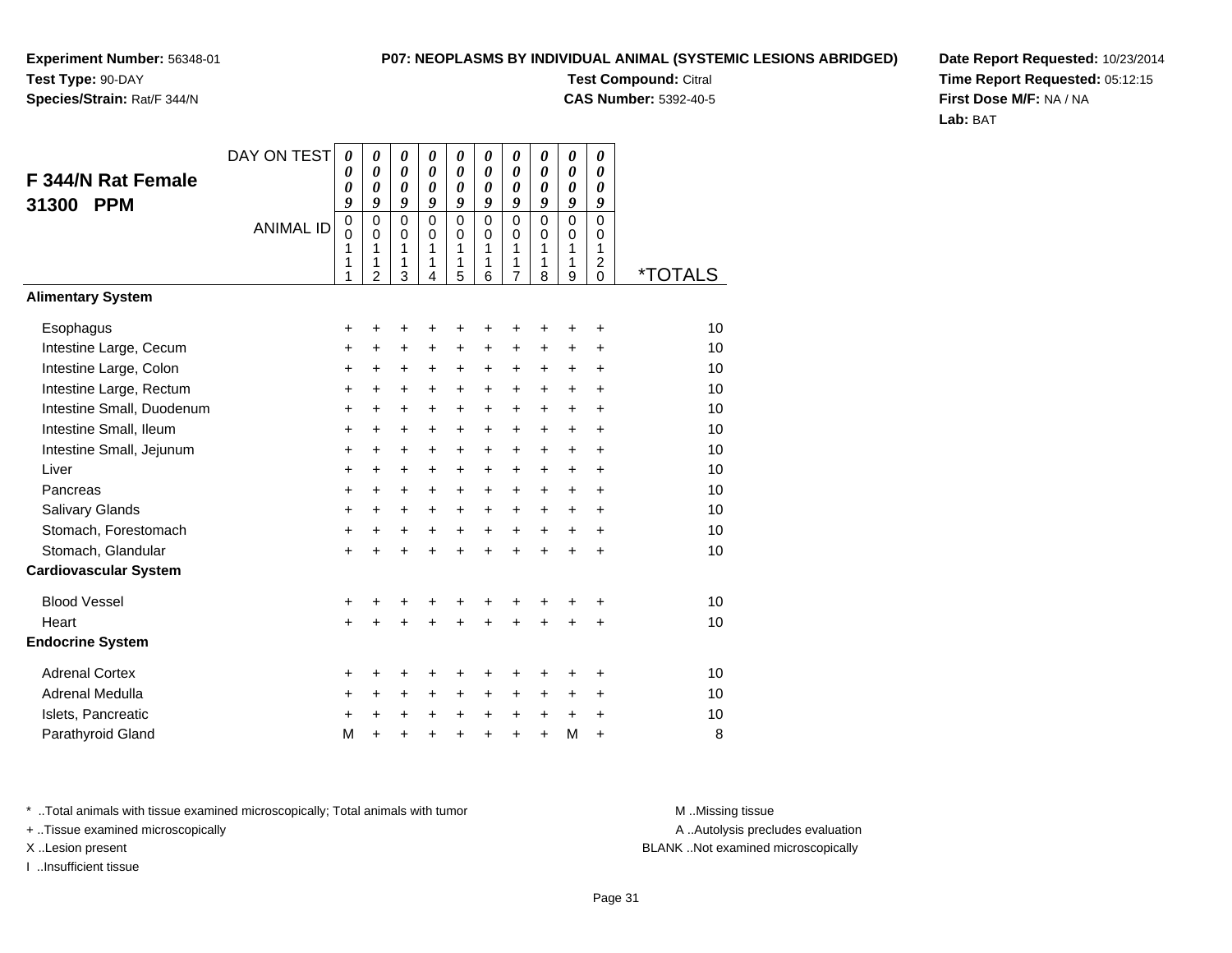#### **P07: NEOPLASMS BY INDIVIDUAL ANIMAL (SYSTEMIC LESIONS ABRIDGED)Test Compound:** Citral

**CAS Number:** 5392-40-5

**Experiment Number:** 56348-01**Test Type:** 90-DAY

### **Species/Strain:** Rat/F 344/N

**Date Report Requested:** 10/23/2014**Time Report Requested:** 05:12:15**First Dose M/F:** NA / NA**Lab:** BAT

| F 344/N Rat Female            | DAY ON TEST      | 0<br>0<br>0                          | 0<br>0<br>0                             | 0<br>$\boldsymbol{\theta}$<br>$\boldsymbol{\theta}$ | 0<br>$\boldsymbol{\theta}$<br>0                            | 0<br>0<br>0                          | 0<br>$\boldsymbol{\theta}$<br>0                    | 0<br>$\boldsymbol{\theta}$<br>0         | 0<br>0                          | 0<br>0<br>0                | 0<br>0<br>0                                                 |                       |
|-------------------------------|------------------|--------------------------------------|-----------------------------------------|-----------------------------------------------------|------------------------------------------------------------|--------------------------------------|----------------------------------------------------|-----------------------------------------|---------------------------------|----------------------------|-------------------------------------------------------------|-----------------------|
| 31300<br><b>PPM</b>           | <b>ANIMAL ID</b> | 9<br>$\mathbf 0$<br>0<br>1<br>1<br>1 | 9<br>0<br>0<br>1<br>1<br>$\overline{c}$ | 9<br>$\mathbf 0$<br>0<br>1<br>1<br>3                | 9<br>$\mathbf 0$<br>0<br>1<br>1<br>$\overline{\mathbf{4}}$ | 9<br>$\mathbf 0$<br>0<br>1<br>1<br>5 | 9<br>$\mathbf 0$<br>0<br>1<br>1<br>$6\phantom{1}6$ | 9<br>0<br>0<br>1<br>1<br>$\overline{7}$ | 0<br>9<br>0<br>0<br>1<br>1<br>8 | 9<br>0<br>0<br>1<br>1<br>9 | 9<br>$\mathbf 0$<br>0<br>1<br>$\overline{c}$<br>$\mathbf 0$ | <i><b>*TOTALS</b></i> |
| <b>Pituitary Gland</b>        |                  | +                                    | $\ddot{}$                               | $\ddot{}$                                           | $\ddot{}$                                                  | $\ddot{}$                            | $\ddot{}$                                          | $\ddot{}$                               | $\ddot{}$                       | $\ddot{}$                  | $\ddot{}$                                                   | 10                    |
| <b>Thyroid Gland</b>          |                  | $\ddot{}$                            | +                                       | +                                                   | +                                                          | +                                    | $\ddot{}$                                          | $\ddot{}$                               | $\ddot{}$                       | $\ddot{}$                  | $\ddot{}$                                                   | 10                    |
| <b>General Body System</b>    |                  |                                      |                                         |                                                     |                                                            |                                      |                                                    |                                         |                                 |                            |                                                             |                       |
| <b>NONE</b>                   |                  |                                      |                                         |                                                     |                                                            |                                      |                                                    |                                         |                                 |                            |                                                             |                       |
| <b>Genital System</b>         |                  |                                      |                                         |                                                     |                                                            |                                      |                                                    |                                         |                                 |                            |                                                             |                       |
| <b>Clitoral Gland</b>         |                  | +                                    | +                                       | +                                                   | +                                                          | +                                    | +                                                  |                                         | ٠                               | +                          | +                                                           | 10                    |
| Ovary                         |                  | $\ddot{}$                            | +                                       | $\ddot{}$                                           | $\ddot{}$                                                  | $\ddot{}$                            | $\ddot{}$                                          | $\ddot{}$                               | $\ddot{}$                       | +                          | +                                                           | 10                    |
| <b>Uterus</b>                 |                  | $\ddot{}$                            | $\ddot{}$                               | +                                                   | $\ddot{}$                                                  | $\ddot{}$                            | $\ddot{}$                                          | $\ddot{}$                               | $\ddot{}$                       | $\ddot{}$                  | $\ddot{}$                                                   | 10                    |
| <b>Hematopoietic System</b>   |                  |                                      |                                         |                                                     |                                                            |                                      |                                                    |                                         |                                 |                            |                                                             |                       |
| <b>Bone Marrow</b>            |                  | +                                    | +                                       | +                                                   | +                                                          | +                                    | +                                                  | +                                       | ٠                               | +                          | +                                                           | 10                    |
| Lymph Node, Mandibular        |                  | +                                    | $\ddot{}$                               | +                                                   | $\ddot{}$                                                  | +                                    | $\ddot{}$                                          | $\ddot{}$                               | +                               | +                          | $\ddot{}$                                                   | 10                    |
| Lymph Node, Mesenteric        |                  | $\ddot{}$                            | $\ddot{}$                               | $\ddot{}$                                           | $\ddot{}$                                                  | $\ddot{}$                            | $\ddot{}$                                          | $+$                                     | $\pm$                           | +                          | $\ddot{}$                                                   | 10                    |
| Spleen                        |                  | $\ddot{}$                            | $\ddot{}$                               | +                                                   | $\ddot{}$                                                  | +                                    | +                                                  | $\ddot{}$                               | $\ddot{}$                       | +                          | +                                                           | 10                    |
| Thymus                        |                  | $\ddot{}$                            | $\ddot{}$                               | +                                                   | +                                                          | $\ddot{}$                            | $\ddot{}$                                          | $\ddot{}$                               | $\ddot{}$                       | $\ddot{}$                  | $\ddot{}$                                                   | 10                    |
| <b>Integumentary System</b>   |                  |                                      |                                         |                                                     |                                                            |                                      |                                                    |                                         |                                 |                            |                                                             |                       |
| <b>Mammary Gland</b>          |                  | +                                    | +                                       | +                                                   | +                                                          | +                                    | +                                                  | м                                       | м                               | +                          | +                                                           | 8                     |
| <b>Skin</b>                   |                  | $\ddot{}$                            | +                                       | $\div$                                              |                                                            | +                                    | +                                                  | $\div$                                  | $\div$                          | +                          | +                                                           | 10                    |
| <b>Musculoskeletal System</b> |                  |                                      |                                         |                                                     |                                                            |                                      |                                                    |                                         |                                 |                            |                                                             |                       |
| <b>Bone</b>                   |                  | +                                    | +                                       |                                                     |                                                            |                                      | +                                                  | +                                       | +                               | +                          | $\ddot{}$                                                   | 10                    |

\* ..Total animals with tissue examined microscopically; Total animals with tumor **M** . Missing tissue M ..Missing tissue

+ ..Tissue examined microscopically

I ..Insufficient tissue